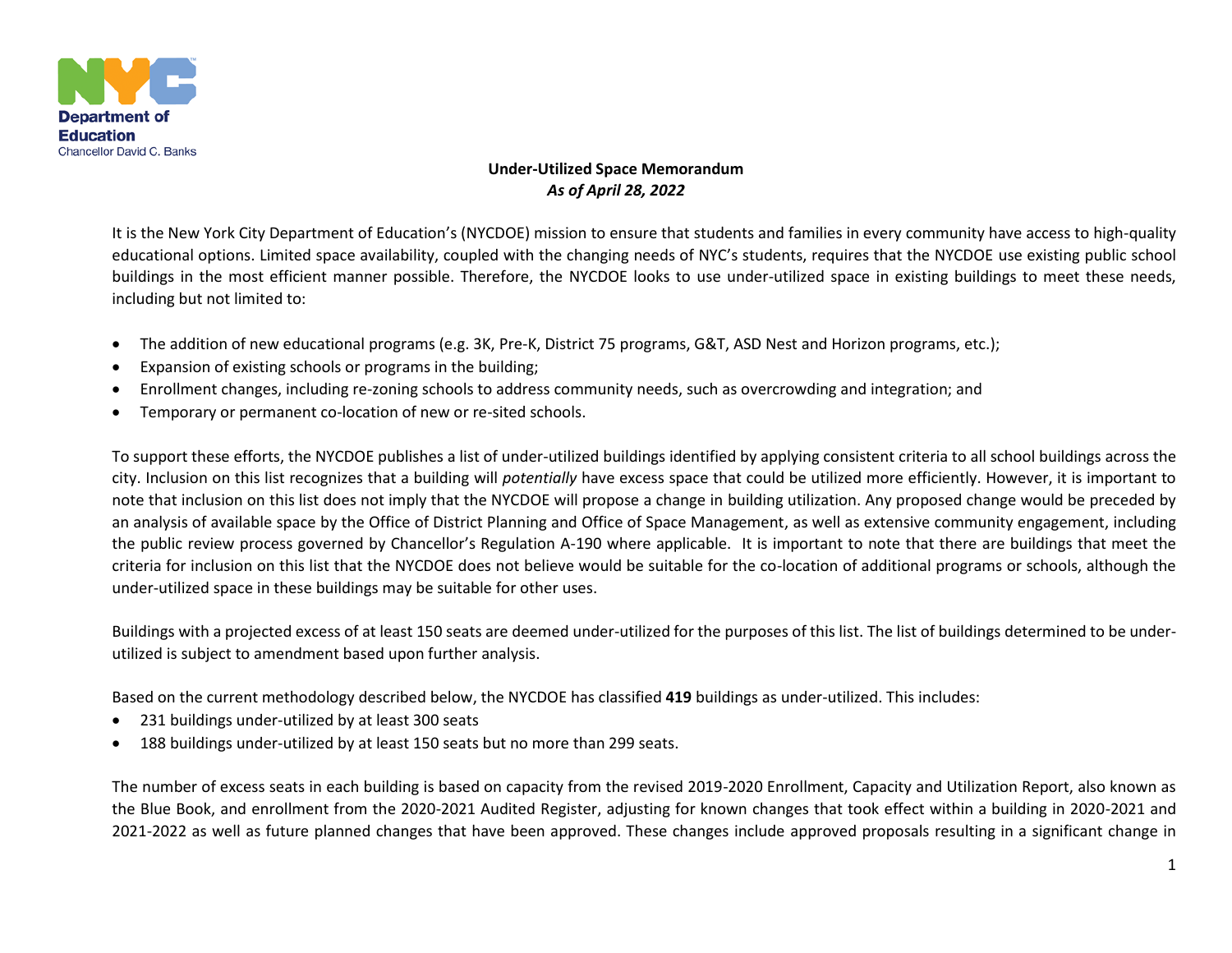school utilization<sup>1</sup>, schools phasing in additional grades, and changes to building capacity through new additions or building removal. Of the 419 buildings on this list, there are planned changes in 32 of these buildings in the 2022-2023 school year or beyond, and these buildings have been flagged as such. Buildings have been removed from the list if the projected number of available seats is less than 150 due to a change in the building's usage.

While this list serves as an initial assessment of excess space across the city, any planned use of this space would be further assessed based on a number of factors, including but not limited to:

- The amount of classroom space available upon a closer, in-person evaluation of the building and current programming;
- The needs of the district:
- Collaboration with and feedback from Community Education Councils, School Leadership Teams, and the broader community.

Pursuant to the Education Law, any proposed significant change in school utilization (such as re-siting, co-location, grade expansion or truncation, merger, or closure) will be subject to public notice and public hearing requirements, and must be approved by the Panel for Educational Policy prior to implementation. Any proposed changes to existing zone lines, which may lead to enrollment changes, must be approved by the Community Education Council in accordance with Chancellor's Regulation A-185.

<sup>&</sup>lt;sup>1</sup> Includes proposals resulting in a significant change in school utilization approved by the Panel for Educational Policy (PEP) through April 2022. These changes include a school moving in or out, expanding, truncating, or merging with another school.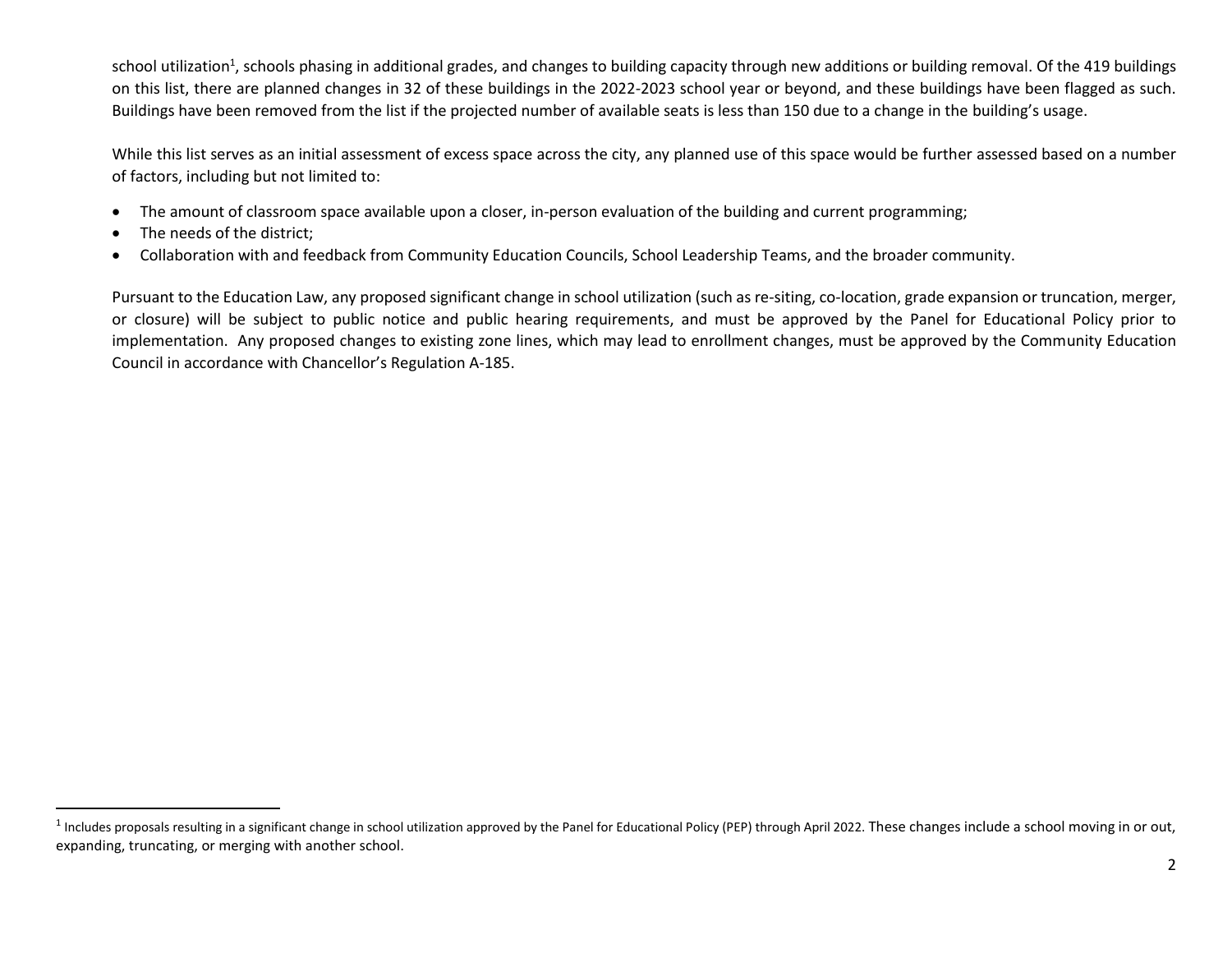| <b>Borough</b>   | <b>District</b> | <b>Building</b><br>Code | <b>Building Name</b>                    | <b>Building</b><br><b>Enrollment</b><br>(2019-2020<br><b>Blue Book)</b> | <b>Building</b><br>Capacity<br>(2019-2020<br><b>Blue Book)</b> | School<br><b>DBN</b> | <b>School Name</b>                                             | Planned<br><b>Building</b><br>Change |
|------------------|-----------------|-------------------------|-----------------------------------------|-------------------------------------------------------------------------|----------------------------------------------------------------|----------------------|----------------------------------------------------------------|--------------------------------------|
| M                | $\mathbf{1}$    | M025                    | J.H.S. 25 - MANHATTAN                   | 832                                                                     | 1,608                                                          | 01M378               | <b>School for Global Leaders</b>                               |                                      |
| М                | $\mathbf{1}$    | M025                    | J.H.S. 25 - MANHATTAN                   | 832                                                                     | 1,608                                                          | 01M515               | Lower East Side Preparatory High School                        |                                      |
| M                | 1               | M025                    | J.H.S. 25 - MANHATTAN                   | 832                                                                     | 1,608                                                          | 79M973               | <b>Restart Academy</b>                                         |                                      |
| M                | 1               | M056                    | J.H.S. 56 - MANHATTAN                   | 617                                                                     | 1,262                                                          | 01M292               | Orchard Collegiate Academy                                     |                                      |
| M                | $\mathbf{1}$    | M056                    | J.H.S. 56 - MANHATTAN                   | 617                                                                     | 1,262                                                          | 01M332               | University Neighborhood Middle School                          |                                      |
| M                | $\mathbf{1}$    | M056                    | J.H.S. 56 - MANHATTAN                   | 617                                                                     | 1,262                                                          | 84M080               | Manhattan Charter School II                                    |                                      |
| M                | $\mathbf{1}$    | M134                    | P.S. 134 - MANHATTAN                    | 245                                                                     | 603                                                            | 01M134               | P.S. 134 Henrietta Szold                                       |                                      |
| M                | $\mathbf{1}$    | M510                    | FORSYTH HS (AUXSVC-OLD 91) - M          | 566                                                                     | 1,034                                                          | 01M458               | Forsyth Satellite Academy                                      |                                      |
| M                | $\mathbf{1}$    | M510                    | FORSYTH HS (AUXSVC-OLD 91) - M          | 566                                                                     | 1,034                                                          | 01M650               | Cascades High School                                           |                                      |
| М                | $\mathbf{1}$    | M510                    | FORSYTH HS (AUXSVC-OLD 91) - M          | 566                                                                     | 1,034                                                          | 79M984               | LYFE                                                           |                                      |
| M                | $\mathbf{1}$    | M510                    | FORSYTH HS (AUXSVC-OLD 91) - M          | 566                                                                     | 1,034                                                          | 79Q950               | Pathways to Graduation                                         |                                      |
| M                | $\overline{2}$  | M002                    | P.S. 2 - MANHATTAN                      | 449                                                                     | 863                                                            | 02M002               | P.S. 002 Meyer London                                          |                                      |
| M                | $\overline{2}$  | M047                    | J.H.S. 47 (SCH FOR THE DEAF) - M        | 452                                                                     | 771                                                            | 02M047               | 47 The American Sign Language and English Secondary School     |                                      |
| M                | $\overline{2}$  | M047                    | J.H.S. 47 (SCH FOR THE DEAF) - M        | 452                                                                     | 771                                                            | 02M347               | The 47 American Sign Language & English Lower School           |                                      |
| M                | $\overline{2}$  | M047                    | J.H.S. 47 (SCH FOR THE DEAF) - M        | 452                                                                     | 771                                                            | 75M721               | P.S. M721 - Manhattan Occupational Training Center             |                                      |
| M                | $\overline{2}$  | M104                    | I.S. 104 - MANHATTAN                    | 1,101                                                                   | 1,355                                                          | 02M104               | J.H.S. 104 Simon Baruch                                        |                                      |
| $\boldsymbol{M}$ | $\overline{2}$  | M131                    | I.S. 131 - MANHATTAN                    | 1,160                                                                   | 1,625                                                          | 02M131               | M.S. 131                                                       |                                      |
| М                | $\overline{2}$  | M131                    | I.S. 131 - MANHATTAN                    | 1,160                                                                   | 1,625                                                          | 02M298               | Pace High School                                               |                                      |
| M                | $\overline{2}$  | M131                    | I.S. 131 - MANHATTAN                    | 1,160                                                                   | 1,625                                                          | 02M394               | Emma Lazarus High School                                       |                                      |
| М                | $\overline{2}$  | M167                    | I.S. 167 - MANHATTAN                    | 1,346                                                                   | 1,578                                                          | 02M167               | J.H.S. 167 Robert F. Wagner                                    |                                      |
| M                | $\overline{2}$  | M282                    | <b>BROADWAY EDUCATION CAMPUS -</b><br>M | 908                                                                     | 1,473                                                          | 02M316               | Urban Assembly School of Business for Young Women, the         |                                      |
| M                | $\overline{2}$  | M282                    | <b>BROADWAY EDUCATION CAMPUS -</b><br>M | 908                                                                     | 1,473                                                          | 02M580               | Richard R. Green High School of Teaching                       |                                      |
| М                | $\overline{2}$  | M282                    | <b>BROADWAY EDUCATION CAMPUS -</b><br>M | 908                                                                     | 1,473                                                          | 02M896               | Lower Manhattan Community Middle School                        |                                      |
| M                | $\overline{2}$  | M440                    | BAYARD RUSTIN EDUCATIONAL<br>COMP-M     | 2,293                                                                   | 2,787                                                          | 02M313               | James Baldwin School, The: A School for Expeditionary Learning |                                      |
| М                | $\overline{2}$  | M440                    | BAYARD RUSTIN EDUCATIONAL<br>COMP-M     | 2,293                                                                   | 2,787                                                          | 02M392               | Manhattan Business Academy                                     |                                      |
| М                | $\overline{2}$  | M440                    | BAYARD RUSTIN EDUCATIONAL<br>COMP-M     | 2,293                                                                   | 2,787                                                          | 02M419               | Landmark High School                                           |                                      |
| М                | $\overline{2}$  | M440                    | BAYARD RUSTIN EDUCATIONAL<br>COMP-M     | 2,293                                                                   | 2,787                                                          | 02M422               | Quest to Learn                                                 |                                      |
| M                | $\overline{2}$  | M440                    | BAYARD RUSTIN EDUCATIONAL<br>COMP-M     | 2,293                                                                   | 2,787                                                          | 02M437               | Hudson High School of Learning Technologies                    |                                      |
| М                | $\overline{2}$  | M440                    | BAYARD RUSTIN EDUCATIONAL<br>COMP-M     | 2,293                                                                   | 2,787                                                          | 02M605               | Humanities Preparatory Academy                                 |                                      |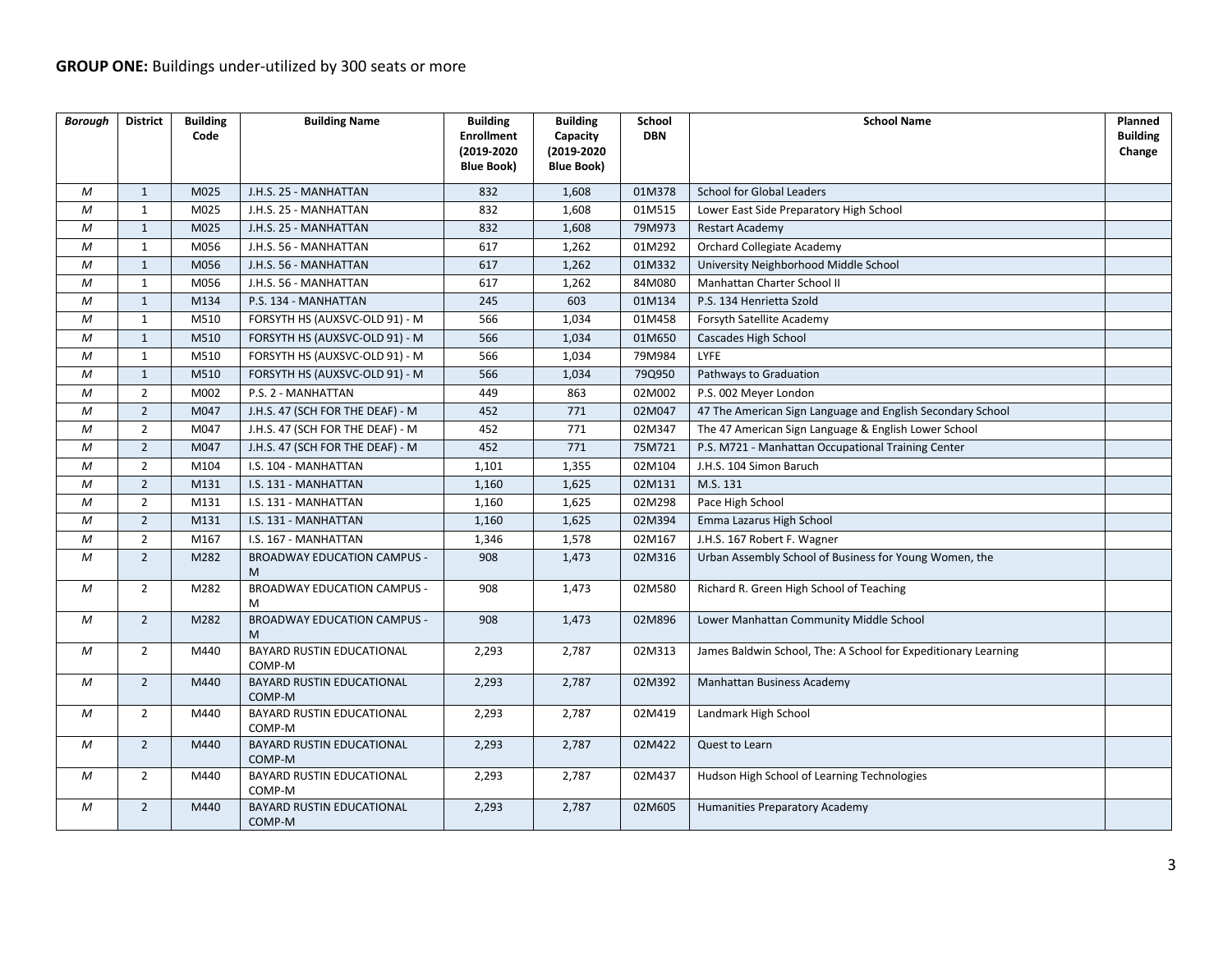| M                | $\overline{2}$ | M440 | BAYARD RUSTIN EDUCATIONAL<br>COMP-M               | 2,293 | 2,787 | 75M751 | Manhattan School for Career Development               |  |
|------------------|----------------|------|---------------------------------------------------|-------|-------|--------|-------------------------------------------------------|--|
| М                | $\overline{2}$ | M460 | WASHINGTON IRVING HS -<br><b>MANHATTAN</b>        | 2,409 | 3,114 | 02M374 | <b>Gramercy Arts High School</b>                      |  |
| М                | $\overline{2}$ | M460 | <b>WASHINGTON IRVING HS -</b><br><b>MANHATTAN</b> | 2,409 | 3,114 | 02M399 | The High School For Language And Diplomacy            |  |
| М                | $\overline{2}$ | M460 | <b>WASHINGTON IRVING HS -</b><br><b>MANHATTAN</b> | 2,409 | 3,114 | 02M438 | International High School at Union Square             |  |
| М                | $2^{\circ}$    | M460 | <b>WASHINGTON IRVING HS -</b><br><b>MANHATTAN</b> | 2,409 | 3,114 | 02M533 | Union Square Academy for Health Sciences              |  |
| М                | $\overline{2}$ | M460 | <b>WASHINGTON IRVING HS -</b><br><b>MANHATTAN</b> | 2,409 | 3,114 | 02M546 | Academy for Software Engineering                      |  |
| М                | $\overline{2}$ | M460 | <b>WASHINGTON IRVING HS -</b><br>MANHATTAN        | 2,409 | 3,114 | 79M379 | YABC Programs - Manhattan, Bronx, Staten Island       |  |
| М                | $\overline{2}$ | M460 | <b>WASHINGTON IRVING HS -</b><br><b>MANHATTAN</b> | 2,409 | 3,114 | 84M174 | Success Academy Charter School - Union Square         |  |
| M                | $\overline{2}$ | M480 | JULIA RICHMAN ED. COMPLEX - M                     | 1,779 | 2,347 | 02M225 | Ella Baker School                                     |  |
| М                | $\overline{2}$ | M480 | JULIA RICHMAN ED. COMPLEX - M                     | 1,779 | 2,347 | 02M449 | Vanguard High School                                  |  |
| М                | $\overline{2}$ | M480 | JULIA RICHMAN ED. COMPLEX - M                     | 1,779 | 2,347 | 02M459 | Manhattan International High School                   |  |
| M                | $\mathbf 2$    | M480 | JULIA RICHMAN ED. COMPLEX - M                     | 1,779 | 2,347 | 02M519 | <b>Talent Unlimited High School</b>                   |  |
| М                | $\overline{2}$ | M480 | JULIA RICHMAN ED. COMPLEX - M                     | 1,779 | 2,347 | 02M565 | Urban Academy Laboratory High School                  |  |
| М                | $\overline{2}$ | M480 | JULIA RICHMAN ED. COMPLEX - M                     | 1,779 | 2,347 | 75M226 | P.S. M226                                             |  |
| M                | $\overline{2}$ | M480 | JULIA RICHMAN ED. COMPLEX - M                     | 1,779 | 2,347 | 79M984 | LYFE                                                  |  |
| М                | $\overline{2}$ | M486 | J. K. ONASSIS HS FOR INT CAREERS-<br>M            | 302   | 504   | 02M529 | Jacqueline Kennedy Onassis High School                |  |
| М                | $\overline{2}$ | M520 | MURRY BERGTRAUM HS (ECF) - M                      | 1,250 | 2,241 | 02M135 | The Urban Assembly School for Emergency Management    |  |
| M                | $\overline{2}$ | M520 | MURRY BERGTRAUM HS (ECF) - M                      | 1,250 | 2,241 | 02M280 | Manhattan Early College School for Advertising        |  |
| М                | $\overline{2}$ | M520 | MURRY BERGTRAUM HS (ECF) - M                      | 1,250 | 2,241 | 02M282 | Urban Assembly Maker Academy                          |  |
| M                | $\overline{2}$ | M520 | MURRY BERGTRAUM HS (ECF) - M                      | 1,250 | 2,241 | 02M520 | Murry Bergtraum High School for Business Careers      |  |
| M                | $\overline{2}$ | M535 | PARK WEST HS (ECF) - MANHATTAN                    | 1,931 | 3,344 | 02M288 | Food and Finance High School                          |  |
| М                | $\overline{2}$ | M535 | PARK WEST HS (ECF) - MANHATTAN                    | 1,931 | 3,344 | 02M296 | High School of Hospitality Management                 |  |
| М                | $\overline{2}$ | M535 | PARK WEST HS (ECF) - MANHATTAN                    | 1,931 | 3,344 | 02M300 | Urban Assembly School of Design and Construction, The |  |
| M                | $\overline{2}$ | M535 | PARK WEST HS (ECF) - MANHATTAN                    | 1,931 | 3,344 | 02M303 | Facing History School, The                            |  |
| М                | $\overline{2}$ | M535 | PARK WEST HS (ECF) - MANHATTAN                    | 1,931 | 3,344 | 02M542 | Manhattan Bridges High School                         |  |
| М                | $\overline{2}$ | M535 | PARK WEST HS (ECF) - MANHATTAN                    | 1,931 | 3,344 | 75M138 | P.S. 138                                              |  |
| $\boldsymbol{M}$ | $\overline{2}$ | M600 | FASHION INDUSTRIES VOC HS - M                     | 1,599 | 2,224 | 02M600 | The High School of Fashion Industries                 |  |
| М                | $\sqrt{2}$     | M600 | FASHION INDUSTRIES VOC HS - M                     | 1,599 | 2,224 | 75M751 | Manhattan School for Career Development               |  |
| М                | $\overline{2}$ | M620 | NORMAN THOMAS HS (ECF) -<br>MANHATTAN             | 1,414 | 2,284 | 02M427 | Manhattan Academy For Arts & Language                 |  |
| M                | $\overline{2}$ | M620 | NORMAN THOMAS HS (ECF) -<br>MANHATTAN             | 1,414 | 2,284 | 02M432 | Murray Hill Academy                                   |  |
| М                | $\overline{2}$ | M620 | NORMAN THOMAS HS (ECF) -<br>MANHATTAN             | 1,414 | 2,284 | 02M500 | Unity Center for Urban Technologies                   |  |
| М                | $\overline{2}$ | M620 | NORMAN THOMAS HS (ECF) -<br>MANHATTAN             | 1,414 | 2,284 | 84M351 | Success Academy Charter School - Harlem 1             |  |
| М                | $\overline{2}$ | M620 | NORMAN THOMAS HS (ECF) -<br>MANHATTAN             | 1,414 | 2,284 | 84M385 | Success Academy Charter School - Harlem 3             |  |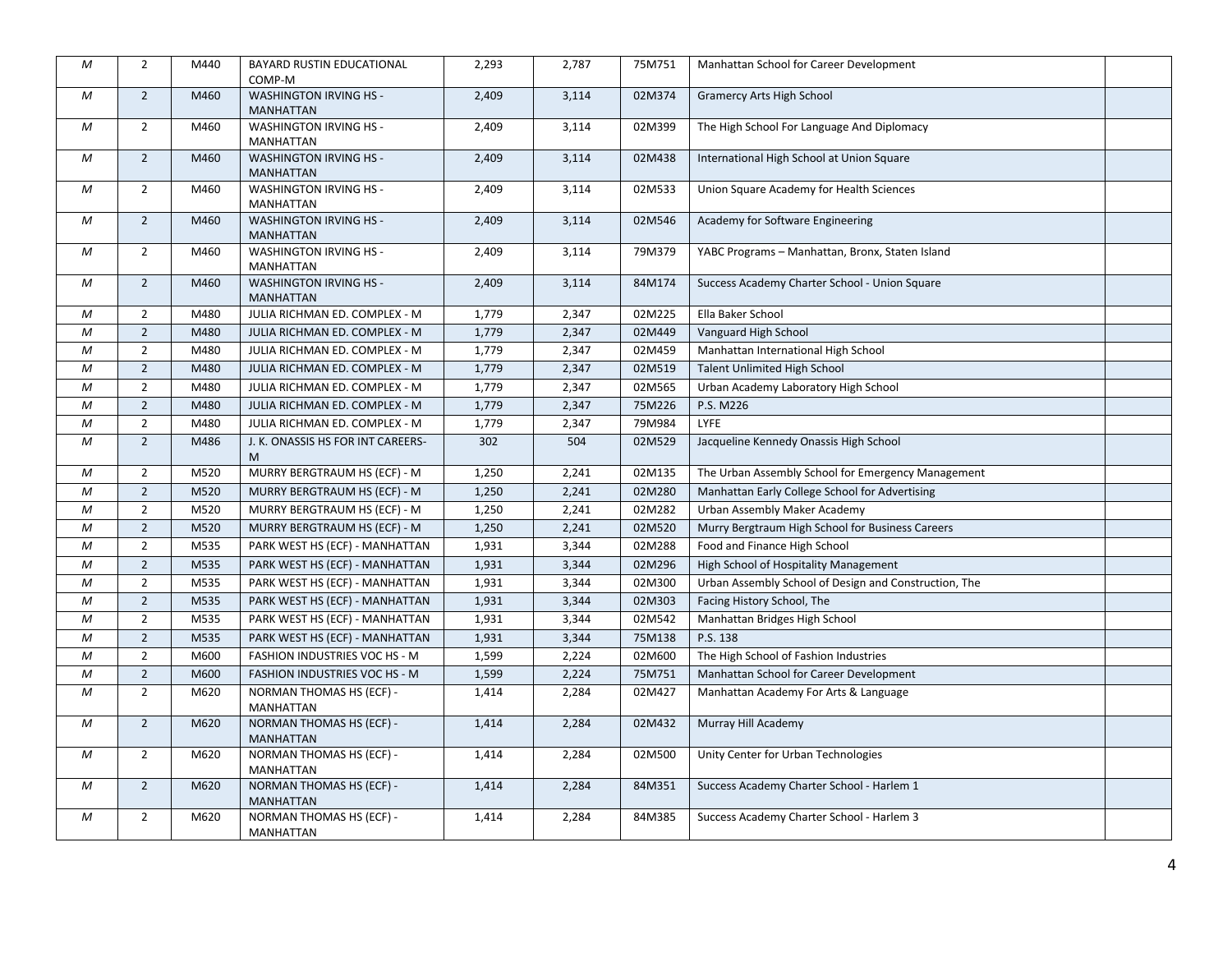| M          | $\overline{2}$          | M645 | OLD MANHATTAN VOC/TECH HS - M                | 511   | 808   | 02M655 | The High School for Climate Justice                        | Y |
|------------|-------------------------|------|----------------------------------------------|-------|-------|--------|------------------------------------------------------------|---|
| ${\cal M}$ | $\overline{2}$          | M645 | OLD MANHATTAN VOC/TECH HS - M                | 511   | 808   | 84M518 | East Harlem Scholars Academy Charter School                | Y |
| М          | $\overline{2}$          | M827 | AUX. SERV-MAN. LEARNING CENTER<br>- M        | 313   | 862   | 79Q950 | Pathways to Graduation                                     |   |
| М          | $\overline{2}$          | M894 | HS FOR LEADERSHIP & PUBLIC SER -<br>M        | 361   | 801   | 02M425 | Leadership and Public Service High School                  |   |
| М          | 3                       | M088 | I.S. 88 - MANHATTAN                          | 971   | 1,547 | 03M415 | Wadleigh Secondary School for the Performing & Visual Arts |   |
| $\cal M$   | 3                       | M088 | I.S. 88 - MANHATTAN                          | 971   | 1,547 | 03M860 | Frederick Douglass Academy II Secondary School             |   |
| М          | $\overline{\mathbf{3}}$ | M088 | I.S. 88 - MANHATTAN                          | 971   | 1,547 | 84M351 | Success Academy Charter School - Harlem 1                  |   |
| М          | 3                       | M149 | P.S. 149 (TANDEM M207) -<br><b>MANHATTAN</b> | 856   | 1,124 | 03M149 | P.S. 149 Sojourner Truth                                   |   |
| М          | $\overline{3}$          | M149 | P.S. 149 (TANDEM M207) -<br><b>MANHATTAN</b> | 856   | 1,124 | 75M811 | P.S. M811 - Mickey Mantle School                           |   |
| М          | 3                       | M149 | P.S. 149 (TANDEM M207) -<br><b>MANHATTAN</b> | 856   | 1,124 | 84M351 | Success Academy Charter School - Harlem 1                  |   |
| М          | $\overline{3}$          | M470 | LOUIS D. BRANDEIS HS -<br><b>MANHATTAN</b>   | 1,816 | 2,191 | 03M402 | The Urban Assembly School for Green Careers                |   |
| М          | 3                       | M470 | LOUIS D. BRANDEIS HS -<br><b>MANHATTAN</b>   | 1,816 | 2,191 | 03M403 | The Global Learning Collaborative                          |   |
| М          | $\overline{3}$          | M470 | LOUIS D. BRANDEIS HS -<br><b>MANHATTAN</b>   | 1,816 | 2,191 | 03M404 | <b>Innovation Diploma Plus</b>                             |   |
| М          | $\overline{3}$          | M470 | LOUIS D. BRANDEIS HS -<br><b>MANHATTAN</b>   | 1,816 | 2,191 | 03M417 | Frank McCourt High School                                  |   |
| М          | $\overline{3}$          | M470 | LOUIS D. BRANDEIS HS -<br><b>MANHATTAN</b>   | 1,816 | 2,191 | 79M984 | <b>LYFE</b>                                                |   |
| M          | 3                       | M470 | LOUIS D. BRANDEIS HS -<br><b>MANHATTAN</b>   | 1,816 | 2,191 | 84M523 | Success Academy Charter School - Upper West                |   |
| М          | 3                       | M490 | MARTIN LUTHER KING, JR. HS - M               | 2,188 | 3,511 | 03M299 | The Maxine Greene HS for Imaginative Inquiry               |   |
| M          | $\overline{3}$          | M490 | MARTIN LUTHER KING, JR. HS - M               | 2,188 | 3,511 | 03M307 | Urban Assembly School for Media Studies, The               |   |
| М          | $\overline{3}$          | M490 | MARTIN LUTHER KING, JR. HS - M               | 2,188 | 3,511 | 03M492 | High School for Law, Advocacy and Community Justice        |   |
| M          | $\overline{3}$          | M490 | MARTIN LUTHER KING, JR. HS - M               | 2,188 | 3,511 | 03M494 | High School of Arts and Technology                         |   |
| М          | $\overline{\mathbf{3}}$ | M490 | MARTIN LUTHER KING, JR. HS - M               | 2,188 | 3,511 | 03M541 | Manhattan / Hunter Science High School                     |   |
| М          | 3                       | M490 | MARTIN LUTHER KING, JR. HS - M               | 2,188 | 3,511 | 03M859 | Special Music School                                       |   |
| М          | $\overline{3}$          | M506 | EDWARD A. REYNOLDS WEST SIDE<br>HS-M         | 381   | 759   | 03M505 | Edward A. Reynolds West Side High School                   |   |
| М          | 3                       | M506 | EDWARD A. REYNOLDS WEST SIDE<br>HS-M         | 381   | 759   | 79M984 | <b>LYFE</b>                                                |   |
| М          | $\overline{3}$          | M506 | EDWARD A. REYNOLDS WEST SIDE<br>HS-M         | 381   | 759   | 79Q950 | Pathways to Graduation                                     |   |
| M          | $\overline{4}$          | M007 | P.S. 7 - MANHATTAN                           | 366   | 759   | 04M007 | P.S. 007 Samuel Stern                                      |   |
| М          | $\overline{4}$          | M045 | I.S. 45 - MANHATTAN                          | 920   | 1,109 | 04M037 | <b>River East Elementary</b>                               |   |
| М          | 4                       | M045 | I.S. 45 - MANHATTAN                          | 920   | 1,109 | 84M335 | Harlem Village Academy East Charter School                 |   |
| М          | $\overline{4}$          | M108 | P.S. 108 - MANHATTAN                         | 461   | 765   | 04M108 | P.S. 108 Assemblyman Angelo Del Toro Educational Complex   |   |
| М          | $\overline{4}$          | M108 | P.S. 108 - MANHATTAN                         | 461   | 765   | 75M138 | P.S. 138                                                   |   |
| М          | $\overline{4}$          | M112 | P.S. 112 (TANDEM M206) -<br><b>MANHATTAN</b> | 776   | 1,163 | 04M112 | P.S. 112 Jose Celso Barbosa                                |   |
| M          | $\overline{4}$          | M112 | P.S. 112 (TANDEM M206) -<br>MANHATTAN        | 776   | 1,163 | 04M206 | P.S. 206 Jose Celso Barbosa                                |   |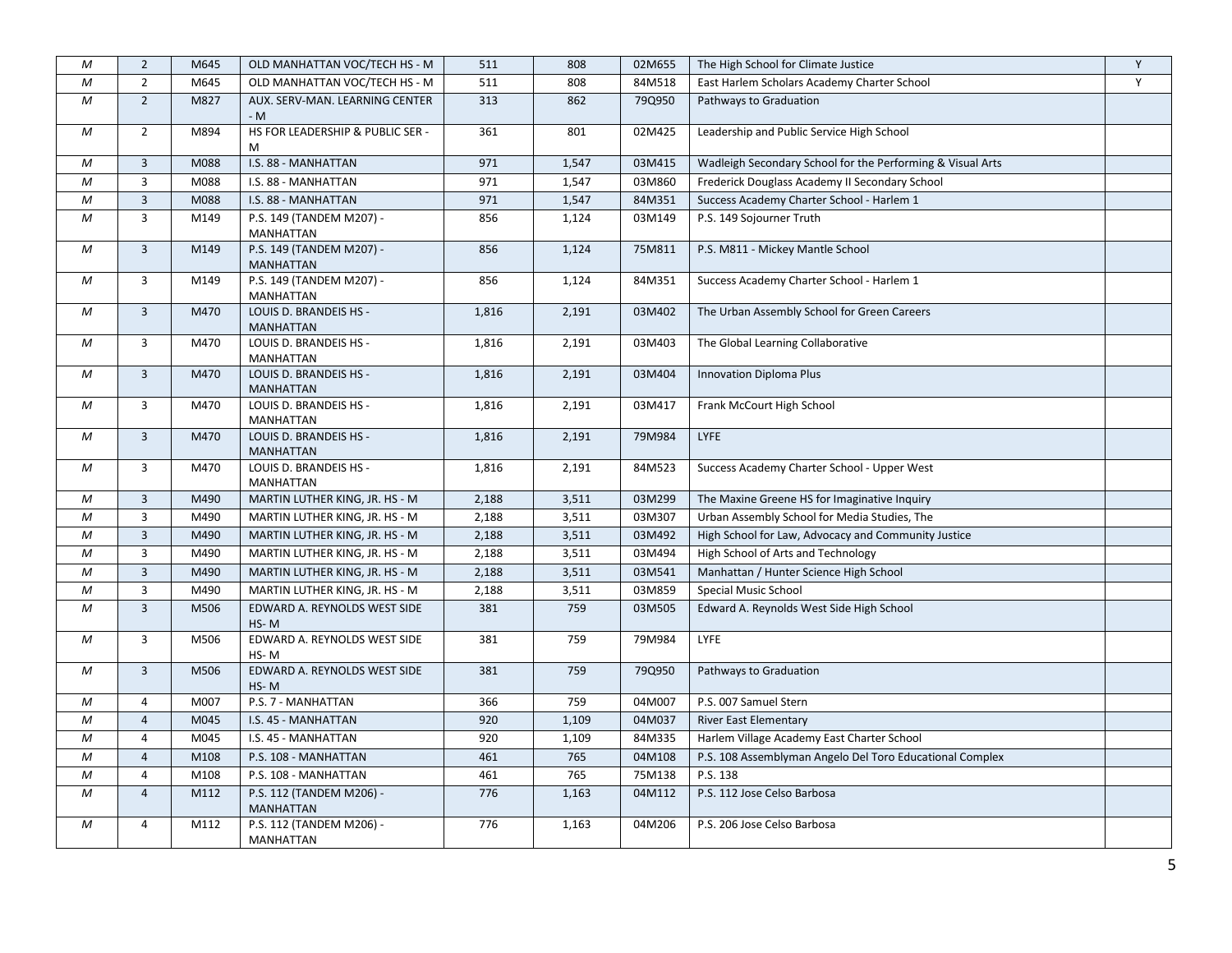| М                | $\overline{4}$ | M646 | SCL COOP TECH ED (MNH VOC HS) -<br>M        | 692   | 906   | 04M310 | The Judith S. Kaye School                                    |              |
|------------------|----------------|------|---------------------------------------------|-------|-------|--------|--------------------------------------------------------------|--------------|
| М                | 4              | M646 | SCL COOP TECH ED (MNH VOC HS) -<br>м        | 692   | 906   | 79M331 | The Judith S. Kaye School - D79                              |              |
| М                | $\overline{4}$ | M646 | SCL COOP TECH ED (MNH VOC HS) -<br>M        | 692   | 906   | 79M645 | School for Cooperative Technical Education                   |              |
| М                | 5              | M010 | I.S. 10 (TANDEM M200) -<br>MANHATTAN        | 1,072 | 1,791 | 05M499 | Frederick Douglass Academy                                   |              |
| М                | 5              | M010 | I.S. 10 (TANDEM M200) -<br><b>MANHATTAN</b> | 1,072 | 1,791 | 75M811 | P.S. M811 - Mickey Mantle School                             |              |
| М                | 5              | M030 | P.S. 30 - MANHATTAN                         | 805   | 1,221 | 05M030 | P.S. 030 Hernandez/Hughes                                    |              |
| М                | 5              | M030 | P.S. 30 - MANHATTAN                         | 805   | 1,221 | 75M138 | P.S. 138                                                     |              |
| М                | 5              | M030 | P.S. 30 - MANHATTAN                         | 805   | 1,221 | 84M384 | Success Academy Charter School - Harlem 2                    |              |
| M                | 5              | M036 | P.S. 36 - MANHATTAN                         | 374   | 629   | 05M036 | P.S. 036 Margaret Douglas                                    |              |
| М                | 5              | M043 | I.S. 172 (OLD 43) - MANHATTAN               | 737   | 1,575 | 05M286 | Urban Assembly Academy for Future Leaders                    | Y            |
| М                | 5              | M043 | I.S. 172 (OLD 43) - MANHATTAN               | 737   | 1,575 | 05M369 | Urban Assembly School for the Performing Arts                | Y            |
| М                | 5              | M043 | I.S. 172 (OLD 43) - MANHATTAN               | 737   | 1,575 | 84X380 | Success Academy Charter School - Bronx 3                     | $\mathsf{Y}$ |
| M                | 5              | M046 | P.S. 46 - MANHATTAN                         | 557   | 809   | 05M046 | P.S. 046 Arthur Tappan                                       |              |
| $\boldsymbol{M}$ | 5              | M136 | I.S. 136 - MANHATTAN                        | 621   | 1,244 | 05M148 | Eagle Academy for Young Men of Harlem                        |              |
| $\mathcal M$     | 5              | M136 | I.S. 136 - MANHATTAN                        | 621   | 1,244 | 05M304 | Mott Hall High School                                        |              |
| М                | 6              | M052 | I.S. 52 - MANHATTAN                         | 916   | 1,275 | 06M052 | Harold O. Levy School                                        |              |
| М                | 6              | M052 | I.S. 52 - MANHATTAN                         | 916   | 1,275 | 06M211 | Inwood Early College for Health and Information Technologies |              |
| M                | 6              | M052 | I.S. 52 - MANHATTAN                         | 916   | 1,275 | 06M423 | High School for Excellence and Innovation                    |              |
| M                | 6              | M090 | I.S. 90 - MANHATTAN                         | 1,228 | 1,555 | 06M319 | M.S. 319 - Maria Teresa                                      |              |
| M                | 6              | M090 | I.S. 90 - MANHATTAN                         | 1,228 | 1,555 | 06M324 | M.S. 324 - Patria Mirabal                                    |              |
| М                | 6              | M090 | I.S. 90 - MANHATTAN                         | 1,228 | 1,555 | 75M138 | P.S. 138                                                     |              |
| M                | 6              | M090 | I.S. 90 - MANHATTAN                         | 1,228 | 1,555 | 84M068 | KIPP NYC Washington Heights Academy Charter School           |              |
| M                | 6              | M143 | I.S. 143 - MANHATTAN                        | 1,112 | 1,597 | 06M143 | J.H.S. 143 Eleanor Roosevelt                                 |              |
| M                | 6              | M143 | I.S. 143 - MANHATTAN                        | 1,112 | 1,597 | 06M348 | Washington Heights Expeditionary Learning School             |              |
| М                | 6              | M153 | P.S. 153 - MANHATTAN                        | 650   | 999   | 06M153 | P.S. 153 Adam Clayton Powell                                 |              |
| M                | 6              | M153 | P.S. 153 - MANHATTAN                        | 650   | 999   | 06M368 | The William Lynch School                                     |              |
| M                | 6              | M164 | I.S. 164 - MANHATTAN                        | 359   | 757   | 06M328 | Community Math & Science Prep                                | Y            |
| М                | 6              | M164 | I.S. 164 - MANHATTAN                        | 359   | 757   | 84M338 | WHIN Music Community Charter School                          | Y            |
| М                | 6              | M173 | P.S. 173 - MANHATTAN                        | 628   | 891   | 06M173 | P.S. 173                                                     |              |
| М                | 6              | M173 | P.S. 173 - MANHATTAN                        | 628   | 891   | 06M349 | <b>Harbor Heights</b>                                        |              |
| М                | 6              | M218 | I.S. 218 - MANHATTAN                        | 937   | 1,506 | 06M293 | City College Academy of the Arts                             |              |
| М                | 6              | M218 | I.S. 218 - MANHATTAN                        | 937   | 1,506 | 06M322 | Middle School 322                                            |              |
| М                | 6              | M465 | G. WASHINGTON HS EDUC. CAMPUS<br>- M        | 1,582 | 2,261 | 06M462 | The College Academy                                          |              |
| М                | 6              | M465 | G. WASHINGTON HS EDUC. CAMPUS<br>- M        | 1,582 | 2,261 | 06M463 | High School for Media and Communications                     |              |
| М                | 6              | M465 | G. WASHINGTON HS EDUC. CAMPUS<br>- M        | 1,582 | 2,261 | 06M467 | High School for Law and Public Service                       |              |
| М                | 6              | M465 | G. WASHINGTON HS EDUC. CAMPUS<br>- M        | 1,582 | 2,261 | 06M468 | High School for Health Careers and Sciences                  |              |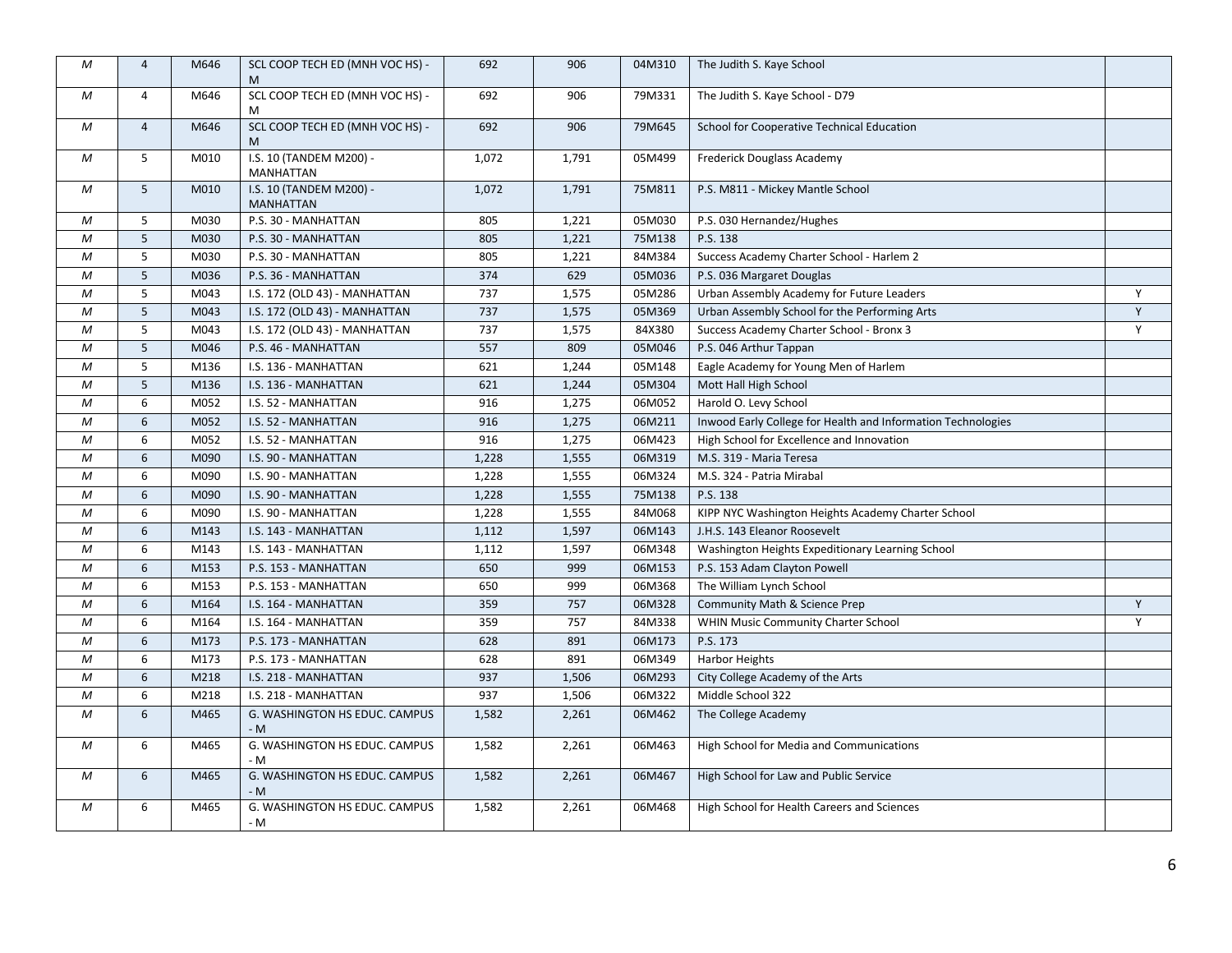| M                | 6               | M465 | G. WASHINGTON HS EDUC. CAMPUS<br>- M     | 1,582 | 2,261 | 79M379 | YABC Programs - Manhattan, Bronx, Staten Island                         |  |
|------------------|-----------------|------|------------------------------------------|-------|-------|--------|-------------------------------------------------------------------------|--|
| М                | 6               | M465 | G. WASHINGTON HS EDUC. CAMPUS<br>- M     | 1,582 | 2,261 | 79M973 | <b>Restart Academy</b>                                                  |  |
| М                | 6               | M465 | G. WASHINGTON HS EDUC. CAMPUS<br>- M     | 1,582 | 2,261 | 79Q950 | Pathways to Graduation                                                  |  |
| $\boldsymbol{x}$ | $\overline{7}$  | X139 | J.H.S. 222 - BRONX                       | 992   | 1,383 | 07X224 | P.S./I.S. 224                                                           |  |
| $\boldsymbol{x}$ | $\overline{7}$  | X139 | J.H.S. 222 - BRONX                       | 992   | 1,383 | 07X334 | International Community High School                                     |  |
| $\chi$           | $7\overline{ }$ | X139 | J.H.S. 222 - BRONX                       | 992   | 1,383 | 07X343 | Academy of Applied Mathematics and Technology                           |  |
| $\chi$           | $\overline{7}$  | X162 | I.S. 162 - BRONX                         | 1,312 | 1,637 | 07X500 | Hostos-Lincoln Academy of Science                                       |  |
| $\chi$           | $\overline{7}$  | X162 | I.S. 162 - BRONX                         | 1,312 | 1,637 | 07X584 | I.S. 584                                                                |  |
| $\chi$           | $\overline{7}$  | X162 | I.S. 162 - BRONX                         | 1,312 | 1,637 | 75X010 | P.S. X010                                                               |  |
| $\chi$           | $\overline{7}$  | X162 | I.S. 162 - BRONX                         | 1,312 | 1,637 | 84X393 | University Prep Charter High School                                     |  |
| $\chi$           | $\overline{7}$  | X184 | I.S. 184 - BRONX                         | 838   | 1,244 | 07X296 | South Bronx Academy for Applied Media                                   |  |
| X                | $\overline{7}$  | X184 | I.S. 184 - BRONX                         | 838   | 1,244 | 07X298 | Academy of Public Relations                                             |  |
| $\chi$           | $\overline{7}$  | X184 | I.S. 184 - BRONX                         | 838   | 1,244 | 07X379 | Jill Chaifetz Transfer High School                                      |  |
| $\chi$           | $\overline{7}$  | X184 | I.S. 184 - BRONX                         | 838   | 1,244 | 75X017 | P.S. X017                                                               |  |
| $\boldsymbol{X}$ | $\overline{7}$  | X184 | I.S. 184 - BRONX                         | 838   | 1,244 | 75X754 | J. M. Rapport School Career Development                                 |  |
| $\chi$           | $\overline{7}$  | X600 | ALFRED E. SMITH HS - X                   | 986   | 1,876 | 07X381 | Bronx Haven High School                                                 |  |
| $\chi$           | $\overline{7}$  | X600 | ALFRED E. SMITH HS - X                   | 986   | 1,876 | 07X522 | Bronx Design and Construction Academy                                   |  |
| X                | $\overline{7}$  | X600 | ALFRED E. SMITH HS - X                   | 986   | 1,876 | 07X600 | Alfred E. Smith Career and Technical Education High School              |  |
| $\chi$           | $\overline{7}$  | X600 | ALFRED E. SMITH HS - X                   | 986   | 1,876 | 79M379 | YABC Programs - Manhattan, Bronx, Staten Island                         |  |
| X                | $\overline{7}$  | X655 | SAMUEL GOMPERS VOC HS - X                | 1,273 | 1,656 | 07X259 | H.E.R.O. High (Health, Education, and Research Occupations High School) |  |
| $\chi$           | $\overline{7}$  | X655 | SAMUEL GOMPERS VOC HS - X                | 1,273 | 1,656 | 07X557 | Mott Haven Community High School                                        |  |
| $\chi$           | $\overline{7}$  | X655 | SAMUEL GOMPERS VOC HS - X                | 1,273 | 1,656 | 75X721 | P.S. X721 - Stephen McSweeney School                                    |  |
| $\chi$           | $\overline{7}$  | X655 | SAMUEL GOMPERS VOC HS - X                | 1,273 | 1,656 | 79M973 | <b>Restart Academy</b>                                                  |  |
| $\boldsymbol{X}$ | $7\overline{ }$ | X884 | <b>HEALTH OPPORTUNITIES HS - X</b>       | 786   | 1,082 | 07X427 | Community School for Social Justice                                     |  |
| $\chi$           | $\overline{7}$  | X884 | <b>HEALTH OPPORTUNITIES HS - X</b>       | 786   | 1,082 | 07X670 | Health Opportunities High School                                        |  |
| $\chi$           | 8               | X048 | P.S. 48 - BRONX                          | 639   | 867   | 08X048 | P.S. 048 Joseph R. Drake                                                |  |
| $\chi$           | 8               | X125 | I.S. 125 - BRONX                         | 1,043 | 1,288 | 08X119 | The Dr. Emmett W. Bassett School                                        |  |
| $\boldsymbol{x}$ | 8               | X125 | I.S. 125 - BRONX                         | 1,043 | 1,288 | 08X562 | <b>Blueprint Middle School</b>                                          |  |
| $\chi$           | 8               | X125 | I.S. 125 - BRONX                         | 1,043 | 1,288 | 75X012 | P.S. X012 Lewis and Clark School                                        |  |
| $\chi$           | 8               | X140 | P.S. 140 - BRONX                         | 595   | 757   | 08X140 | P.S. X140 The Eagle School                                              |  |
| $\chi$           | 8               | X140 | P.S. 140 - BRONX                         | 595   | 757   | 75X186 | P186X Walter J. Damrosch School                                         |  |
| $\chi$           | 8               | X174 | I.S. 174 - BRONX                         | 1,032 | 1,693 | 08X282 | Women's Academy of Excellence                                           |  |
| $\chi$           | 8               | X174 | I.S. 174 - BRONX                         | 1,032 | 1,693 | 08X367 | Archimedes Academy for Math, Science and Technology Applications        |  |
| $\chi$           | 8               | X174 | I.S. 174 - BRONX                         | 1,032 | 1,693 | 08X375 | The Bronx Mathematics Preparatory School                                |  |
| $\chi$           | 8               | X174 | I.S. 174 - BRONX                         | 1,032 | 1,693 | 75X017 | P.S. X017                                                               |  |
| $\chi$           | 8               | X450 | Adlai E. Stevenson Educational<br>Campus | 2,284 | 3,509 | 08X312 | Millennium Art Academy                                                  |  |
| $\chi$           | 8               | X450 | Adlai E. Stevenson Educational<br>Campus | 2,284 | 3,509 | 08X376 | Antonia Pantoja Preparatory Academy: A College Board School             |  |
| $\chi$           | 8               | X450 | Adlai E. Stevenson Educational<br>Campus | 2,284 | 3,509 | 08X377 | <b>Bronx Community High School</b>                                      |  |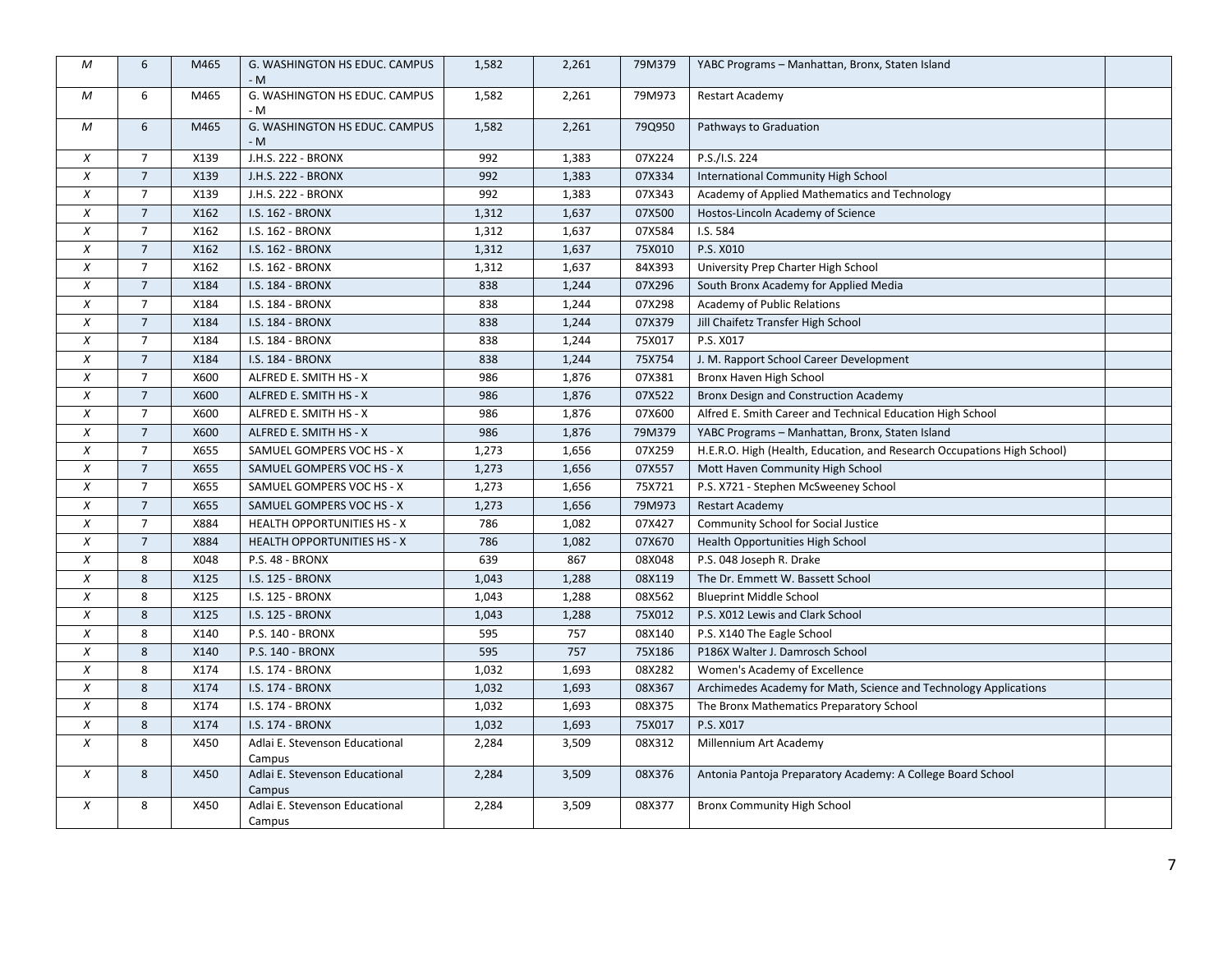| X                | 8  | X450 | Adlai E. Stevenson Educational<br>Campus | 2,284 | 3,509 | 08X432 | Bronx Bridges High School                               |   |
|------------------|----|------|------------------------------------------|-------|-------|--------|---------------------------------------------------------|---|
| X                | 8  | X450 | Adlai E. Stevenson Educational<br>Campus | 2,284 | 3,509 | 08X452 | Gotham Collaborative High School                        |   |
| X                | 8  | X450 | Adlai E. Stevenson Educational<br>Campus | 2,284 | 3,509 | 08X561 | <b>Bronx Compass High School</b>                        |   |
| $\chi$           | 8  | X450 | Adlai E. Stevenson Educational<br>Campus | 2,284 | 3,509 | 75X017 | P.S. X017                                               |   |
| $\boldsymbol{x}$ | 8  | X450 | Adlai E. Stevenson Educational<br>Campus | 2,284 | 3,509 | 79M379 | YABC Programs - Manhattan, Bronx, Staten Island         |   |
| X                | 8  | X450 | Adlai E. Stevenson Educational<br>Campus | 2,284 | 3,509 | 79Q950 | Pathways to Graduation                                  |   |
| $\chi$           | 8  | X450 | Adlai E. Stevenson Educational<br>Campus | 2,284 | 3,509 | 88X996 | ALC - Stevenson Campus                                  |   |
| $\chi$           | 8  | X972 | SOUNDVIEW EDUCATIONAL<br>CAMPUS - X      | 408   | 777   | 08X537 | Bronx Arena High School                                 |   |
| $\chi$           | 8  | X972 | SOUNDVIEW EDUCATIONAL<br>CAMPUS - X      | 408   | 777   | 84X730 | Bronx Charter School for the Arts                       |   |
| X                | 9  | X004 | P.S. 4 - BRONX                           | 649   | 1,092 | 09X004 | P.S./M.S. 004 Crotona Park West                         |   |
| X                | 9  | X004 | P.S. 4 - BRONX                           | 649   | 1,092 | 84X133 | Icahn Charter School 6                                  |   |
| X                | 9  | X053 | P.S. 53 - BRONX                          | 899   | 1,336 | 09X053 | P.S. 053 Basheer Quisim                                 |   |
| X                | 9  | X126 | P.S. 126 (ECF) - BRONX                   | 577   | 866   | 09X126 | P.S. 126 Dr Marjorie H Dunbar                           |   |
| $\chi$           | 9  | X147 | I.S. 339 (OLD 147) - BRONX               | 808   | 1,267 | 09X313 | I.S. 313 School of Leadership Development               |   |
| $\chi$           | 9  | X147 | I.S. 339 (OLD 147) - BRONX               | 808   | 1,267 | 09X339 | I.S. 339                                                |   |
| $\chi$           | 9  | X147 | I.S. 339 (OLD 147) - BRONX               | 808   | 1,267 | 75X469 | P469X - The Bronx School for Continuous Learners        |   |
| X                | 9  | X148 | I.S. 219 (OLD 148) - BRONX               | 1,000 | 1,550 | 09X215 | Kappa                                                   |   |
| X                | 9  | X148 | I.S. 219 (OLD 148) - BRONX               | 1,000 | 1,550 | 09X219 | I.S. 219 New Venture School                             |   |
| $\chi$           | 9  | X148 | I.S. 219 (OLD 148) - BRONX               | 1,000 | 1,550 | 09X517 | Frederick Douglass Academy III Secondary School         |   |
| $\chi$           | 9  | X229 | P.S. 230/I.S. 229 (UDC) - BRONX          | 865   | 1,323 | 09X229 | I.S. 229 Roland Patterson                               |   |
| X                | 9  | X229 | P.S. 230/I.S. 229 (UDC) - BRONX          | 865   | 1,323 | 09X274 | The New American Academy at Roberto Clemente State Park |   |
| X                | 9  | X400 | <b>MORRIS HS - X</b>                     | 1,281 | 1,866 | 09X297 | Morris Academy for Collaborative Studies                |   |
| X                | 9  | X400 | <b>MORRIS HS - X</b>                     | 1,281 | 1,866 | 09X403 | Bronx International High School                         |   |
| $\chi$           | 9  | X400 | <b>MORRIS HS - X</b>                     | 1,281 | 1,866 | 09X404 | School for Excellence                                   |   |
| X                | 9  | X400 | <b>MORRIS HS - X</b>                     | 1,281 | 1,866 | 09X543 | High School for Violin and Dance                        |   |
| $\chi$           | 9  | X400 | <b>MORRIS HS - X</b>                     | 1,281 | 1,866 | 79M984 | LYFE                                                    |   |
| X                | 9  | X410 | WILLIAM H. TAFT HS - X                   | 1,911 | 2,938 | 09X227 | <b>Bronx Collegiate Academy</b>                         |   |
| X                | 9  | X410 | WILLIAM H. TAFT HS - X                   | 1,911 | 2,938 | 09X329 | DreamYard Preparatory School                            |   |
| $\chi$           | 9  | X410 | WILLIAM H. TAFT HS - X                   | 1,911 | 2,938 | 09X350 | New Directions Secondary School                         |   |
| $\chi$           | 9  | X410 | WILLIAM H. TAFT HS - X                   | 1,911 | 2,938 | 09X412 | Bronx High School of Business                           |   |
| X                | 9  | X410 | WILLIAM H. TAFT HS - X                   | 1,911 | 2,938 | 09X413 | Bronx High School for Medical Science                   |   |
| X                | 9  | X410 | WILLIAM H. TAFT HS - X                   | 1,911 | 2,938 | 09X564 | Claremont International HS                              |   |
| $\chi$           | 9  | X410 | WILLIAM H. TAFT HS - X                   | 1,911 | 2,938 | 75X469 | P469X - The Bronx School for Continuous Learners        |   |
| X                | 9  | X410 | WILLIAM H. TAFT HS - X                   | 1,911 | 2,938 | 79M984 | LYFE                                                    |   |
| $\chi$           | 10 | X045 | I.S. 45 - BRONX                          | 708   | 1,219 | 10X045 | Thomas C. Giordano Middle School 45                     | Y |
| $\chi$           | 10 | X046 | P.S. 46 - BRONX                          | 823   | 1,197 | 10X046 | P.S. 046 Edgar Allan Poe                                |   |
| X                | 10 | X046 | P.S. 46 - BRONX                          | 823   | 1,197 | 75X469 | P469X - The Bronx School for Continuous Learners        |   |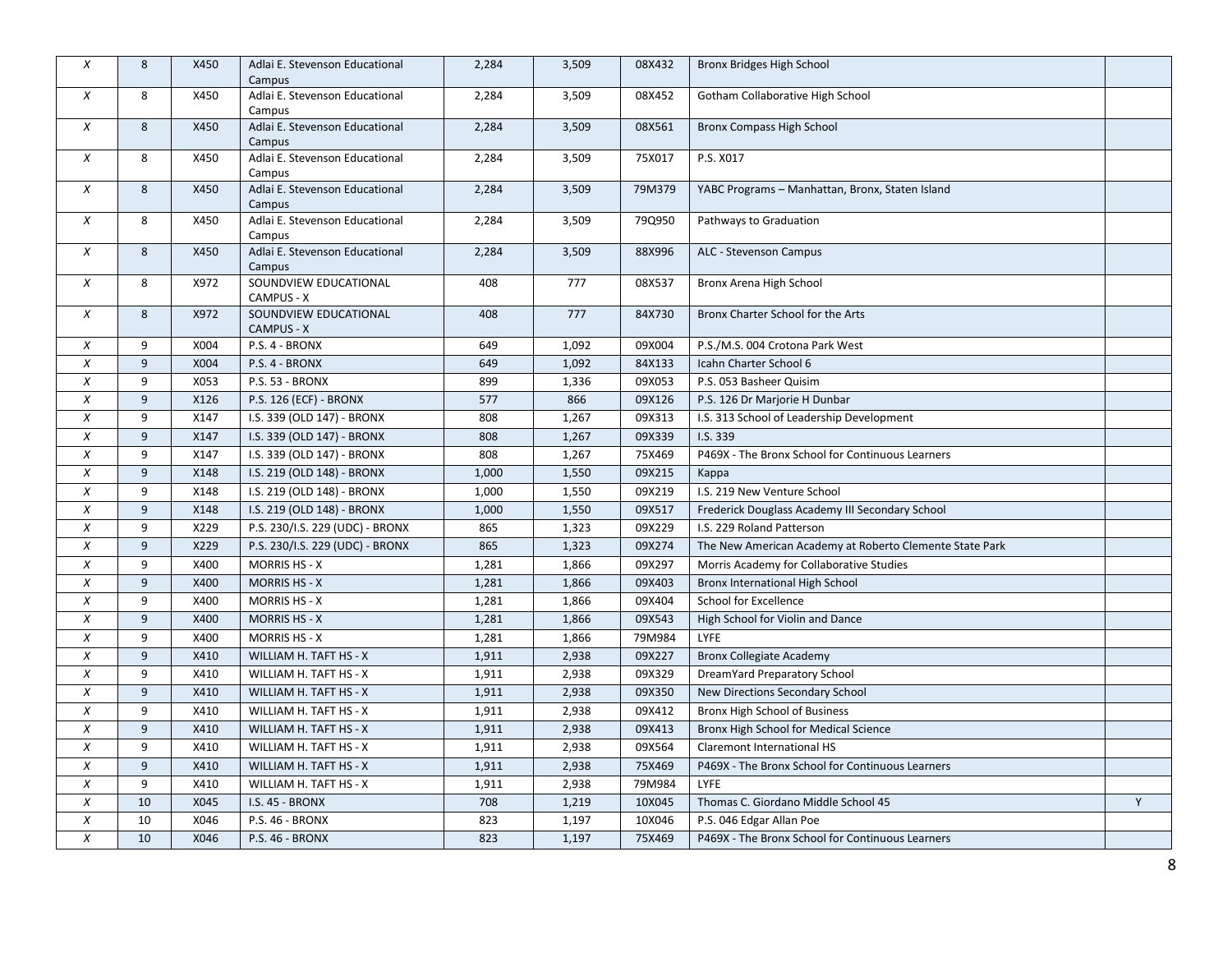| $\boldsymbol{x}$ | 10 | X137 | I.S. 391 (UDC) - BRONX                              | 990   | 1,477 | 10X225 | Theatre Arts Production Company School                                             |  |
|------------------|----|------|-----------------------------------------------------|-------|-------|--------|------------------------------------------------------------------------------------|--|
| $\chi$           | 10 | X137 | I.S. 391 (UDC) - BRONX                              | 990   | 1,477 | 10X391 | The Angelo Patri Middle School                                                     |  |
| $\chi$           | 10 | X306 | P.S. 306 - BRONX                                    | 1,209 | 1,478 | 10X306 | P.S. 306                                                                           |  |
| X                | 10 | X306 | P.S. 306 - BRONX                                    | 1,209 | 1,478 | 10X331 | The Bronx School of Young Leaders                                                  |  |
| $\chi$           | 10 | X306 | P.S. 306 - BRONX                                    | 1,209 | 1,478 | 75X186 | P186X Walter J. Damrosch School                                                    |  |
| $\chi$           | 10 | X430 | <b>WALTON HS - X</b>                                | 2,246 | 2,798 | 10X268 | Kingsbridge International High School                                              |  |
| $\chi$           | 10 | X430 | WALTON HS - X                                       | 2,246 | 2,798 | 10X342 | International School for Liberal Arts                                              |  |
| $\chi$           | 10 | X430 | WALTON HS - X                                       | 2,246 | 2,798 | 10X433 | High School for Teaching and the Professions                                       |  |
| $\chi$           | 10 | X430 | <b>WALTON HS - X</b>                                | 2,246 | 2,798 | 10X442 | Celia Cruz Bronx High School of Music, The                                         |  |
| $\chi$           | 10 | X430 | <b>WALTON HS - X</b>                                | 2,246 | 2,798 | 10X549 | Discovery High School                                                              |  |
| $\boldsymbol{X}$ | 10 | X430 | WALTON HS - X                                       | 2,246 | 2,798 | 79M379 | YABC Programs - Manhattan, Bronx, Staten Island                                    |  |
| $\chi$           | 10 | X435 | THEODORE ROOSEVELT<br><b>EDUCATIONAL CAMPUS - X</b> | 2,572 | 3,247 | 10X243 | West Bronx Academy for the Future                                                  |  |
| $\chi$           | 10 | X435 | THEODORE ROOSEVELT<br>EDUCATIONAL CAMPUS - X        | 2,572 | 3,247 | 10X374 | Knowledge and Power Preparatory Academy International High School (Kappa)          |  |
| $\chi$           | 10 | X435 | THEODORE ROOSEVELT<br>EDUCATIONAL CAMPUS - X        | 2,572 | 3,247 | 10X434 | Belmont Preparatory High School                                                    |  |
| $\chi$           | 10 | X435 | THEODORE ROOSEVELT<br>EDUCATIONAL CAMPUS - X        | 2,572 | 3,247 | 10X437 | Fordham High School for the Arts                                                   |  |
| $\chi$           | 10 | X435 | THEODORE ROOSEVELT<br><b>EDUCATIONAL CAMPUS - X</b> | 2,572 | 3,247 | 10X438 | Fordham Leadership Academy                                                         |  |
| $\boldsymbol{X}$ | 10 | X435 | THEODORE ROOSEVELT<br>EDUCATIONAL CAMPUS - X        | 2,572 | 3,247 | 10X439 | Bronx High School for Law and Community Service                                    |  |
| $\chi$           | 10 | X435 | THEODORE ROOSEVELT<br>EDUCATIONAL CAMPUS - X        | 2,572 | 3,247 | 79M984 | LYFE                                                                               |  |
| $\chi$           | 10 | X440 | <b>DEWITT CLINTON HS - X</b>                        | 2,319 | 3,181 | 10X351 | Bronx Collaborative High School                                                    |  |
| $\chi$           | 10 | X440 | <b>DEWITT CLINTON HS - X</b>                        | 2,319 | 3,181 | 10X353 | World View High School                                                             |  |
| $\chi$           | 10 | X440 | <b>DEWITT CLINTON HS - X</b>                        | 2,319 | 3,181 | 10X440 | DeWitt Clinton High School                                                         |  |
| $\chi$           | 10 | X440 | <b>DEWITT CLINTON HS - X</b>                        | 2,319 | 3,181 | 75X168 | P.S. 168                                                                           |  |
| $\boldsymbol{X}$ | 10 | X440 | <b>DEWITT CLINTON HS - X</b>                        | 2,319 | 3,181 | 75X721 | P.S. X721 - Stephen McSweeney School                                               |  |
| $\chi$           | 10 | X440 | <b>DEWITT CLINTON HS - X</b>                        | 2,319 | 3,181 | 79M379 | YABC Programs - Manhattan, Bronx, Staten Island                                    |  |
| $\chi$           | 10 | X440 | <b>DEWITT CLINTON HS - X</b>                        | 2,319 | 3,181 | 79M984 | LYFE                                                                               |  |
| $\boldsymbol{X}$ | 10 | X440 | <b>DEWITT CLINTON HS - X</b>                        | 2,319 | 3,181 | 79Q950 | Pathways to Graduation                                                             |  |
| $\chi$           | 10 | X475 | JOHN F. KENNEDY HS - X                              | 2,951 | 4,049 | 10X213 | Bronx Engineering and Technology Academy                                           |  |
| $\chi$           | 10 | X475 | JOHN F. KENNEDY HS - X                              | 2,951 | 4,049 | 10X284 | Bronx School of Law and Finance                                                    |  |
| $\chi$           | 10 | X475 | JOHN F. KENNEDY HS - X                              | 2,951 | 4,049 | 10X397 | English Language Learners and International Support Preparatory Academy<br>(ELLIS) |  |
| $\chi$           | 10 | X475 | JOHN F. KENNEDY HS - X                              | 2,951 | 4,049 | 10X477 | Marble Hill High School for International Studies                                  |  |
| $\boldsymbol{X}$ | 10 | X475 | JOHN F. KENNEDY HS - X                              | 2,951 | 4,049 | 10X546 | Bronx Theatre High School                                                          |  |
| $\chi$           | 10 | X475 | JOHN F. KENNEDY HS - X                              | 2,951 | 4,049 | 79M379 | YABC Programs - Manhattan, Bronx, Staten Island                                    |  |
| $\boldsymbol{X}$ | 10 | X475 | JOHN F. KENNEDY HS - X                              | 2,951 | 4,049 | 84X539 | New Visions Charter High School for Advanced Math and Science                      |  |
| $\chi$           | 10 | X475 | JOHN F. KENNEDY HS - X                              | 2,951 | 4,049 | 84X553 | New Visions Charter High School for the Humanities                                 |  |
| $\chi$           | 10 | X660 | GRACE H. DODGE VOC HS - X                           | 1,116 | 1,575 | 10X264 | Bronx Academy for Software Engineering (BASE)                                      |  |
| X                | 10 | X660 | GRACE H. DODGE VOC HS - X                           | 1,116 | 1,575 | 10X524 | Crotona International High School                                                  |  |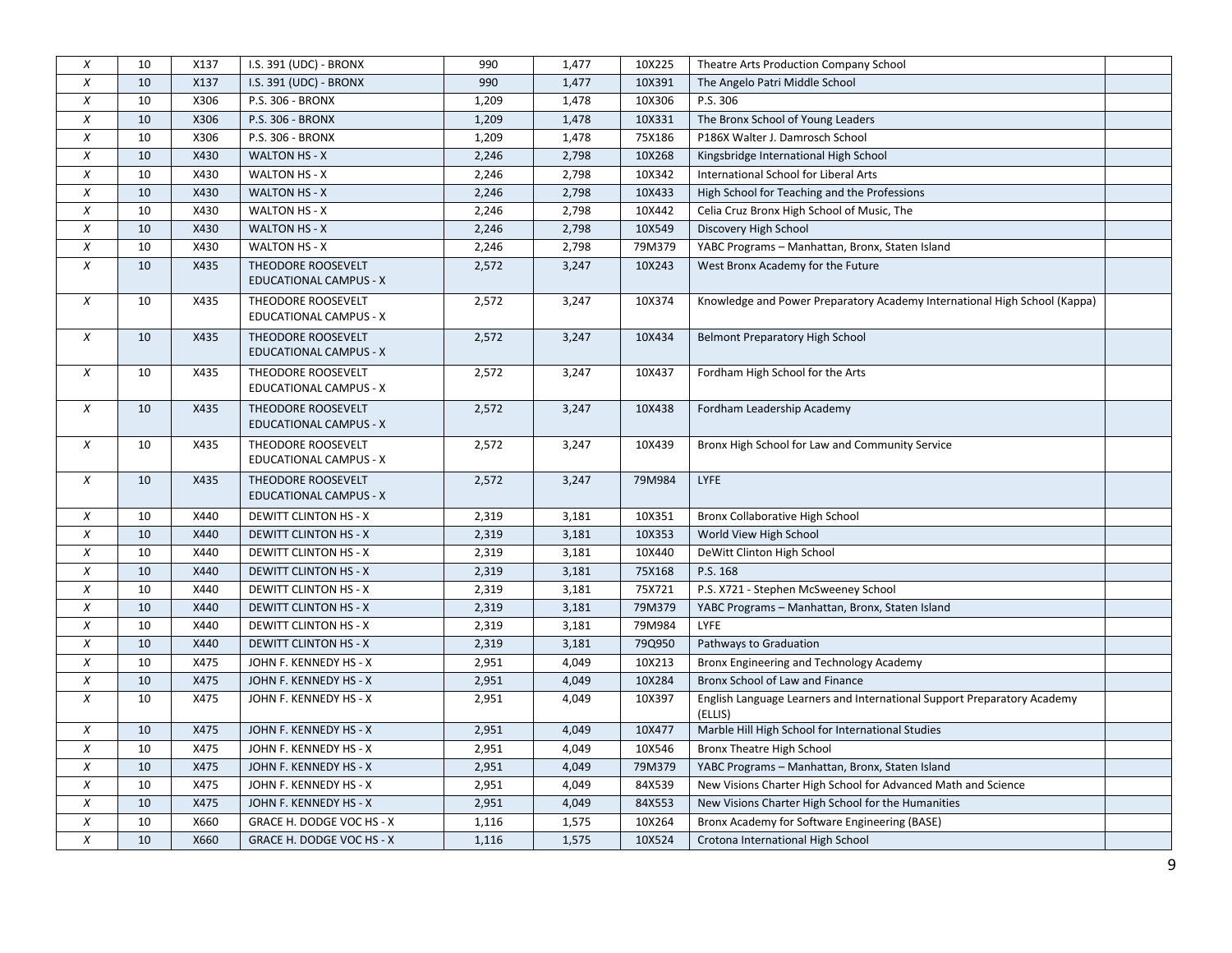| $\boldsymbol{x}$ | 10 | X660 | GRACE H. DODGE VOC HS - X          | 1,116 | 1,575 | 10X565 | High School for Energy and Technology                                |   |
|------------------|----|------|------------------------------------|-------|-------|--------|----------------------------------------------------------------------|---|
| $\chi$           | 11 | X097 | P.S. 97 - BRONX                    | 596   | 472   | 11X097 | P.S. 097 Bronx                                                       | Y |
| $\chi$           | 11 | X105 | P.S. 105 - BRONX                   | 972   | 1,213 | 11X105 | P.S. 105 Sen Abraham Bernstein                                       |   |
| $\boldsymbol{x}$ | 11 | X113 | I.S. 113 - BRONX                   | 976   | 1,688 | 11X287 | North Bronx School of Empowerment                                    |   |
| $\chi$           | 11 | X113 | I.S. 113 - BRONX                   | 976   | 1,688 | 11X370 | Leaders of Tomorrow                                                  |   |
| $\chi$           | 11 | X142 | I.S. 142 - BRONX                   | 930   | 1,260 | 11X355 | <b>Bronx Alliance Middle School</b>                                  |   |
| $\chi$           | 11 | X142 | I.S. 142 - BRONX                   | 930   | 1,260 | 11X529 | One World Middle School at Edenwald                                  |   |
| $\chi$           | 11 | X142 | I.S. 142 - BRONX                   | 930   | 1,260 | 11X532 | Baychester Middle School                                             |   |
| $\chi$           | 11 | X180 | I.S. 180 - BRONX                   | 1,045 | 1,338 | 11X180 | M.S. 180 Dr. Daniel Hale Williams                                    |   |
| $\chi$           | 11 | X362 | I.S./H.S. 362 - BRONX              | 1,166 | 1,625 | 11X270 | Academy for Scholarship and Entrepreneurship: A College Board School |   |
| X                | 11 | X362 | I.S./H.S. 362 - BRONX              | 1,166 | 1,625 | 11X513 | New World High School                                                |   |
| $\chi$           | 11 | X362 | I.S./H.S. 362 - BRONX              | 1,166 | 1,625 | 11X514 | The Bronxwood Preparatory Academy                                    |   |
| $\chi$           | 11 | X362 | I.S./H.S. 362 - BRONX              | 1,166 | 1,625 | 75X754 | J. M. Rapport School Career Development                              |   |
| $\chi$           | 8  | X405 | HERBERT H. LEHMAN HS - X           | 3,172 | 3,818 | 08X293 | Renaissance High School for Musical Theater and the Arts             |   |
| X                | 8  | X405 | HERBERT H. LEHMAN HS - X           | 3,172 | 3,818 | 08X320 | Pelham Lab High School                                               |   |
| $\chi$           | 8  | X405 | HERBERT H. LEHMAN HS - X           | 3,172 | 3,818 | 08X348 | Schuylerville Preparatory High School                                |   |
| $\chi$           | 8  | X405 | HERBERT H. LEHMAN HS - X           | 3,172 | 3,818 | 08X349 | Bronx River High School                                              |   |
| $\chi$           | 8  | X405 | HERBERT H. LEHMAN HS - X           | 3,172 | 3,818 | 08X405 | Herbert H. Lehman High School                                        |   |
| $\boldsymbol{X}$ | 8  | X405 | HERBERT H. LEHMAN HS - X           | 3,172 | 3,818 | 08X558 | Westchester Square Academy                                           |   |
| $\chi$           | 8  | X405 | HERBERT H. LEHMAN HS - X           | 3,172 | 3,818 | 75X721 | P.S. X721 - Stephen McSweeney School                                 |   |
| $\chi$           | 8  | X405 | HERBERT H. LEHMAN HS - X           | 3,172 | 3,818 | 79M379 | YABC Programs - Manhattan, Bronx, Staten Island                      |   |
| $\boldsymbol{X}$ | 8  | X405 | HERBERT H. LEHMAN HS - X           | 3,172 | 3,818 | 79Q950 | Pathways to Graduation                                               |   |
| $\boldsymbol{X}$ | 11 | X415 | CHRISTOPHER COLUMBUS HS - X        | 2,371 | 2,808 | 11X288 | Collegiate Institute for Math and Science                            |   |
| $\chi$           | 11 | X415 | <b>CHRISTOPHER COLUMBUS HS - X</b> | 2,371 | 2,808 | 11X299 | <b>Astor Collegiate Academy</b>                                      |   |
| $\chi$           | 11 | X415 | CHRISTOPHER COLUMBUS HS - X        | 2,371 | 2,808 | 11X508 | <b>Bronxdale High School</b>                                         |   |
| $\boldsymbol{X}$ | 11 | X415 | <b>CHRISTOPHER COLUMBUS HS - X</b> | 2,371 | 2,808 | 11X509 | High School of Language and Innovation                               |   |
| $\chi$           | 11 | X415 | CHRISTOPHER COLUMBUS HS - X        | 2,371 | 2,808 | 11X542 | Pelham Preparatory Academy                                           |   |
| $\chi$           | 11 | X415 | <b>CHRISTOPHER COLUMBUS HS - X</b> | 2,371 | 2,808 | 75X010 | P.S. X010                                                            |   |
| $\chi$           | 11 | X415 | <b>CHRISTOPHER COLUMBUS HS - X</b> | 2,371 | 2,808 | 79M379 | YABC Programs - Manhattan, Bronx, Staten Island                      |   |
| $\chi$           | 11 | X425 | <b>EVANDER CHILDS HS - X</b>       | 2,195 | 2,986 | 11X253 | Bronx High School for Writing and Communication Arts                 |   |
| $\chi$           | 11 | X425 | <b>EVANDER CHILDS HS - X</b>       | 2,195 | 2,986 | 11X265 | <b>Bronx Lab School</b>                                              |   |
| $\chi$           | 11 | X425 | <b>EVANDER CHILDS HS - X</b>       | 2,195 | 2,986 | 11X275 | High School of Computers and Technology                              |   |
| $\chi$           | 11 | X425 | <b>EVANDER CHILDS HS - X</b>       | 2,195 | 2,986 | 11X290 | Bronx Academy of Health Careers                                      |   |
| $\chi$           | 11 | X425 | <b>EVANDER CHILDS HS - X</b>       | 2,195 | 2,986 | 11X544 | High School for Contemporary Arts                                    |   |
| $\chi$           | 11 | X425 | <b>EVANDER CHILDS HS - X</b>       | 2,195 | 2,986 | 11X545 | Bronx Aerospace High School                                          |   |
| $\chi$           | 11 | X425 | <b>EVANDER CHILDS HS - X</b>       | 2,195 | 2,986 | 75X176 | P.S. X176                                                            |   |
| $\boldsymbol{X}$ | 11 | X425 | <b>EVANDER CHILDS HS - X</b>       | 2,195 | 2,986 | 75X723 | P.S. 723                                                             |   |
| $\chi$           | 11 | X455 | HARRY S. TRUMAN HS - X             | 2,798 | 3,790 | 11X249 | Bronx Health Sciences High School                                    |   |
| $\chi$           | 11 | X455 | HARRY S. TRUMAN HS - X             | 2,798 | 3,790 | 11X455 | Harry S Truman High School                                           |   |
| $\chi$           | 11 | X455 | HARRY S. TRUMAN HS - X             | 2,798 | 3,790 | 75X176 | P.S. X176                                                            |   |
| X                | 12 | X050 | P.S. 50 - BRONX                    | 566   | 619   | 12X314 | Fairmont Neighborhood School                                         | Y |
| $\chi$           | 12 | X050 | <b>P.S. 50 - BRONX</b>             | 566   | 619   | 12X458 | Samara Community School                                              | Y |
| $\chi$           | 12 | X067 | P.S. 67 - BRONX                    | 433   | 1,133 | 12X067 | P.S. 067 Mohegan School                                              |   |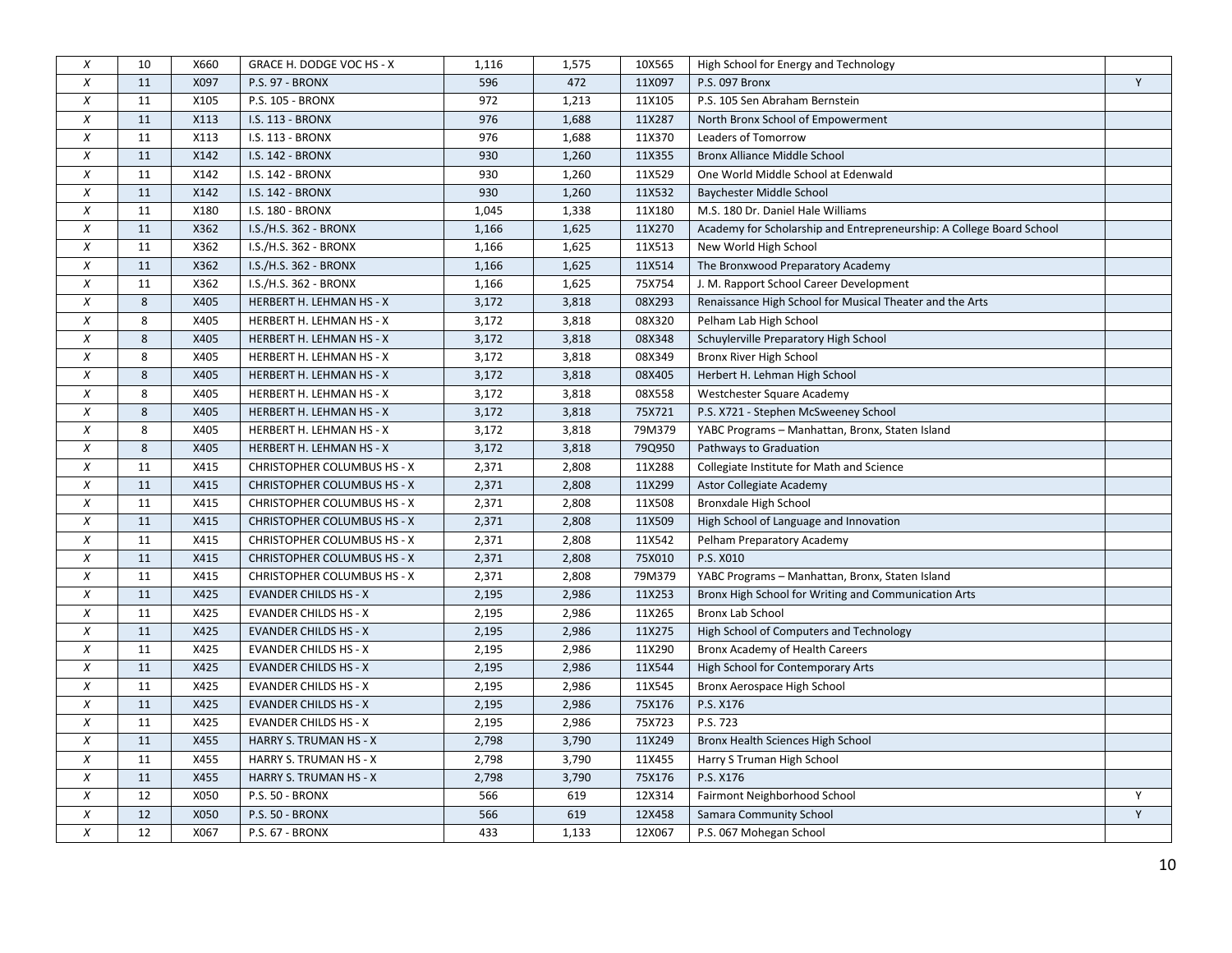| $\boldsymbol{x}$ | 12 | X067 | P.S. 67 - BRONX                                      | 433   | 1,133 | 75X010 | P.S. X010                                                 |              |
|------------------|----|------|------------------------------------------------------|-------|-------|--------|-----------------------------------------------------------|--------------|
| $\chi$           | 12 | X098 | I.S. 98 - BRONX                                      | 958   | 1,528 | 12X098 | J.H.S. 098 Herman Ridder                                  |              |
| $\chi$           | 12 | X098 | <b>I.S. 98 - BRONX</b>                               | 958   | 1,528 | 12X251 | <b>Explorations Academy H.S.</b>                          |              |
| $\chi$           | 12 | X098 | <b>I.S. 98 - BRONX</b>                               | 958   | 1,528 | 12X511 | <b>Bronx Envision Academy</b>                             |              |
| $\chi$           | 12 | X098 | <b>I.S. 98 - BRONX</b>                               | 958   | 1,528 | 79M984 | <b>LYFE</b>                                               |              |
| X                | 12 | X099 | REV. J.A. POLITE AVE SCHOOL<br><b>CAMPUS - BRONX</b> | 283   | 676   | 12X248 | Metropolitan High School, The                             |              |
| $\chi$           | 12 | X099 | REV. J.A. POLITE AVE SCHOOL<br><b>CAMPUS - BRONX</b> | 283   | 676   | 75X723 | P.S. 723                                                  |              |
| $\chi$           | 12 | X158 | I.S. 158 - BRONX                                     | 1,582 | 1,873 | 12X267 | <b>Bronx Latin</b>                                        |              |
| $\boldsymbol{X}$ | 12 | X158 | I.S. 158 - BRONX                                     | 1,582 | 1,873 | 12X479 | Bronx Career and College Preparatory High School          |              |
| $\chi$           | 12 | X158 | I.S. 158 - BRONX                                     | 1,582 | 1,873 | 84X482 | Dr. Richard Izquierdo Health and Science Charter School   |              |
| $\chi$           | 12 | X193 | P.S. 211 - BRONX                                     | 1,008 | 1,488 | 12X211 | P.S. 211                                                  | Y            |
| $\chi$           | 12 | X193 | P.S. 211 - BRONX                                     | 1,008 | 1,488 | 12X318 | I.S. X318 Math, Science & Technology Through Arts         | $\mathsf{Y}$ |
| $\boldsymbol{x}$ | 12 | X193 | P.S. 211 - BRONX                                     | 1,008 | 1,488 | 84X124 | Children's Aid College Prep Charter School                | Y            |
| $\chi$           | 12 | X401 | BRONX REGIONAL HS (OLD 133) - X                      | 986   | 1,933 | 12X446 | Arturo A. Schomburg Satellite Academy Bronx               |              |
| $\boldsymbol{X}$ | 12 | X401 | BRONX REGIONAL HS (OLD 133) - X                      | 986   | 1,933 | 12X480 | Bronx Regional High School                                |              |
| $\chi$           | 12 | X401 | BRONX REGIONAL HS (OLD 133) - X                      | 986   | 1,933 | 75X012 | P.S. X012 Lewis and Clark School                          |              |
| $\boldsymbol{X}$ | 12 | X401 | BRONX REGIONAL HS (OLD 133) - X                      | 986   | 1,933 | 79M984 | LYFE                                                      |              |
| $\chi$           | 12 | X401 | BRONX REGIONAL HS (OLD 133) - X                      | 986   | 1,933 | 79Q950 | Pathways to Graduation                                    |              |
| $\boldsymbol{X}$ | 12 | X401 | BRONX REGIONAL HS (OLD 133) - X                      | 986   | 1,933 | 84X200 | New Visions A.I.M. Charter High School II                 |              |
| $\chi$           | 12 | X420 | JAMES MONROE EDUCATIONAL<br>CAMPUS - X               | 1,493 | 2,205 | 12X388 | Pan American International High School at Monroe          |              |
| $\chi$           | 12 | X420 | JAMES MONROE EDUCATIONAL<br><b>CAMPUS - X</b>        | 1,493 | 2,205 | 12X521 | The Metropolitan Soundview High School                    |              |
| $\chi$           | 12 | X420 | JAMES MONROE EDUCATIONAL<br>CAMPUS - X               | 1,493 | 2,205 | 12X550 | High School of World Cultures                             |              |
| $\chi$           | 12 | X420 | JAMES MONROE EDUCATIONAL<br><b>CAMPUS - X</b>        | 1,493 | 2,205 | 79M379 | YABC Programs - Manhattan, Bronx, Staten Island           |              |
| $\chi$           | 12 | X420 | JAMES MONROE EDUCATIONAL<br>CAMPUS - X               | 1,493 | 2,205 | 79M984 | LYFE                                                      |              |
| $\chi$           | 12 | X420 | JAMES MONROE EDUCATIONAL<br><b>CAMPUS - X</b>        | 1,493 | 2,205 | 84X597 | Urban Assembly Charter School for Computer Science        |              |
| $\boldsymbol{X}$ | 12 | X420 | JAMES MONROE EDUCATIONAL<br>CAMPUS - X               | 1,493 | 2,205 | 88X995 | ALC - Monroe Campus                                       |              |
| Κ                | 13 | K003 | P.S. 3 - BROOKLYN                                    | 302   | 760   | 13K003 | P.S. 003 The Bedford Village                              |              |
| К                | 13 | K044 | P.S. 44 - BROOKLYN                                   | 384   | 761   | 13K044 | P.S. 044 Marcus Garvey                                    |              |
| К                | 13 | K044 | P.S. 44 - BROOKLYN                                   | 384   | 761   | 84K757 | Unity Prep Charter School                                 |              |
| К                | 13 | K054 | P.S. 54 - BROOKLYN                                   | 241   | 562   | 13K054 | P.S. 054 Samuel C. Barnes                                 |              |
| Κ                | 13 | K054 | P.S. 54 - BROOKLYN                                   | 241   | 562   | 75K141 | P.S. K141                                                 |              |
| К                | 13 | K113 | I.S. 113 - BROOKLYN                                  | 735   | 1,176 | 13K113 | M.S. 113 Ronald Edmonds Learning Center                   |              |
| К                | 13 | K113 | I.S. 113 - BROOKLYN                                  | 735   | 1,176 | 75K372 | P.S. 372 - The Children's School                          |              |
| К                | 13 | K113 | I.S. 113 - BROOKLYN                                  | 735   | 1,176 | 84K789 | <b>Compass Charter School</b>                             |              |
| К                | 13 | K117 | I.S. 117 - BROOKLYN                                  | 685   | 1,150 | 13K412 | Brooklyn Community Arts & Media High School (BCAM)        |              |
| Κ                | 13 | K117 | I.S. 117 - BROOKLYN                                  | 685   | 1,150 | 13K616 | Brooklyn High School for Leadership and Community Service |              |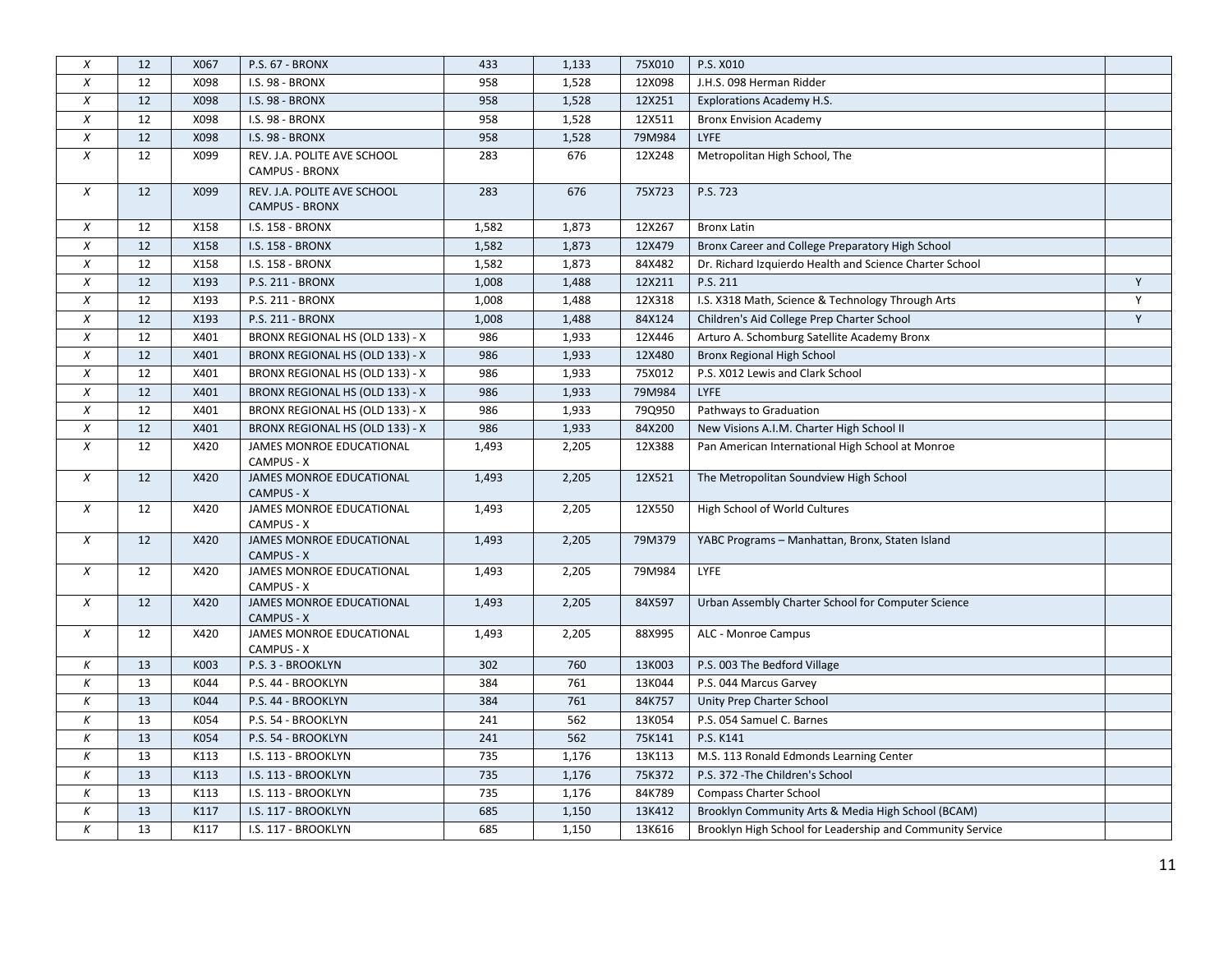| К                | 13 | K117 | I.S. 117 - BROOKLYN                                | 685   | 1,150 | 75K369 | P.S. K369 - Coy L. Cox School                                                   |              |
|------------------|----|------|----------------------------------------------------|-------|-------|--------|---------------------------------------------------------------------------------|--------------|
| К                | 13 | K256 | P.S. 256 - BROOKLYN                                | 373   | 806   | 13K256 | P.S. 256 Benjamin Banneker                                                      |              |
| К                | 13 | K256 | P.S. 256 - BROOKLYN                                | 373   | 806   | 84K702 | Community Partnership Charter School                                            |              |
| К                | 13 | K265 | I.S. 265 - BROOKLYN                                | 598   | 950   | 13K265 | Dr. Susan S. McKinney Secondary School of the Arts                              |              |
| К                | 13 | K265 | I.S. 265 - BROOKLYN                                | 598   | 950   | 75K369 | P.S. K369 - Coy L. Cox School                                                   |              |
| К                | 13 | K265 | I.S. 265 - BROOKLYN                                | 598   | 950   | 84K752 | Success Academy Charter School - Fort Greene                                    |              |
| К                | 13 | K458 | BOYS HS (OLD) - K                                  | 891   | 1,333 | 13K553 | Brooklyn Academy High School                                                    | Y            |
| К                | 13 | K458 | BOYS HS (OLD) - K                                  | 891   | 1,333 | 75K371 | P.S. 371 - Lillian L. Rashkis                                                   | $\mathsf Y$  |
| К                | 13 | K458 | BOYS HS (OLD) - K                                  | 891   | 1,333 | 79M984 | <b>LYFE</b>                                                                     | $\mathsf{Y}$ |
| К                | 13 | K458 | BOYS HS (OLD) - K                                  | 891   | 1,333 | 79Q950 | Pathways to Graduation                                                          | Υ            |
| К                | 13 | K458 | BOYS HS (OLD) - K                                  | 891   | 1,333 | 84K517 | Leadership Prep Bedford Stuyvesant Uncommon Prep Charter School                 | Y            |
| $\boldsymbol{K}$ | 13 | K458 | BOYS HS (OLD) - K                                  | 891   | 1,333 | 84K780 | Brooklyn East Collegiate Charter School                                         | $\mathsf{Y}$ |
| К                | 13 | K580 | <b>GEORGE WESTINGHOUSE VOC HS - K</b>              | 1,496 | 1,814 | 13K605 | George Westinghouse Career and Technical Education High School                  |              |
| К                | 13 | K580 | <b>GEORGE WESTINGHOUSE VOC HS - K</b>              | 1,496 | 1,814 | 13K674 | City Polytechnic High School of Engineering, Architecture, and Technology       |              |
| К                | 13 | K580 | <b>GEORGE WESTINGHOUSE VOC HS - K</b>              | 1,496 | 1,814 | 13K915 | Bridges: A School for Exploration and Equity                                    |              |
| К                | 13 | K580 | <b>GEORGE WESTINGHOUSE VOC HS - K</b>              | 1,496 | 1,814 | 75K369 | P.S. K369 - Coy L. Cox School                                                   |              |
| К                | 13 | K580 | <b>GEORGE WESTINGHOUSE VOC HS - K</b>              | 1,496 | 1,814 | 79K925 | YABC Programs - Brooklyn and Queens                                             |              |
| $\boldsymbol{K}$ | 13 | K805 | <b>WATER'S EDGE EDUCATIONAL</b><br>CAMPUS - K      | 1,122 | 1,730 | 13K350 | Urban Assembly School of Music and Art                                          |              |
| К                | 13 | K805 | <b>WATER'S EDGE EDUCATIONAL</b><br>CAMPUS - K      | 1,122 | 1,730 | 13K419 | Science Skills Center High School for Science, Technology and the Creative Arts |              |
| К                | 13 | K805 | <b>WATER'S EDGE EDUCATIONAL</b><br>CAMPUS - K      | 1,122 | 1,730 | 13K439 | Brooklyn International High School                                              |              |
| К                | 14 | K033 | I.S. 33 - BROOKLYN                                 | 816   | 1,087 | 75K368 | P.S. 368                                                                        | Y            |
| К                | 14 | K033 | I.S. 33 - BROOKLYN                                 | 816   | 1,087 | 84K367 | Success Academy Charter School - Bed-Stuy 1                                     | Y            |
| К                | 14 | K050 | J.H.S. 50 - BROOKLYN                               | 773   | 1,180 | 14K050 | J.H.S. 050 John D. Wells                                                        |              |
| К                | 14 | K050 | J.H.S. 50 - BROOKLYN                               | 773   | 1,180 | 84K182 | Success Academy Charter School - Williamsburg                                   |              |
| К                | 14 | K071 | I.S. 71 - BROOKLYN                                 | 843   | 1,295 | 14K071 | Juan Morel Campos Secondary School                                              |              |
| К                | 14 | K071 | I.S. 71 - BROOKLYN                                 | 843   | 1,295 | 75K141 | P.S. K141                                                                       |              |
| К                | 14 | K071 | I.S. 71 - BROOKLYN                                 | 843   | 1,295 | 84K037 | Beginning with Children Charter School II                                       |              |
| Κ                | 14 | K084 | P.S. 84 - BROOKLYN                                 | 729   | 1,013 | 14K084 | P.S. 084 Jose De Diego                                                          |              |
| К                | 14 | K126 | J.H.S. 126 - BROOKLYN                              | 720   | 1,424 | 14K126 | John Ericsson Middle School 126                                                 |              |
| К                | 14 | K126 | J.H.S. 126 - BROOKLYN                              | 720   | 1,424 | 84K693 | Northside Charter High School                                                   |              |
| К                | 14 | K147 | P.S. 147 - BROOKLYN                                | 743   | 992   | 14K147 | P.S. 147 Isaac Remsen                                                           |              |
| Κ                | 14 | K147 | P.S. 147 - BROOKLYN                                | 743   | 992   | 14K614 | Young Women's Leadership School of Brooklyn                                     |              |
| К                | 14 | K157 | P.S. 157 - BROOKLYN                                | 399   | 900   | 14K157 | P.S./I.S. 157 The Benjamin Franklin Health & Science Academy                    |              |
| К                | 14 | K250 | P.S. 250 - BROOKLYN                                | 407   | 695   | 14K250 | P.S. 250 George H. Lindsay                                                      |              |
| К                | 14 | K318 | I.S. 318 - BROOKLYN                                | 1,267 | 1,645 | 14K318 | I.S. 318 Eugenio Maria De Hostos                                                |              |
| $\boldsymbol{K}$ | 14 | K450 | <b>GRAND STREET CAMPUS (OLD</b><br>$E.D.HS$ )- $K$ | 1,700 | 3,074 | 14K474 | PROGRESS High School for Professional Careers                                   |              |
| К                | 14 | K450 | <b>GRAND STREET CAMPUS (OLD</b><br>$E.D.HS$ )- $K$ | 1,700 | 3,074 | 14K477 | East Williamsburg Scholars Academy                                              |              |
| Κ                | 14 | K450 | <b>GRAND STREET CAMPUS (OLD</b><br>$E.D.HS$ )- $K$ | 1,700 | 3,074 | 14K478 | The High School for Enterprise, Business and Technology                         |              |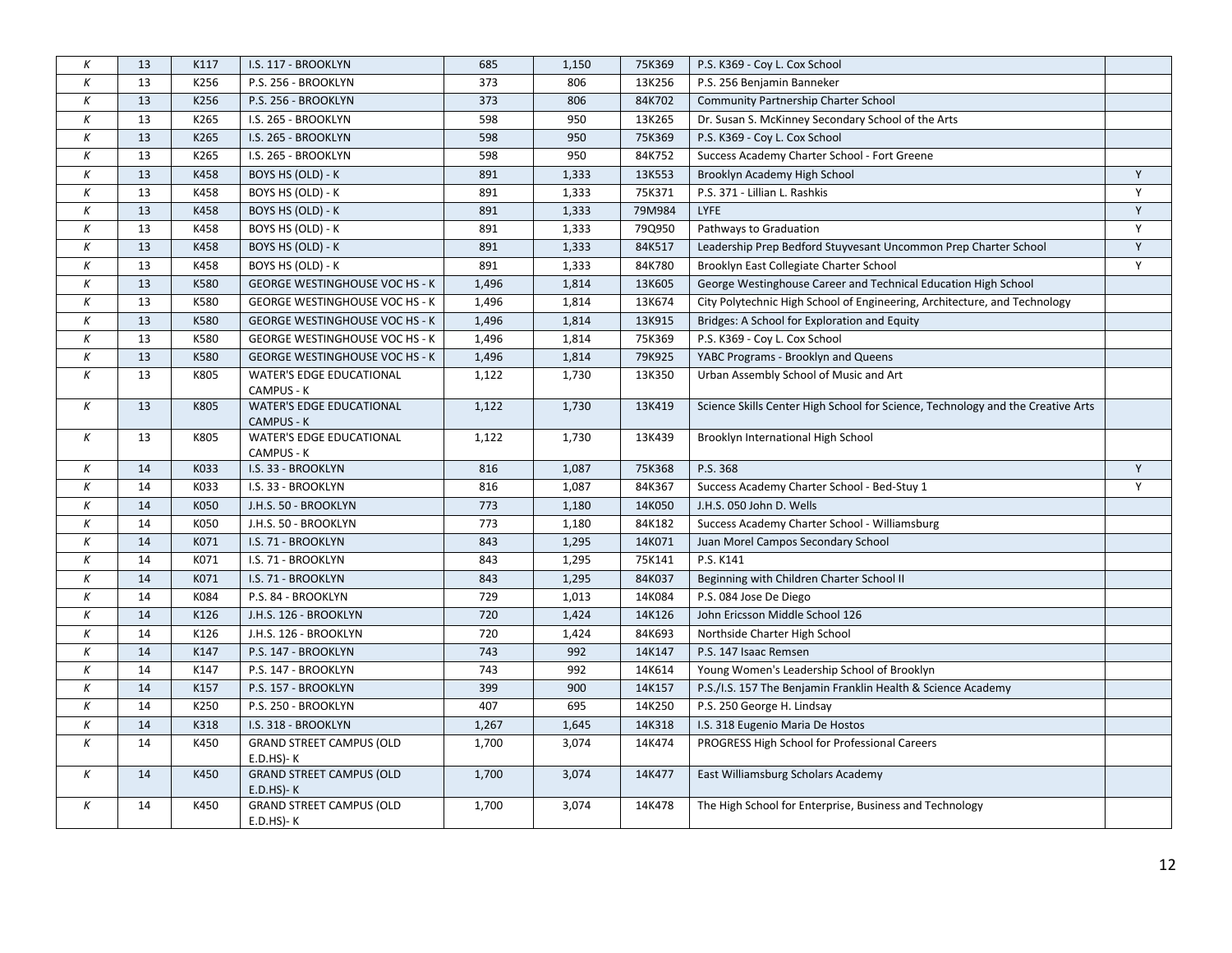| К        | 14 | K450 | <b>GRAND STREET CAMPUS (OLD</b><br>$E.D.HS$ - $K$ | 1,700 | 3,074 | 79M984 | LYFE                                                                      |             |
|----------|----|------|---------------------------------------------------|-------|-------|--------|---------------------------------------------------------------------------|-------------|
| Κ        | 14 | K610 | AUTOMOTIVE TRADES VOC HS - K                      | 304   | 1,293 | 14K610 | A-Tech High School                                                        |             |
| К        | 14 | K610 | AUTOMOTIVE TRADES VOC HS - K                      | 304   | 1,293 | 79K925 | YABC Programs - Brooklyn and Queens                                       |             |
| К        | 15 | K027 | P.S. 27 - BROOKLYN                                | 416   | 1,030 | 15K676 | Red Hook Neighborhood School                                              | Y           |
| К        | 15 | K027 | P.S. 27 - BROOKLYN                                | 416   | 1,030 | 84K730 | Summit Academy Charter School                                             | $\mathsf Y$ |
| К        | 15 | K032 | P.S. 32 - BROOKLYN                                | 446   | 517   | 15K032 | P.S. 032 Samuel Mills Sprole                                              |             |
| К        | 15 | K460 | John Jay Educational Campus                       | 2,061 | 2,565 | 15K462 | John Jay School for Law                                                   |             |
| К        | 15 | K460 | John Jay Educational Campus                       | 2,061 | 2,565 | 15K463 | Cyberarts Studio Academy                                                  |             |
| Κ        | 15 | K460 | John Jay Educational Campus                       | 2,061 | 2,565 | 15K464 | Park Slope Collegiate                                                     |             |
| К        | 15 | K460 | John Jay Educational Campus                       | 2,061 | 2,565 | 15K684 | Millennium Brooklyn HS                                                    |             |
| Κ        | 15 | K460 | John Jay Educational Campus                       | 2,061 | 2,565 | 88K987 | ALC - John Jay                                                            |             |
| Κ        | 15 | K655 | BKLYN HS OF THE ARTS (OL S J HL)-K                | 1,479 | 2,192 | 15K447 | The Math & Science Exploratory School                                     |             |
| Κ        | 15 | K655 | BKLYN HS OF THE ARTS (OL S J HL)-K                | 1,479 | 2,192 | 15K656 | Brooklyn High School of the Arts                                          |             |
| К        | 15 | K804 | COBBLE HILL SCL OF AMR STD (OL6)-<br>K            | 524   | 892   | 15K519 | Cobble Hill School of American Studies                                    |             |
| К        | 15 | K804 | COBBLE HILL SCL OF AMR STD (OL6)-<br>K            | 524   | 892   | 75K373 | P.S. 373 - Brooklyn Transition Center                                     |             |
| $\kappa$ | 15 | K806 | METROPOLITAN CORPORATE ACAD.<br>- K               | 189   | 505   | 15K592 | Khalil Gibran International Academy                                       |             |
| К        | 16 | K025 | P.S. 25 - BROOKLYN                                | 161   | 880   | 16K025 | P.S. 025 Eubie Blake School                                               | Y           |
| Κ        | 16 | K025 | P.S. 25 - BROOKLYN                                | 161   | 880   | 84K883 | Success Academy Charter School - Bed Stuy 3                               | Y           |
| К        | 16 | K026 | P.S. 26 - BROOKLYN                                | 512   | 846   | 16K026 | P.S. 026 Jesse Owens                                                      |             |
| К        | 16 | K026 | P.S. 26 - BROOKLYN                                | 512   | 846   | 16K681 | Madiba Prep Middle School                                                 |             |
| К        | 16 | K026 | P.S. 26 - BROOKLYN                                | 512   | 846   | 75K140 | P.S. K140                                                                 |             |
| К        | 16 | K035 | I.S. 35 - BROOKLYN                                | 593   | 914   | 16K035 | M.S. 035 Stephen Decatur                                                  |             |
| К        | 16 | K035 | I.S. 35 - BROOKLYN                                | 593   | 914   | 16K628 | Brooklyn Brownstone School                                                |             |
| К        | 16 | K035 | I.S. 35 - BROOKLYN                                | 593   | 914   | 75K141 | P.S. K141                                                                 |             |
| К        | 16 | K057 | J.H.S. 57 - BROOKLYN                              | 431   | 1,099 | 16K057 | Whitelaw Reid Academy of Arts and Business                                |             |
| Κ        | 16 | K057 | J.H.S. 57 - BROOKLYN                              | 431   | 1,099 | 16K688 | The Brooklyn Academy of Global Finance                                    |             |
| К        | 16 | K057 | J.H.S. 57 - BROOKLYN                              | 431   | 1,099 | 75K140 | P.S. K140                                                                 |             |
| К        | 16 | K057 | J.H.S. 57 - BROOKLYN                              | 431   | 1,099 | 84K892 | Brooklyn Emerging Leaders Academy Charter School                          |             |
| К        | 16 | K081 | P.S. 81 - BROOKLYN                                | 424   | 807   | 16K081 | P.S. 081 Thaddeus Stevens                                                 |             |
| Κ        | 16 | K081 | P.S. 81 - BROOKLYN                                | 424   | 807   | 75K004 | P.S. K004                                                                 |             |
| К        | 16 | K243 | P.S. 243 - BROOKLYN                               | 515   | 814   | 16K243 | P.S. 243K- The Weeksville School                                          |             |
| К        | 16 | K243 | P.S. 243 - BROOKLYN                               | 515   | 814   | 84K360 | Launch Expeditionary Learning Charter School                              |             |
| К        | 16 | K308 | P.S. 308 - BROOKLYN                               | 608   | 1,005 | 16K308 | P.S. 308 Clara Cardwell                                                   |             |
| К        | 16 | K308 | P.S. 308 - BROOKLYN                               | 608   | 1,005 | 84K406 | EMBER Charter School for Mindful Education, Innovation and Transformation |             |
| К        | 16 | K324 | I.S. 324 - BROOKLYN                               | 875   | 1,380 | 16K267 | M.S. 267 Math, Science & Technology                                       |             |
| К        | 16 | K324 | I.S. 324 - BROOKLYN                               | 875   | 1,380 | 84K648 | Bedford Stuyvesant Collegiate Charter School                              |             |
| К        | 16 | K324 | I.S. 324 - BROOKLYN                               | 875   | 1,380 | 84K649 | La Cima Charter School                                                    |             |
| К        | 16 | K335 | P.S. 335 - BROOKLYN                               | 297   | 802   | 16K335 | P.S. 335 Granville T. Woods                                               |             |
| К        | 16 | K335 | P.S. 335 - BROOKLYN                               | 297   | 802   | 16K898 | The Brooklyn Green School                                                 |             |
| Κ        | 16 | K455 | <b>BOYS &amp; GIRLS HS - K</b>                    | 1,032 | 3,449 | 16K455 | Boys and Girls High School                                                |             |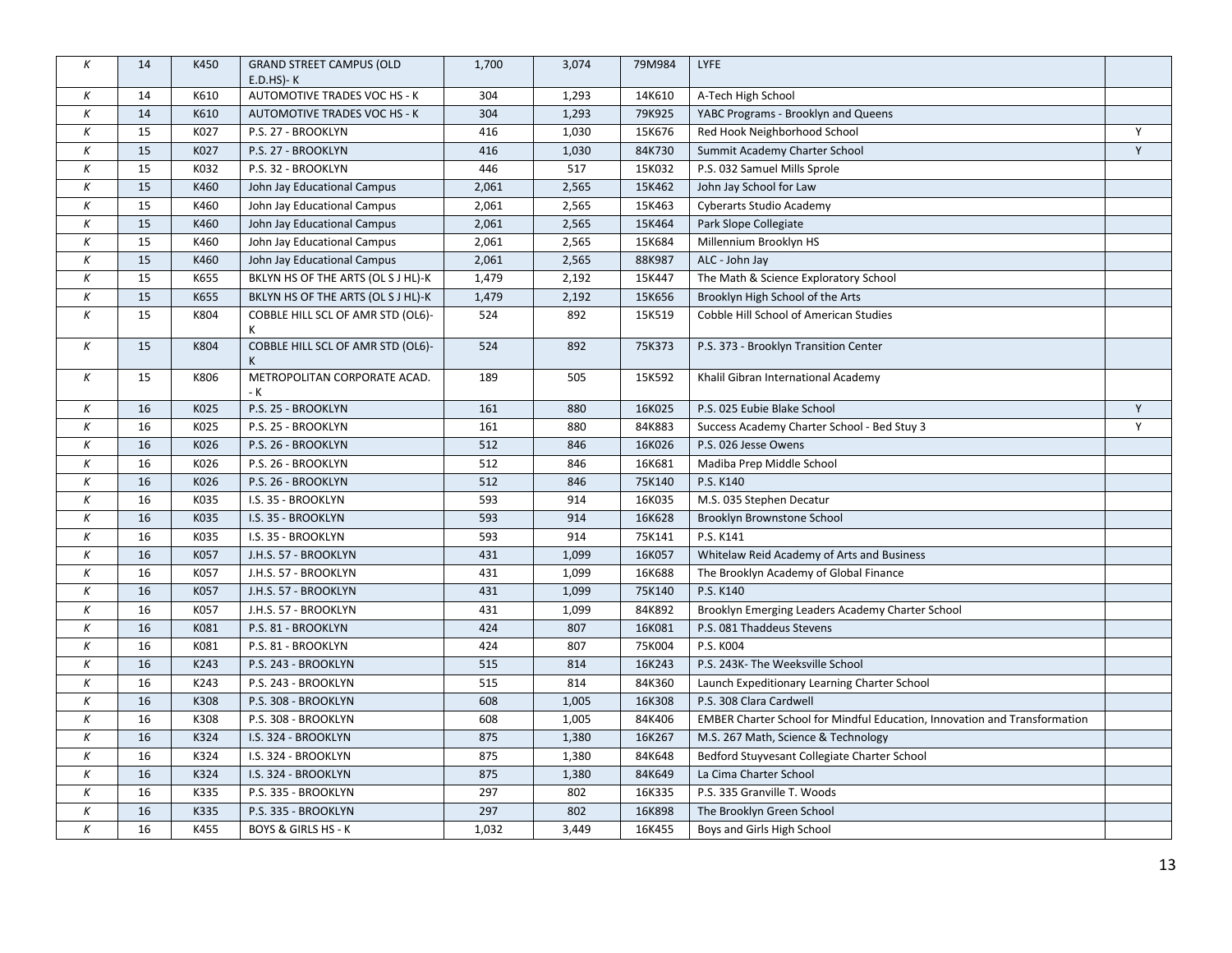| Κ                | 16 | K455 | <b>BOYS &amp; GIRLS HS - K</b>      | 1,032 | 3,449 | 16K669 | Research and Service High School                                                  |   |
|------------------|----|------|-------------------------------------|-------|-------|--------|-----------------------------------------------------------------------------------|---|
| К                | 16 | K455 | <b>BOYS &amp; GIRLS HS - K</b>      | 1,032 | 3,449 | 16K765 | Nelson Mandela High School                                                        |   |
| К                | 16 | K455 | <b>BOYS &amp; GIRLS HS - K</b>      | 1,032 | 3,449 | 79K925 | YABC Programs - Brooklyn and Queens                                               |   |
| К                | 16 | K455 | <b>BOYS &amp; GIRLS HS - K</b>      | 1,032 | 3,449 | 79Q950 | Pathways to Graduation                                                            |   |
| К                | 17 | K061 | I.S. 61 - BROOKLYN                  | 559   | 1,339 | 17K061 | M.S. 061 Dr. Gladstone H. Atwell                                                  |   |
| К                | 17 | K061 | I.S. 61 - BROOKLYN                  | 559   | 1,339 | 75K753 | P.S. K753 - School for Career Development                                         |   |
| К                | 17 | K091 | P.S. 91 - BROOKLYN                  | 301   | 751   | 17K091 | P.S. 091 The Albany Avenue School                                                 |   |
| К                | 17 | K091 | P.S. 91 - BROOKLYN                  | 301   | 751   | 75K373 | P.S. 373 - Brooklyn Transition Center                                             |   |
| К                | 17 | K091 | P.S. 91 - BROOKLYN                  | 301   | 751   | 75K811 | P.S. K811 Connie Lekas School                                                     |   |
| К                | 17 | K092 | P.S. 92 - BROOKLYN                  | 576   | 868   | 17K092 | P.S. 092 Adrian Hegeman                                                           |   |
| К                | 17 | K092 | P.S. 92 - BROOKLYN                  | 576   | 868   | 84K876 | Achievement First Voyager Charter School                                          |   |
| К                | 17 | K138 | P.S. 138 - BROOKLYN                 | 892   | 1,196 | 17K138 | P.S. 138 Brooklyn                                                                 |   |
| К                | 17 | K138 | P.S. 138 - BROOKLYN                 | 892   | 1,196 | 84K756 | Success Academy Charter School - Prospect Heights                                 |   |
| $\boldsymbol{K}$ | 17 | K221 | P.S. 221 - BROOKLYN                 | 290   | 957   | 17K221 | P.S. 221 Toussaint L'Ouverture                                                    | Υ |
| К                | 17 | K221 | P.S. 221 - BROOKLYN                 | 290   | 957   | 84K777 | Ocean Hill Collegiate Charter School                                              | Y |
| Κ                | 17 | K246 | I.S. 246 - BROOKLYN                 | 696   | 1,491 | 17K246 | M.S. 246 Walt Whitman                                                             |   |
| К                | 17 | K246 | I.S. 246 - BROOKLYN                 | 696   | 1,491 | 84K741 | Success Academy Charter School - Crown Heights                                    |   |
| К                | 17 | K289 | P.S. 289 - BROOKLYN                 | 383   | 669   | 17K289 | P.S. 289 George V. Brower                                                         |   |
| К                | 17 | K289 | P.S. 289 - BROOKLYN                 | 383   | 669   | 75K396 | Sid Miller Academy                                                                |   |
| К                | 17 | K320 | P.S. 375 - BROOKLYN                 | 587   | 1,242 | 17K352 | Ebbets Field Middle School                                                        |   |
| К                | 17 | K320 | P.S. 375 - BROOKLYN                 | 587   | 1,242 | 17K375 | P.S. 375 Jackie Robinson School                                                   |   |
| К                | 17 | K320 | P.S. 375 - BROOKLYN                 | 587   | 1,242 | 84K333 | <b>Explore Exceed Charter School</b>                                              |   |
| К                | 17 | K391 | I.S. 391 - BROOKLYN                 | 1,070 | 1,454 | 17K722 | New Heights Middle School                                                         |   |
| Κ                | 17 | K391 | I.S. 391 - BROOKLYN                 | 1,070 | 1,454 | 84K356 | Achievement First Crown Heights Charter School                                    |   |
| К                | 17 | K440 | PROSPECT HEIGHTS HS - K             | 1,212 | 2,062 | 17K524 | International High School at Prospect Heights                                     |   |
| К                | 17 | K440 | PROSPECT HEIGHTS HS - K             | 1,212 | 2,062 | 17K528 | The High School for Global Citizenship                                            |   |
| К                | 17 | K440 | PROSPECT HEIGHTS HS - K             | 1,212 | 2,062 | 17K547 | Brooklyn Academy of Science and the Environment                                   |   |
| К                | 17 | K440 | PROSPECT HEIGHTS HS - K             | 1,212 | 2,062 | 17K548 | Brooklyn School for Music & Theatre                                               |   |
| К                | 17 | K440 | PROSPECT HEIGHTS HS - K             | 1,212 | 2,062 | 79M984 | <b>LYFE</b>                                                                       |   |
| К                | 17 | K465 | ERASMUS HALL CAMPUS - K             | 1,979 | 3,025 | 17K382 | Academy for College Preparation and Career Exploration: A College Board<br>School |   |
| К                | 17 | K465 | <b>ERASMUS HALL CAMPUS - K</b>      | 1,979 | 3,025 | 17K408 | Academy of Hospitality and Tourism                                                |   |
| К                | 17 | K465 | <b>ERASMUS HALL CAMPUS - K</b>      | 1,979 | 3,025 | 17K537 | High School for Youth and Community Development at Erasmus                        |   |
| $\boldsymbol{K}$ | 17 | K465 | <b>ERASMUS HALL CAMPUS - K</b>      | 1,979 | 3,025 | 17K539 | High School for Service & Learning at Erasmus                                     |   |
| Κ                | 17 | K465 | <b>ERASMUS HALL CAMPUS - K</b>      | 1,979 | 3,025 | 17K543 | Science, Technology and Research Early College High School at Erasmus             |   |
| К                | 17 | K470 | <b>GEORGE W. WINGATE HS - K</b>     | 1,312 | 2,311 | 17K531 | School for Human Rights, The                                                      |   |
| К                | 17 | K470 | <b>GEORGE W. WINGATE HS - K</b>     | 1,312 | 2,311 | 17K546 | High School for Public Service: Heroes of Tomorrow                                |   |
| К                | 17 | K470 | <b>GEORGE W. WINGATE HS - K</b>     | 1,312 | 2,311 | 17K745 | Brooklyn Institute for Liberal Arts                                               |   |
| Κ                | 17 | K470 | <b>GEORGE W. WINGATE HS - K</b>     | 1,312 | 2,311 | 75K036 | P.S. 36                                                                           |   |
| К                | 17 | K600 | <b>CLARA BARTON HS - K</b>          | 1,273 | 1,800 | 17K600 | Clara Barton High School                                                          | Υ |
| $\boldsymbol{K}$ | 17 | K600 | <b>CLARA BARTON HS - K</b>          | 1,273 | 1,800 | 75K753 | P.S. K753 - School for Career Development                                         | Y |
| Κ                | 17 | K625 | ROBESON HS COMP&BUS TC (A<br>HML)-K | 851   | 1,292 | 17K122 | Pathways in Technology Early College High School (P-Tech)                         |   |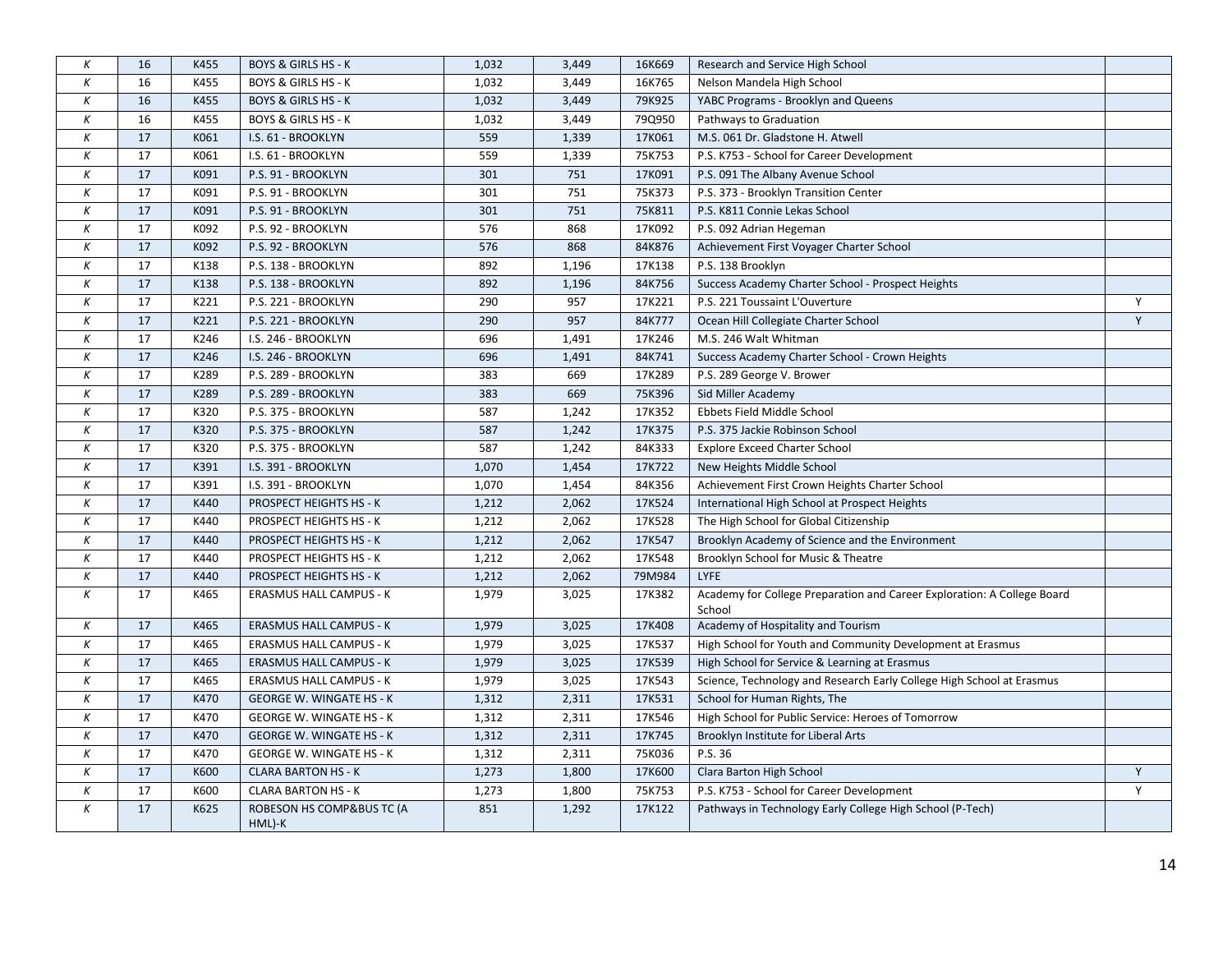| К                | 17 | K625 | ROBESON HS COMP&BUS TC (A<br>HML)-K          | 851   | 1,292 | 17K751 | Academy for Health Careers                                     |   |
|------------------|----|------|----------------------------------------------|-------|-------|--------|----------------------------------------------------------------|---|
| Κ                | 17 | K625 | ROBESON HS COMP&BUS TC (A<br>HML)-K          | 851   | 1,292 | 79M984 | <b>LYFE</b>                                                    |   |
| К                | 17 | K907 | BROWNSVILLE DIPLOMA PLUS HS - K              | 286   | 697   | 17K568 | Brownsville Academy High School                                |   |
| Κ                | 17 | K907 | BROWNSVILLE DIPLOMA PLUS HS - K              | 286   | 697   | 84K395 | New Visions A.I.M. Charter High School I                       |   |
| К                | 17 | K909 | ACORN COMMUNITY HS - K                       | 255   | 695   | 13K594 | <b>Gotham Professional Arts Academy</b>                        |   |
| Κ                | 17 | K909 | <b>ACORN COMMUNITY HS - K</b>                | 255   | 695   | 75K373 | P.S. 373 - Brooklyn Transition Center                          |   |
| К                | 18 | K068 | I.S. 68 - BROOKLYN                           | 504   | 1,276 | 18K068 | I.S. 068 Isaac Bildersee                                       |   |
| К                | 18 | K068 | I.S. 68 - BROOKLYN                           | 504   | 1,276 | 84K379 | <b>Explore Excel Charter School</b>                            |   |
| Κ                | 18 | K211 | I.S. 211 - BROOKLYN                          | 801   | 1,267 | 18K211 | I.S. 211 John Wilson                                           |   |
| К                | 18 | K211 | I.S. 211 - BROOKLYN                          | 801   | 1,267 | 84K724 | Leadership Prep Canarsie Charter School (Leadership Prep CS 4) |   |
| Κ                | 18 | K232 | I.S. 232 - BROOKLYN                          | 602   | 1,159 | 18K581 | The Middle School of Media, Law and Fine Arts                  |   |
| К                | 18 | K232 | I.S. 232 - BROOKLYN                          | 602   | 1,159 | 75K753 | P.S. K753 - School for Career Development                      |   |
| Κ                | 18 | K232 | I.S. 232 - BROOKLYN                          | 602   | 1,159 | 84K608 | Kings Collegiate Charter School                                |   |
| К                | 18 | K233 | P.S. 233 - BROOKLYN                          | 660   | 897   | 18K233 | P.S. 233 Langston Hughes                                       |   |
| К                | 18 | K233 | P.S. 233 - BROOKLYN                          | 660   | 897   | 84K736 | New American Academy Charter School                            |   |
| К                | 18 | K244 | P.S. 244 - BROOKLYN                          | 780   | 1,061 | 18K244 | P.S. 244 Richard R. Green                                      |   |
| К                | 18 | K244 | P.S. 244 - BROOKLYN                          | 780   | 1,061 | 18K763 | Brooklyn Science and Engineering Academy                       |   |
| Κ                | 18 | K252 | I.S. 252 - BROOKLYN                          | 519   | 840   | 18K588 | Middle School for Art and Philosophy                           |   |
| К                | 18 | K252 | I.S. 252 - BROOKLYN                          | 519   | 840   | 84K608 | Kings Collegiate Charter School                                |   |
| K                | 18 | K268 | P.S. 268 - BROOKLYN                          | 320   | 605   | 18K268 | P.S. 268 Emma Lazarus                                          |   |
| К                | 18 | K272 | P.S. 272 - BROOKLYN                          | 437   | 717   | 18K272 | P.S. 272 Curtis Estabrook                                      |   |
| К                | 18 | K279 | P.S. 279 - BROOKLYN                          | 716   | 1,001 | 18K279 | P.S. 279 Herman Schreiber                                      |   |
| К                | 18 | K279 | P.S. 279 - BROOKLYN                          | 716   | 1,001 | 84K724 | Leadership Prep Canarsie Charter School (Leadership Prep CS 4) |   |
| К                | 18 | K415 | SAMUEL J. TILDEN EDUCATIONAL<br>CAMPUS - K   | 1,130 | 2,510 | 18K563 | It Takes a Village Academy                                     | Y |
| К                | 18 | K415 | SAMUEL J. TILDEN EDUCATIONAL<br>CAMPUS - K   | 1,130 | 2,510 | 18K569 | Kurt Hahn Expeditionary Learning School                        | Y |
| $\kappa$         | 18 | K415 | SAMUEL J. TILDEN EDUCATIONAL<br>CAMPUS - K   | 1,130 | 2,510 | 18K629 | Cultural Academy for the Arts and Sciences                     | Y |
| Κ                | 18 | K500 | <b>CANARSIE HS - K</b>                       | 1,029 | 1,955 | 18K617 | High School for Innovation in Advertising and Media            |   |
| Κ                | 18 | K500 | <b>CANARSIE HS - K</b>                       | 1,029 | 1,955 | 18K633 | High School for Medical Professions                            |   |
| K                | 18 | K500 | <b>CANARSIE HS - K</b>                       | 1,029 | 1,955 | 18K642 | Urban Action Academy                                           |   |
| К                | 18 | K500 | <b>CANARSIE HS - K</b>                       | 1,029 | 1,955 | 75K753 | P.S. K753 - School for Career Development                      |   |
| Κ                | 18 | K500 | <b>CANARSIE HS - K</b>                       | 1,029 | 1,955 | 79M645 | School for Cooperative Technical Education                     |   |
| Κ                | 18 | K515 | SOUTH SHORE EDUCATIONAL<br>CAMPUS - K        | 1,844 | 3,055 | 18K566 | Brooklyn Community High School for Excellence and Equity       |   |
| K                | 18 | K515 | SOUTH SHORE EDUCATIONAL<br>CAMPUS - K        | 1,844 | 3,055 | 18K567 | Brooklyn Theatre Arts High School                              |   |
| $\boldsymbol{K}$ | 18 | K515 | SOUTH SHORE EDUCATIONAL<br><b>CAMPUS - K</b> | 1,844 | 3,055 | 18K576 | Victory Collegiate High School                                 |   |
| $\boldsymbol{K}$ | 18 | K515 | SOUTH SHORE EDUCATIONAL<br>CAMPUS - K        | 1,844 | 3,055 | 18K578 | Brooklyn Bridge Academy                                        |   |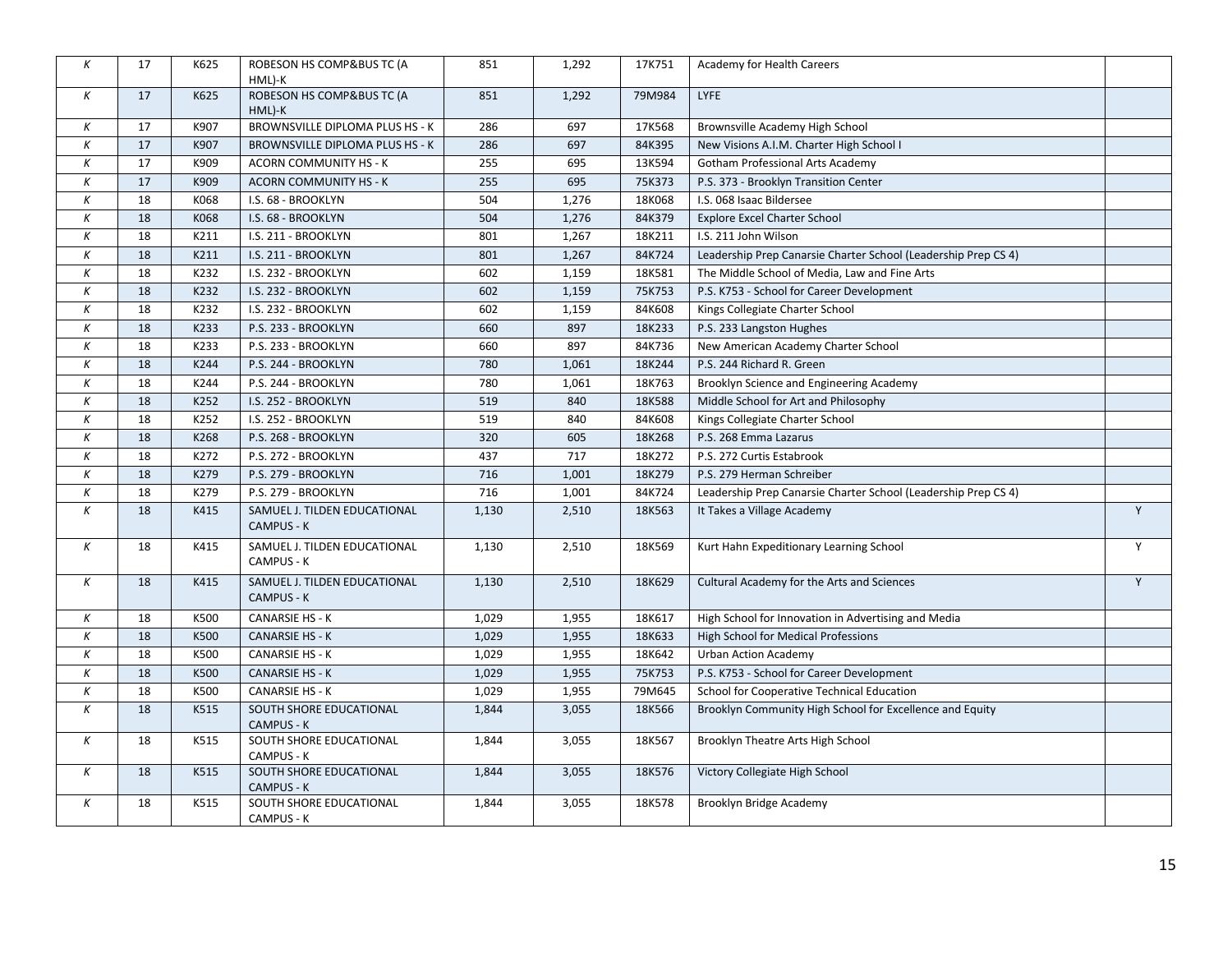| Κ        | 18 | K515 | SOUTH SHORE EDUCATIONAL<br>CAMPUS - K        | 1,844 | 3,055 | 18K637 | Academy for Conservation and the Environment                          |   |
|----------|----|------|----------------------------------------------|-------|-------|--------|-----------------------------------------------------------------------|---|
| Κ        | 18 | K515 | SOUTH SHORE EDUCATIONAL<br>CAMPUS - K        | 1,844 | 3,055 | 79K925 | YABC Programs - Brooklyn and Queens                                   |   |
| Κ        | 18 | K515 | SOUTH SHORE EDUCATIONAL<br><b>CAMPUS - K</b> | 1,844 | 3,055 | 79Q950 | Pathways to Graduation                                                |   |
| Κ        | 18 | K515 | SOUTH SHORE EDUCATIONAL<br>CAMPUS - K        | 1,844 | 3,055 | 84K775 | Leadership Preparatory Ocean Hill Charter School                      |   |
| К        | 19 | K149 | P.S. 149 - BROOKLYN                          | 605   | 802   | 19K149 | P.S. 149 Danny Kaye                                                   |   |
| К        | 19 | K166 | I.S. 166 - BROOKLYN                          | 1,067 | 1,160 | 19K654 | Van Siclen Community Middle School                                    |   |
| Κ        | 19 | K166 | I.S. 166 - BROOKLYN                          | 1,067 | 1,160 | 19K953 | The East New York Arts and Civics High School                         |   |
| $\kappa$ | 19 | K166 | I.S. 166 - BROOKLYN                          | 1,067 | 1,160 | 84K788 | Achievement First Linden Charter School                               |   |
| К        | 19 | K174 | P.S. 174 - BROOKLYN                          | 481   | 694   | 19K557 | Brooklyn Gardens Elementary School                                    |   |
| К        | 19 | K174 | P.S. 174 - BROOKLYN                          | 481   | 694   | 19K663 | School of the Future Brooklyn                                         |   |
| К        | 19 | K202 | P.S. 202 - BROOKLYN                          | 824   | 979   | 19K202 | P.S. 202 Ernest S. Jenkyns                                            |   |
| К        | 19 | K202 | P.S. 202 - BROOKLYN                          | 824   | 979   | 84K680 | Achievement First Aspire Charter School                               |   |
| К        | 19 | K218 | I.S. 218 - BROOKLYN                          | 712   | 1,376 | 19K218 | J.H.S. 218 James P. Sinnott                                           | Y |
| К        | 19 | K218 | I.S. 218 - BROOKLYN                          | 712   | 1,376 | 19K683 | School for Classics High School                                       | Y |
| Κ        | 19 | K218 | I.S. 218 - BROOKLYN                          | 712   | 1,376 | 84K788 | Achievement First Linden Charter School                               | Y |
| К        | 19 | K224 | P.S. 224 - BROOKLYN                          | 408   | 662   | 19K224 | P.S. 224 Hale A. Woodruff                                             |   |
| К        | 19 | K224 | P.S. 224 - BROOKLYN                          | 408   | 662   | 75K036 | P.S. 36                                                               |   |
| К        | 18 | K242 | P.S. 235 ANNEX - BROOKLYN                    | 496   | 822   | 18K235 | P.S. 235 Janice Marie Knight School                                   |   |
| К        | 18 | K242 | P.S. 235 ANNEX - BROOKLYN                    | 496   | 822   | 18K635 | Olympus Academy                                                       |   |
| К        | 19 | K292 | I.S. 292 - BROOKLYN                          | 1,291 | 1,755 | 19K292 | J.H.S. 292 Margaret S. Douglas                                        |   |
| К        | 19 | K292 | I.S. 292 - BROOKLYN                          | 1,291 | 1,755 | 84K626 | Achievement First Brownsville Charter School                          |   |
| Κ        | 19 | K292 | I.S. 292 - BROOKLYN                          | 1,291 | 1,755 | 84K774 | Achievement First Apollo Charter School                               |   |
| К        | 19 | K345 | P.S. 345 - BROOKLYN                          | 577   | 865   | 19K345 | P.S. 345 Patrolman Robert Bolden                                      |   |
| К        | 19 | K346 | P.S. 346 - BROOKLYN                          | 865   | 1,118 | 19K346 | P.S. 346 Abe Stark                                                    |   |
| К        | 19 | K346 | P.S. 346 - BROOKLYN                          | 865   | 1,118 | 19K452 | Frederick Douglass Academy VIII Middle School                         |   |
| Κ        | 19 | K420 | FRANKLIN K. LANE HS - K                      | 2,179 | 2,946 | 19K583 | Multicultural High School                                             |   |
| К        | 19 | K420 | FRANKLIN K. LANE HS - K                      | 2,179 | 2,946 | 19K618 | Academy of Innovative Technology                                      |   |
| К        | 19 | K420 | FRANKLIN K. LANE HS - K                      | 2,179 | 2,946 | 19K639 | Brooklyn Lab School                                                   |   |
| К        | 19 | K420 | FRANKLIN K. LANE HS - K                      | 2,179 | 2,946 | 19K659 | Cypress Hills Collegiate Preparatory School                           |   |
| К        | 19 | K420 | FRANKLIN K. LANE HS - K                      | 2,179 | 2,946 | 19K764 | The Urban Assembly School for Collaborative Healthcare                |   |
| К        | 19 | K420 | FRANKLIN K. LANE HS - K                      | 2,179 | 2,946 | 79K925 | YABC Programs - Brooklyn and Queens                                   |   |
| К        | 19 | K420 | FRANKLIN K. LANE HS - K                      | 2,179 | 2,946 | 79M984 | <b>LYFE</b>                                                           |   |
| К        | 19 | K420 | FRANKLIN K. LANE HS - K                      | 2,179 | 2,946 | 79Q950 | Pathways to Graduation                                                |   |
| К        | 19 | K420 | FRANKLIN K. LANE HS - K                      | 2,179 | 2,946 | 84K608 | Kings Collegiate Charter School                                       |   |
| К        | 19 | K435 | THOMAS JEFFERSON HS - K                      | 1,080 | 1,987 | 19K502 | FDNY - Captain Vernon A. Richard High School for Fire and Life Safety |   |
| К        | 19 | K435 | THOMAS JEFFERSON HS - K                      | 1,080 | 1,987 | 19K504 | High School for Civil Rights                                          |   |
| К        | 19 | K435 | THOMAS JEFFERSON HS - K                      | 1,080 | 1,987 | 19K507 | Performing Arts and Technology High School                            |   |
| К        | 19 | K435 | THOMAS JEFFERSON HS - K                      | 1,080 | 1,987 | 19K510 | World Academy for Total Community Health High School                  |   |
| К        | 19 | K435 | THOMAS JEFFERSON HS - K                      | 1,080 | 1,987 | 79K925 | YABC Programs - Brooklyn and Queens                                   |   |
| Κ        | 19 | K435 | THOMAS JEFFERSON HS - K                      | 1,080 | 1,987 | 79M984 | <b>LYFE</b>                                                           |   |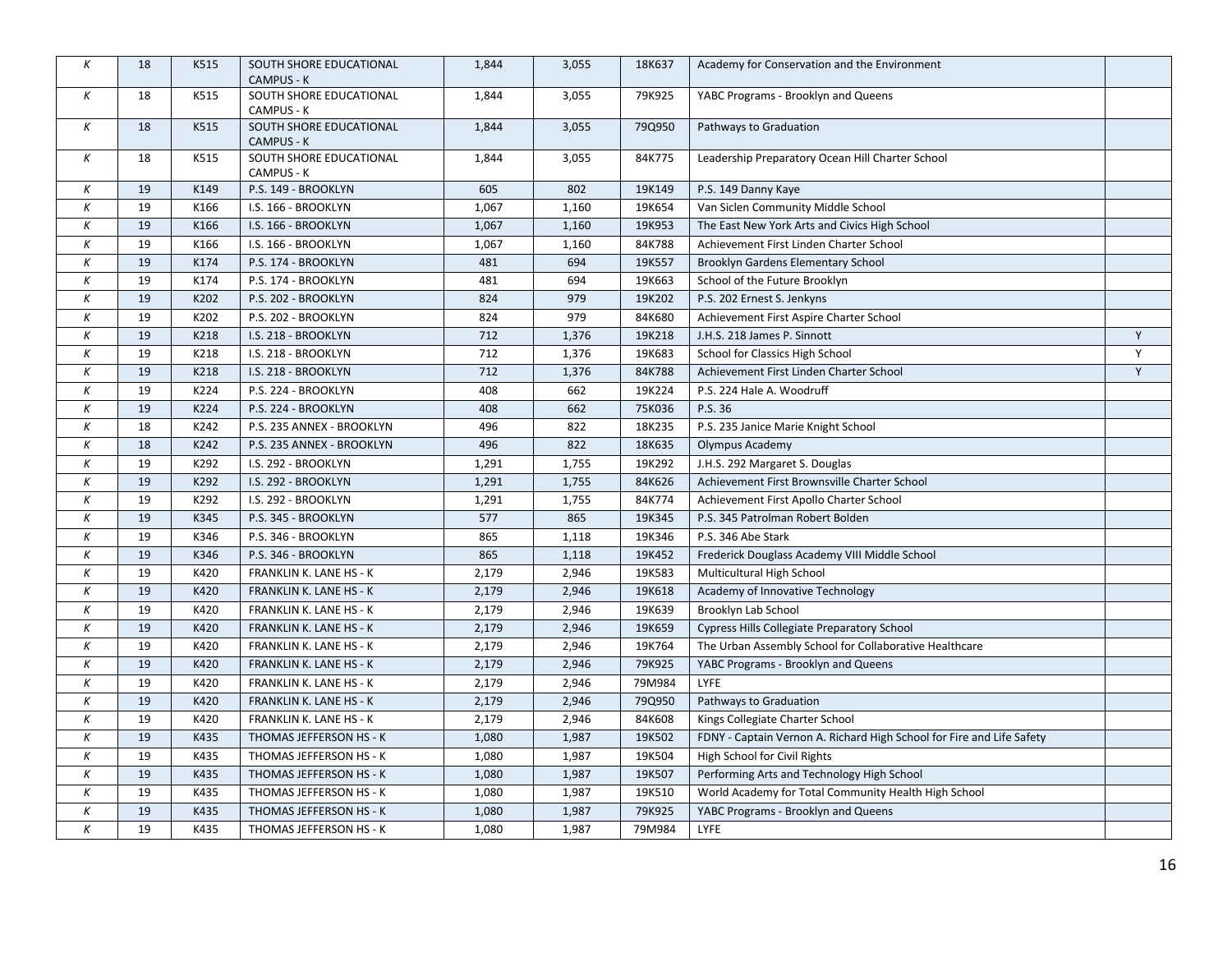| К                | 19 | K615 | E NY VOC HS OF TRANSIT TECH.-K               | 715   | 1,390 | 19K615 | Transit Tech Career and Technical Education High School           |   |
|------------------|----|------|----------------------------------------------|-------|-------|--------|-------------------------------------------------------------------|---|
| $\boldsymbol{K}$ | 19 | K660 | WILLIAM MAXWELL CTE HS - K                   | 907   | 1,320 | 19K660 | W. H. Maxwell Career and Technical Education High School          |   |
| К                | 19 | K660 | WILLIAM MAXWELL CTE HS - K                   | 907   | 1,320 | 75K753 | P.S. K753 - School for Career Development                         |   |
| К                | 19 | K660 | WILLIAM MAXWELL CTE HS - K                   | 907   | 1,320 | 79M984 | LYFE                                                              |   |
| К                | 20 | K062 | I.S. 62 - BROOKLYN                           | 1,173 | 1,369 | 20K062 | J.H.S. 062 Ditmas                                                 |   |
| К                | 21 | K188 | P.S. 188 - BROOKLYN                          | 344   | 735   | 21K188 | P.S. 188 Michael E. Berdy                                         |   |
| К                | 21 | K239 | I.S. 239 - BROOKLYN                          | 1,345 | 1,675 | 21K239 | Mark Twain I.S. 239 for the Gifted & Talented                     |   |
| К                | 21 | K400 | Lafayette Educational Campus                 | 1,901 | 2,745 | 21K337 | International High School at Lafayette                            |   |
| К                | 21 | K400 | Lafayette Educational Campus                 | 1,901 | 2,745 | 21K348 | High School of Sports Management                                  |   |
| $\boldsymbol{K}$ | 21 | K400 | Lafayette Educational Campus                 | 1,901 | 2,745 | 21K468 | Kingsborough Early College School                                 |   |
| К                | 21 | K400 | Lafayette Educational Campus                 | 1,901 | 2,745 | 21K559 | Life Academy High School for Film and Music                       |   |
| $\boldsymbol{K}$ | 21 | K400 | Lafayette Educational Campus                 | 1,901 | 2,745 | 21K572 | Leaders High School                                               |   |
| К                | 21 | K410 | ABRAHAM LINCOLN HS - K                       | 1,843 | 2,168 | 21K410 | Abraham Lincoln High School                                       |   |
| К                | 21 | K410 | ABRAHAM LINCOLN HS - K                       | 1,843 | 2,168 | 75K053 | P.S. K053                                                         |   |
| К                | 21 | K410 | ABRAHAM LINCOLN HS - K                       | 1,843 | 2,168 | 79K925 | YABC Programs - Brooklyn and Queens                               |   |
| К                | 21 | K410 | <b>ABRAHAM LINCOLN HS - K</b>                | 1,843 | 2,168 | 79Q950 | Pathways to Graduation                                            |   |
| К                | 21 | K620 | WILLIAM E. GRADY VOC HS - K                  | 457   | 1,764 | 21K620 | William E. Grady Career and Technical Education High School       |   |
| К                | 21 | K620 | WILLIAM E. GRADY VOC HS - K                  | 457   | 1,764 | 75K370 | P.S. 370                                                          |   |
| К                | 21 | K620 | WILLIAM E. GRADY VOC HS - K                  | 457   | 1,764 | 88K984 | ALC- Brighton Academy                                             |   |
| К                | 22 | K014 | I.S. 14 - BROOKLYN                           | 654   | 1,098 | 22K014 | J.H.S. 014 Shell Bank                                             |   |
| Κ                | 22 | K014 | I.S. 14 - BROOKLYN                           | 654   | 1,098 | 75K771 | P.S. K771                                                         |   |
| К                | 22 | K240 | I.S. 240 - BROOKLYN                          | 964   | 1,353 | 22K240 | Andries Hudde                                                     |   |
| К                | 22 | K240 | I.S. 240 - BROOKLYN                          | 964   | 1,353 | 22K381 | I.S. 381                                                          |   |
| К                | 22 | K254 | P.S. 254 - BROOKLYN                          | 749   | 512   | 22K254 | P.S. 254 Dag Hammarskjold                                         | Y |
| К                | 22 | K495 | Frank J. Macchiarola Educational<br>Complex  | 1,166 | 2,556 | 22K611 | Origins High School                                               |   |
| К                | 22 | K495 | Frank J. Macchiarola Educational<br>Complex  | 1,166 | 2,556 | 22K630 | Professional Pathways High School                                 |   |
| К                | 22 | K495 | Frank J. Macchiarola Educational<br>Complex  | 1,166 | 2,556 | 84K738 | New Visions Charter High School for Advanced Math and Science III |   |
| К                | 22 | K495 | Frank J. Macchiarola Educational<br>Complex  | 1,166 | 2,556 | 84K739 | New Visions Charter High School for the Humanities III            |   |
| К                | 23 | K012 | P.S. 12 - BROOKLYN                           | 413   | 821   | 17K012 | Dr. Jacqueline Peek-Davis School                                  |   |
| К                | 23 | K012 | P.S. 12 - BROOKLYN                           | 413   | 821   | 17K484 | Ronald Edmonds Learning Center II                                 |   |
| $\boldsymbol{K}$ | 23 | K155 | P.S. 155 - BROOKLYN                          | 388   | 753   | 23K155 | P.S./ I.S. 155 Nicholas Herkimer                                  |   |
| $\boldsymbol{K}$ | 23 | K165 | P.S. 165 - BROOKLYN                          | 286   | 598   | 23K165 | P.S. 165 Ida Posner                                               |   |
| К                | 23 | K175 | <b>TEACHERS PREP HS(OL</b><br>REDIRECTION)-K | 303   | 1,080 | 23K514 | Frederick Douglass Academy VII High School                        |   |
| К                | 23 | K175 | TEACHERS PREP HS(OL<br>REDIRECTION)-K        | 303   | 1,080 | 23K697 | Teachers Preparatory High School                                  |   |
| К                | 23 | K271 | I.S. 271 - BROOKLYN                          | 1,126 | 1,467 | 23K522 | Mott Hall IV                                                      |   |
| $\boldsymbol{K}$ | 23 | K271 | I.S. 271 - BROOKLYN                          | 1,126 | 1,467 | 23K644 | Eagle Academy for Young Men II                                    |   |
| К                | 23 | K271 | I.S. 271 - BROOKLYN                          | 1,126 | 1,467 | 84K777 | Ocean Hill Collegiate Charter School                              |   |
| Κ                | 23 | K275 | I.S. 275 - BROOKLYN                          | 1,012 | 1,455 | 23K518 | Kappa V (Knowledge and Power Preparatory Academy)                 |   |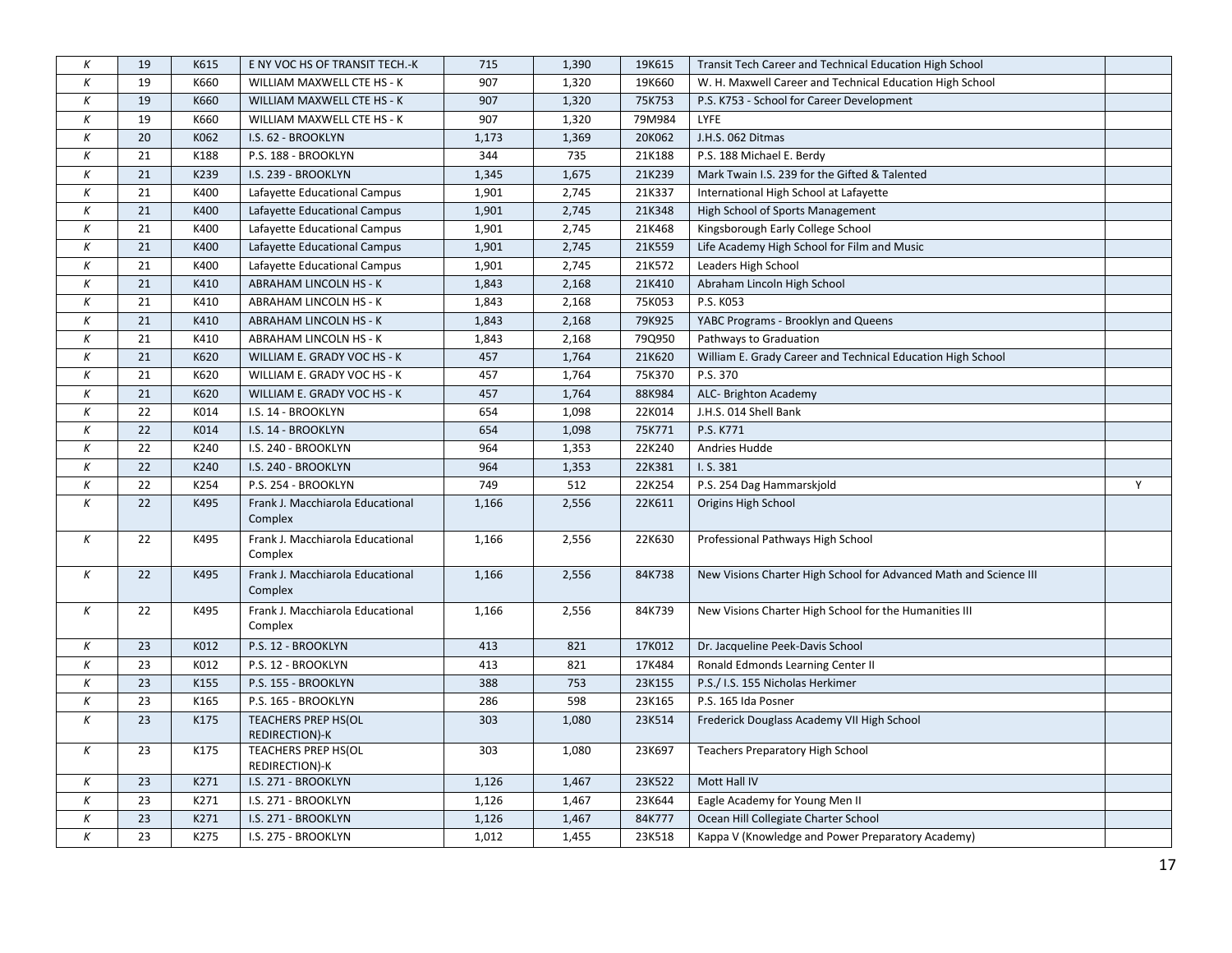| К | 23 | K275 | I.S. 275 - BROOKLYN                       | 1,012 | 1,455 | 23K643 | <b>Brooklyn Democracy Academy</b>                                |   |
|---|----|------|-------------------------------------------|-------|-------|--------|------------------------------------------------------------------|---|
| К | 23 | K275 | I.S. 275 - BROOKLYN                       | 1,012 | 1,455 | 23K647 | Metropolitan Diploma Plus High School                            |   |
| Κ | 23 | K275 | I.S. 275 - BROOKLYN                       | 1,012 | 1,455 | 84K711 | Leadership Preparatory Brownsville Charter School                |   |
| К | 23 | K327 | P.S. 327 (TANDEM K396-D75)-K              | 517   | 886   | 23K327 | P.S. 327 Dr. Rose B. English                                     |   |
| К | 23 | K327 | P.S. 327 (TANDEM K396-D75)-K              | 517   | 886   | 75K396 | Sid Miller Academy                                               |   |
| Q | 24 | Q093 | I.S. 93 - QUEENS                          | 1,170 | 1,442 | 24Q093 | I.S. 093 Ridgewood                                               |   |
| Q | 24 | Q093 | I.S. 93 - QUEENS                          | 1,170 | 1,442 | 75Q075 | Robert E. Peary School                                           |   |
| Q | 24 | Q125 | I.S. 125 - QUEENS                         | 1,458 | 1,950 | 24Q125 | I.S. 125 Thom J. McCann Woodside                                 |   |
| Q | 24 | Q455 | NEWTOWN HS - Q                            | 1,948 | 2,441 | 24Q236 | International High School for Health Sciences                    |   |
| Q | 24 | Q455 | NEWTOWN HS - Q                            | 1,948 | 2,441 | 24Q455 | Newtown High School                                              |   |
| Q | 24 | Q485 | <b>GROVER CLEVELAND HS - Q</b>            | 1,733 | 2,170 | 24Q485 | Grover Cleveland High School                                     |   |
| Q | 24 | Q485 | <b>GROVER CLEVELAND HS - Q</b>            | 1,733 | 2,170 | 75Q277 | The Riverview School                                             |   |
| Q | 24 | Q485 | <b>GROVER CLEVELAND HS - Q</b>            | 1,733 | 2,170 | 79Q950 | Pathways to Graduation                                           |   |
| Q | 24 | Q849 | I.S. 77 - QUEENS                          | 875   | 1,458 | 24Q077 | Joseph F. Quinn Intermediate School 77                           | Y |
| Q | 26 | Q067 | J.H.S. 67 - QUEENS                        | 1,044 | 1,361 | 26Q067 | J.H.S. 067 Louis Pasteur                                         |   |
| Q | 26 | Q172 | J.H.S. 172 - QUEENS                       | 1,009 | 1,301 | 26Q172 | Irwin Altman Middle School 172                                   |   |
| Q | 26 | Q435 | MARTIN VAN BUREN HS - QUEENS              | 1,703 | 2,519 | 26Q315 | Business Technology Early College High School                    |   |
| Q | 26 | Q435 | MARTIN VAN BUREN HS - QUEENS              | 1,703 | 2,519 | 26Q435 | Martin Van Buren High School                                     |   |
| Q | 26 | Q435 | <b>MARTIN VAN BUREN HS - QUEENS</b>       | 1,703 | 2,519 | 75Q177 | P.S. Q177                                                        |   |
| Q | 27 | Q223 | P.S. 223 - QUEENS                         | 537   | 864   | 27Q223 | P.S. 223 Lyndon B. Johnson                                       |   |
| Q | 27 | Q223 | <b>P.S. 223 - QUEENS</b>                  | 537   | 864   | 75Q075 | Robert E. Peary School                                           |   |
| Q | 27 | Q400 | <b>AUGUST MARTIN HS - QUEENS</b>          | 1,343 | 1,994 | 27Q261 | Voyages Prep - South Queens                                      |   |
| Q | 27 | Q400 | AUGUST MARTIN HS - QUEENS                 | 1,343 | 1,994 | 27Q400 | August Martin High School                                        |   |
| Q | 27 | Q400 | <b>AUGUST MARTIN HS - QUEENS</b>          | 1,343 | 1,994 | 75Q752 | <b>Queens Transition Center</b>                                  |   |
| Q | 27 | Q400 | <b>AUGUST MARTIN HS - QUEENS</b>          | 1,343 | 1,994 | 79M973 | <b>Restart Academy</b>                                           |   |
| Q | 27 | Q400 | <b>AUGUST MARTIN HS - QUEENS</b>          | 1,343 | 1,994 | 79Q950 | Pathways to Graduation                                           |   |
| Q | 27 | Q400 | <b>AUGUST MARTIN HS - QUEENS</b>          | 1,343 | 1,994 | 84Q320 | New Visions Charter High School for Advanced Math and Science IV |   |
| Q | 27 | Q400 | <b>AUGUST MARTIN HS - QUEENS</b>          | 1,343 | 1,994 | 88Q995 | ALC - August Martin HS                                           |   |
| Q | 27 | Q410 | <b>Beach Channel Educational Campus</b>   | 2,102 | 3,049 | 27Q262 | Channel View School for Research                                 |   |
| Q | 27 | Q410 | Beach Channel Educational Campus          | 2,102 | 3,049 | 27Q324 | Rockaway Park High School for Environmental Sustainability       |   |
| Q | 27 | Q410 | Beach Channel Educational Campus          | 2,102 | 3,049 | 27Q351 | Rockaway Collegiate High School                                  |   |
| Q | 27 | Q410 | <b>Beach Channel Educational Campus</b>   | 2,102 | 3,049 | 75Q256 | P.S. Q256                                                        |   |
| Q | 27 | Q410 | <b>Beach Channel Educational Campus</b>   | 2,102 | 3,049 | 79M973 | <b>Restart Academy</b>                                           |   |
| Q | 27 | Q410 | <b>Beach Channel Educational Campus</b>   | 2,102 | 3,049 | 79M984 | LYFE                                                             |   |
| Q | 27 | Q410 | Beach Channel Educational Campus          | 2,102 | 3,049 | 84Q373 | New Visions Charter High School for the Humanities IV            |   |
| Q | 27 | Q410 | Beach Channel Educational Campus          | 2,102 | 3,049 | 88Q996 | ALC - Beach Channel Educational Complex                          |   |
| Q | 28 | Q072 | J.H.S. 72 - QUEENS                        | 649   | 1,337 | 28Q072 | Catherine & Count Basie Middle School 72                         |   |
| Q | 28 | Q072 | J.H.S. 72 - QUEENS                        | 649   | 1,337 | 28Q332 | Redwood Middle School                                            |   |
| Q | 28 | Q072 | J.H.S. 72 - QUEENS                        | 649   | 1,337 | 75Q993 | P.S. Q993                                                        |   |
| Q | 28 | Q595 | AUX. SERV. - JAMAICA LEARN CT - Q         | 481   | 807   | 28Q338 | Queens Satellite High School for Opportunity                     |   |
| Q | 28 | Q595 | AUX. SERV. - JAMAICA LEARN CT - Q         | 481   | 807   | 79Q950 | Pathways to Graduation                                           |   |
| Q | 28 | Q690 | HS FOR LAW ENFORCEMENT -<br><b>QUEENS</b> | 447   | 1,063 | 28Q690 | High School for Law Enforcement and Public Safety                |   |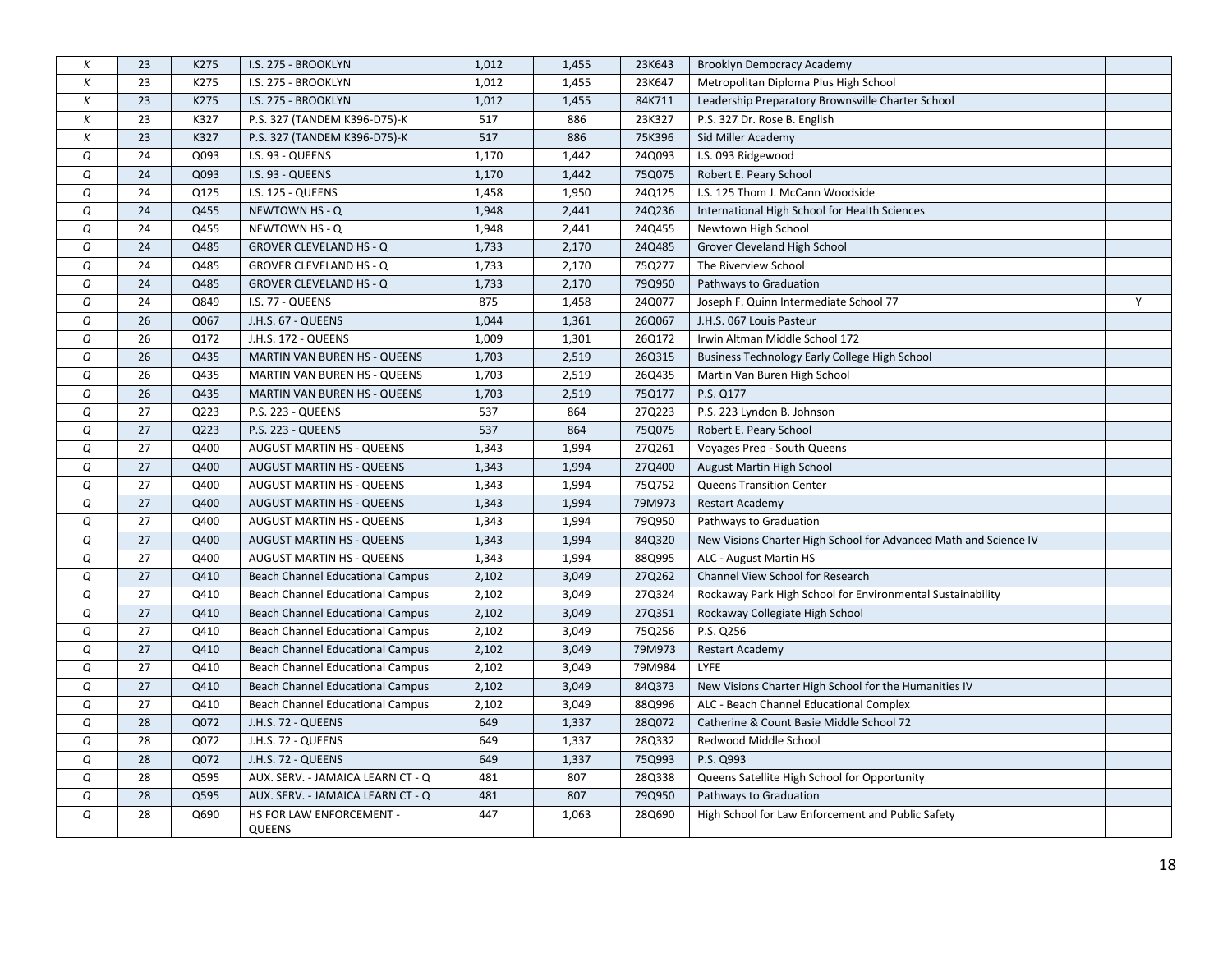| Q             | 28 | Q690 | HS FOR LAW ENFORCEMENT -<br><b>QUEENS</b> | 447   | 1,063 | 75Q752 | <b>Queens Transition Center</b>                                    |   |
|---------------|----|------|-------------------------------------------|-------|-------|--------|--------------------------------------------------------------------|---|
| Q             | 29 | Q109 | I.S. 109 - QUEENS                         | 1,175 | 1,424 | 29Q109 | Jean Nuzzi Intermediate School                                     |   |
| Q             | 29 | Q156 | <b>P.S. 156 - QUEENS</b>                  | 375   | 690   | 29Q156 | P.S. 156 Laurelton                                                 |   |
| Q             | 29 | Q156 | P.S. 156 - QUEENS                         | 375   | 690   | 29Q289 | Queens United Middle School                                        |   |
| Q             | 29 | Q192 | I.S. 192 - QUEENS                         | 1,054 | 1,361 | 29Q192 | I.S. 192 The Linden                                                |   |
| Q             | 29 | Q192 | I.S. 192 - QUEENS                         | 1,054 | 1,361 | 29Q259 | Pathways College Preparatory School: A College Board School        |   |
| Q             | 29 | Q231 | I.S. 231 (TANDEM Q251) - QUEENS           | 1,012 | 1,408 | 29Q251 | P.S. 251 Queens                                                    |   |
| Q             | 29 | Q231 | I.S. 231 (TANDEM Q251) - QUEENS           | 1,012 | 1,408 | 29Q355 | Collaborative Arts Middle School                                   |   |
| Q             | 29 | Q231 | I.S. 231 (TANDEM Q251) - QUEENS           | 1,012 | 1,408 | 29Q356 | <b>Community Voices Middle School</b>                              |   |
| Q             | 29 | Q238 | I.S. 238 - QUEENS                         | 1,245 | 1,767 | 29Q238 | I.S. 238 - Susan B. Anthony Academy                                |   |
| Q             | 29 | Q238 | <b>I.S. 238 - QUEENS</b>                  | 1,245 | 1,767 | 75Q009 | P.S. 009                                                           |   |
| Q             | 29 | Q420 | SPRINGFIELD GARDENS HS - Q                | 1,646 | 2,376 | 29Q248 | Queens Preparatory Academy                                         |   |
| Q             | 29 | Q420 | SPRINGFIELD GARDENS HS - Q                | 1,646 | 2,376 | 29Q265 | <b>Excelsior Preparatory High School</b>                           |   |
| Q             | 29 | Q420 | SPRINGFIELD GARDENS HS - Q                | 1,646 | 2,376 | 29Q272 | George Washington Carver High School for the Sciences              |   |
| Q             | 29 | Q420 | SPRINGFIELD GARDENS HS - Q                | 1,646 | 2,376 | 29Q283 | Preparatory Academy for Writers: A College Board School            |   |
| Q             | 29 | Q420 | SPRINGFIELD GARDENS HS - Q                | 1,646 | 2,376 | 79M984 | <b>LYFE</b>                                                        |   |
| Q             | 29 | Q490 | CAMPUS MAGNET HS (JACKSON) - Q            | 1,635 | 2,345 | 29Q243 | Institute for Health Professions at Cambria Heights                |   |
| Q             | 29 | Q490 | CAMPUS MAGNET HS (JACKSON) - Q            | 1,635 | 2,345 | 29Q313 | Benjamin Franklin High School for Finance & Information Technology |   |
| Q             | 29 | Q490 | CAMPUS MAGNET HS (JACKSON) - Q            | 1,635 | 2,345 | 29Q492 | Mathematics, Science Research and Technology Magnet High School    |   |
| Q             | 29 | Q490 | CAMPUS MAGNET HS (JACKSON) - Q            | 1,635 | 2,345 | 29Q498 | Humanities & Arts Magnet High School                               |   |
| Q             | 30 | Q070 | P.S. 70 - QUEENS                          | 811   | 1,145 | 30Q070 | P.S. 070                                                           |   |
| Q             | 30 | Q070 | P.S. 70 - QUEENS                          | 811   | 1,145 | 75Q004 | P.S. Q004                                                          |   |
| Q             | 30 | Q204 | I.S. 204 - QUEENS                         | 977   | 1,451 | 30Q204 | I.S. 204 Oliver W. Holmes                                          |   |
| Q             | 30 | Q204 | I.S. 204 - QUEENS                         | 977   | 1,451 | 30Q258 | Energy Tech High School                                            |   |
| Q             | 30 | Q204 | I.S. 204 - QUEENS                         | 977   | 1,451 | 75Q277 | The Riverview School                                               |   |
| Q             | 30 | Q445 | WILLIAM C. BRYANT HS - Q                  | 2,287 | 2,695 | 30Q445 | William Cullen Bryant High School                                  |   |
| Q             | 30 | Q450 | NEWCOMERS HIGH SCHOOL (OLD<br>$LIC$ )-Q   | 1,817 | 1,446 | 30Q555 | Newcomers High School                                              | Y |
| Q             | 30 | Q450 | NEWCOMERS HIGH SCHOOL (OLD<br>$LIC$ )-Q   | 1,817 | 1,446 | 30Q575 | Academy of American Studies                                        | Y |
| $\,R$         | 31 | R027 | I.S. 27 - STATEN ISLAND                   | 1,070 | 1,482 | 31R027 | I.S. 027 Anning S. Prall                                           |   |
| $\,R$         | 31 | R049 | I.S. 49 - STATEN ISLAND                   | 715   | 1,160 | 31R028 | The Eagle Academy for Young Men of Staten Island                   |   |
| R             | 31 | R049 | I.S. 49 - STATEN ISLAND                   | 715   | 1,160 | 31R049 | I.S. 49 Berta A. Dreyfus                                           |   |
| $\,R$         | 31 | R061 | I.S. 61 - STATEN ISLAND                   | 1,061 | 1,438 | 31R061 | I.S. 061 William A Morris                                          |   |
| R             | 31 | R061 | I.S. 61 - STATEN ISLAND                   | 1,061 | 1,438 | 75R025 | South Richmond High School I.S./P.S. 25                            |   |
| $\,R$         | 31 | R061 | I.S. 61 - STATEN ISLAND                   | 1,061 | 1,438 | 75R373 | P.S. R373                                                          |   |
| $\cal R$      | 31 | R445 | PORT RICHMOND HS - S.I.                   | 1,643 | 2,095 | 31R445 | Port Richmond High School                                          |   |
| $\cal R$      | 31 | R445 | PORT RICHMOND HS - S.I.                   | 1,643 | 2,095 | 75R025 | South Richmond High School I.S./P.S. 25                            |   |
| $\cal R$      | 31 | R445 | PORT RICHMOND HS - S. I.                  | 1,643 | 2,095 | 79M973 | <b>Restart Academy</b>                                             |   |
| $\, R$        | 31 | R445 | PORT RICHMOND HS - S.I.                   | 1,643 | 2,095 | 79M984 | <b>LYFE</b>                                                        |   |
| $\mathcal{R}$ | 31 | R445 | PORT RICHMOND HS - S. I.                  | 1,643 | 2,095 | 79Q950 | Pathways to Graduation                                             |   |
| К             | 32 | K045 | P.S. 45 - BROOKLYN                        | 593   | 1,047 | 32K045 | P.S./I.S. 045 Horace E. Greene                                     |   |
| Κ             | 32 | K075 | P.S. 75 - BROOKLYN                        | 282   | 687   | 32K075 | P.S. 075 Mayda Cortiella                                           |   |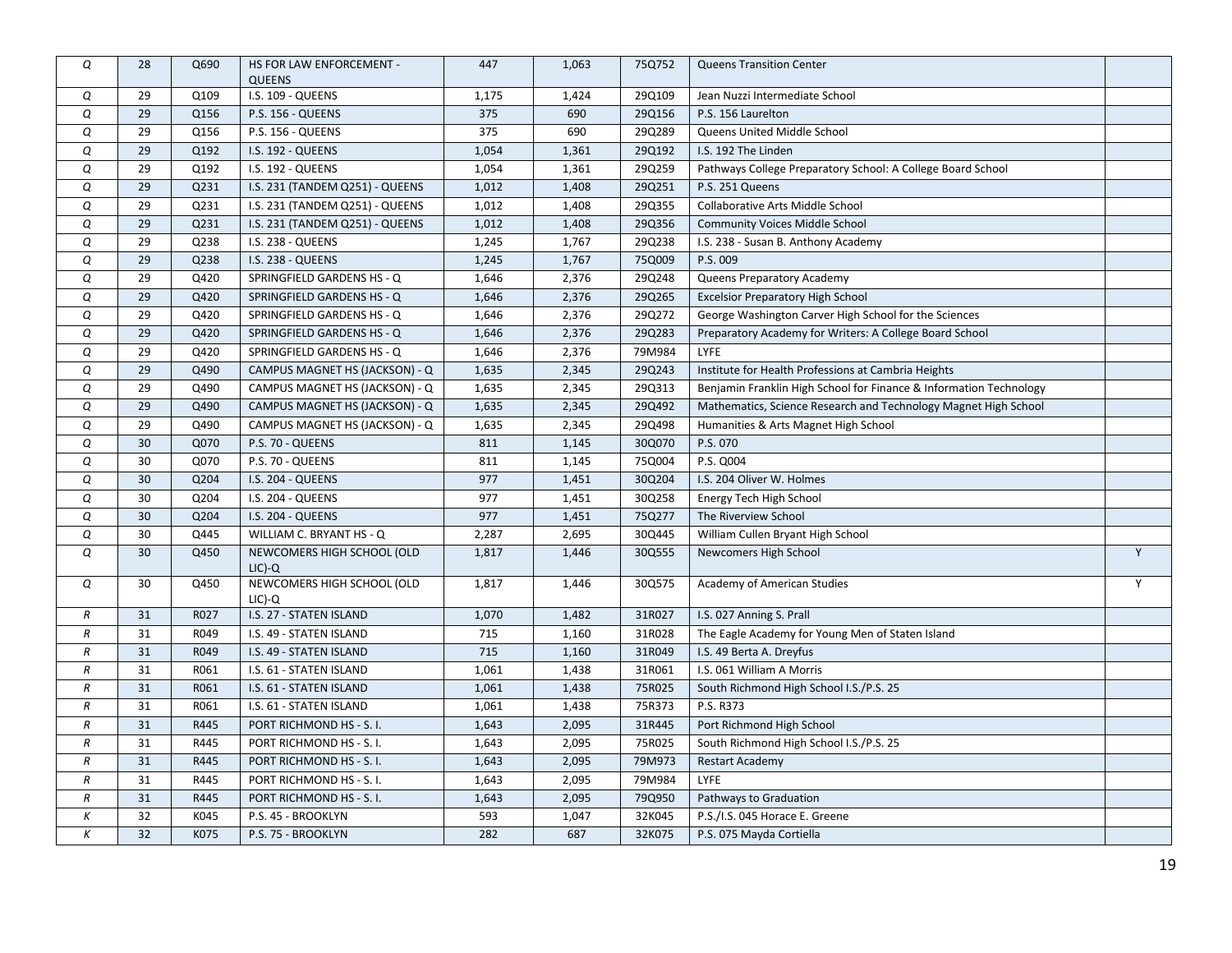| К | 32 | K106 | P.S. 106 - BROOKLYN                       | 397   | 801   | 32K106 | P.S. 106 Edward Everett Hale                               |   |
|---|----|------|-------------------------------------------|-------|-------|--------|------------------------------------------------------------|---|
| Κ | 32 | K111 | I.S. 111 - BROOKLYN                       | 990   | 1,528 | 32K347 | <b>I.S. 347 School of Humanities</b>                       |   |
| Κ | 32 | K111 | I.S. 111 - BROOKLYN                       | 990   | 1,528 | 32K349 | I.S. 349 Math, Science & Tech.                             |   |
| Κ | 32 | K111 | I.S. 111 - BROOKLYN                       | 990   | 1,528 | 84K358 | Achievement First East New York Charter School             |   |
| Κ | 32 | K123 | P.S. 123 - BROOKLYN                       | 598   | 841   | 32K123 | P.S. 123 Suydam                                            |   |
| K | 32 | K145 | P.S. 145 - BROOKLYN                       | 501   | 1,043 | 32K145 | P.S. 145 Andrew Jackson                                    |   |
| Κ | 32 | K162 | I.S. 162 - BROOKLYN                       | 317   | 939   | 32K162 | J.H.S. 162 The Willoughby                                  |   |
| Κ | 32 | K274 | P.S. 274 - BROOKLYN                       | 364   | 729   | 32K274 | P.S. 274 Kosciusko                                         |   |
| Κ | 32 | K291 | I.S. 291 - BROOKLYN                       | 1,038 | 1,907 | 32K291 | J.H.S. 291 Roland Hayes                                    |   |
| Κ | 32 | K291 | I.S. 291 - BROOKLYN                       | 1,038 | 1,907 | 32K564 | <b>Bushwick Community High School</b>                      |   |
| К | 32 | K291 | I.S. 291 - BROOKLYN                       | 1,038 | 1,907 | 84K733 | Math, Engineering, and Science Academy Charter High School |   |
| Κ | 32 | K296 | I.S. 296 - BROOKLYN                       | 942   | 1,259 | 32K562 | Evergreen Middle School for Urban Exploration              |   |
| Κ | 32 | K296 | I.S. 296 - BROOKLYN                       | 942   | 1,259 | 75K053 | P.S. K053                                                  |   |
| Κ | 32 | K296 | I.S. 296 - BROOKLYN                       | 942   | 1,259 | 84K538 | Achievement First Bushwick Charter School                  |   |
| К | 32 | K299 | P.S. 299 - BROOKLYN                       | 181   | 521   | 32K299 | P.S. 299 Thomas Warren Field                               |   |
| K | 32 | K384 | P.S. 384 - BROOKLYN                       | 559   | 847   | 32K384 | P.S. /I.S. 384 Frances E. Carter                           |   |
| Κ | 32 | K384 | P.S. 384 - BROOKLYN                       | 559   | 847   | 75K053 | P.S. K053                                                  |   |
| K | 32 | K480 | <b>BUSHWICK EDUCATIONAL CAMPUS -</b>      | 1,213 | 1,786 | 32K168 | The Brooklyn School for Math and Research                  |   |
| К | 32 | K480 | <b>BUSHWICK EDUCATIONAL CAMPUS -</b><br>K | 1,213 | 1,786 | 32K403 | Academy for Excellence in Leadership                       |   |
| Κ | 32 | K480 | <b>BUSHWICK EDUCATIONAL CAMPUS -</b><br>K | 1,213 | 1,786 | 32K549 | The Brooklyn School for Social Justice                     |   |
| К | 32 | K480 | <b>BUSHWICK EDUCATIONAL CAMPUS -</b>      | 1,213 | 1,786 | 32K552 | The Academy of Urban Planning and Engineering              |   |
| К | 32 | K480 | <b>BUSHWICK EDUCATIONAL CAMPUS -</b><br>K | 1,213 | 1,786 | 79M984 | LYFE                                                       |   |
| K | 32 | K865 | SECOND OPPORTUNITY SCHOOL - K             | 339   | 536   | 32K556 | Bushwick Leaders High School for Academic Excellence       | Y |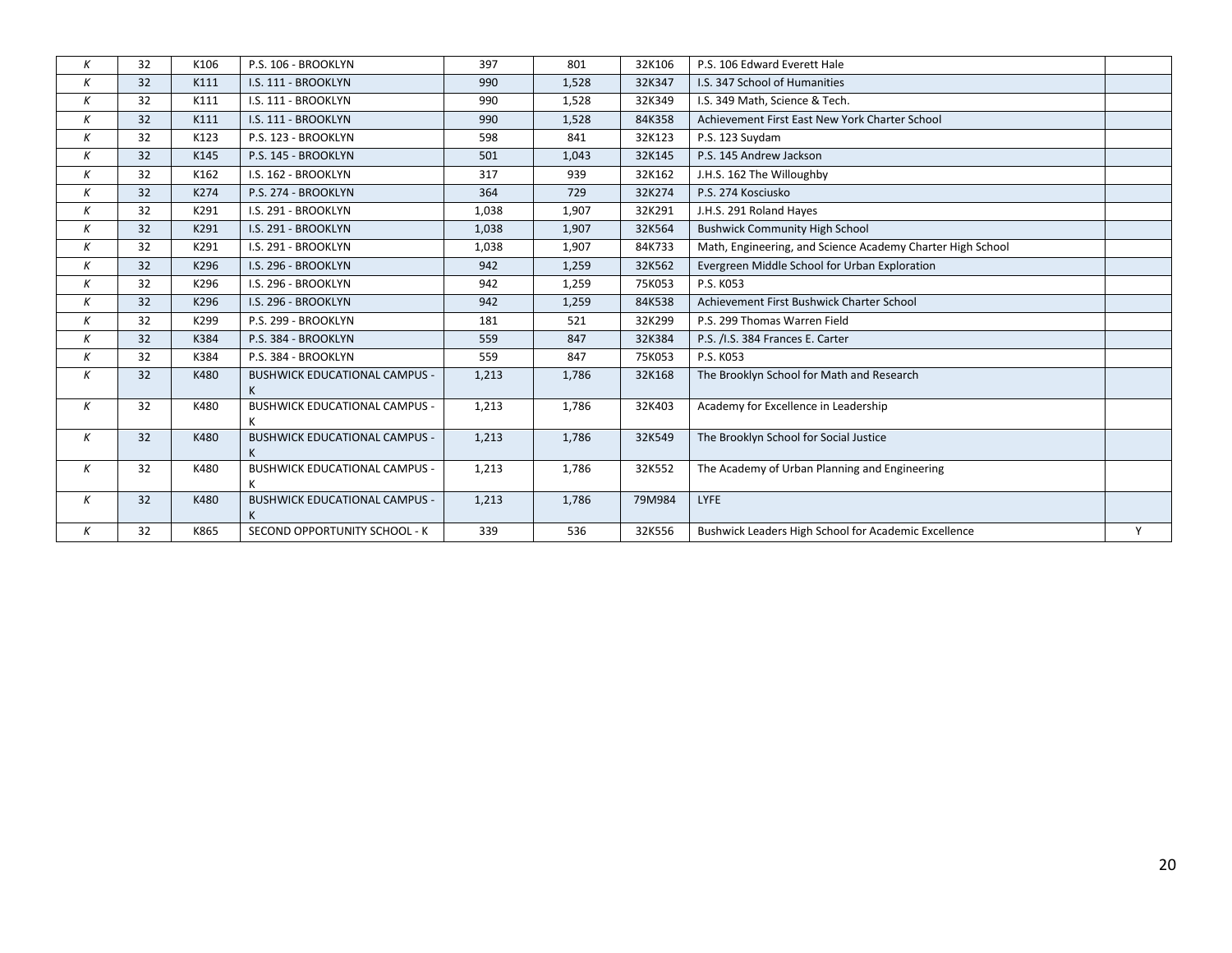| Borough | <b>District</b> | <b>Building</b> | <b>Building Name</b>                  | <b>Building</b>                 | <b>Building</b>                 | <b>School</b> | <b>School Name</b>                                        | Planned         |
|---------|-----------------|-----------------|---------------------------------------|---------------------------------|---------------------------------|---------------|-----------------------------------------------------------|-----------------|
|         |                 | Code            |                                       | <b>Enrollment</b>               | Capacity                        | <b>DBN</b>    |                                                           | <b>Building</b> |
|         |                 |                 |                                       | (2019-2020<br><b>Blue Book)</b> | (2019-2020<br><b>Blue Book)</b> |               |                                                           | Change          |
|         |                 |                 |                                       |                                 |                                 |               |                                                           |                 |
| M       | $\mathbf{1}$    | M020            | P.S. 20 - MANHATTAN                   | 464                             | 668                             | 01M020        | P.S. 020 Anna Silver                                      |                 |
| M       | $\mathbf{1}$    | M061            | P.S. 61 - MANHATTAN                   | 726                             | 521                             | 01M315        | The East Village Community School                         | Y               |
| М       | $\mathbf{1}$    | M061            | P.S. 61 - MANHATTAN                   | 726                             | 521                             | 01M361        | The Children's Workshop School                            | Y               |
| M       | $\mathbf{1}$    | M061            | P.S. 61 - MANHATTAN                   | 726                             | 521                             | 75M094        | P.S. M094                                                 | Y               |
| М       | $\mathbf{1}$    | M097            | BARD COLLEGE HS (OLD M097) - M        | 613                             | 817                             | 01M696        | Bard High School Early College                            |                 |
| M       | $\mathbf{1}$    | M140            | P.S. 140 - MANHATTAN                  | 372                             | 518                             | 01M140        | P.S. 140 Nathan Straus                                    |                 |
| M       | $\mathbf{1}$    | M188            | P.S. 188 - MANHATTAN                  | 729                             | 1,006                           | 01M188        | P.S. 188 The Island School                                |                 |
| M       | $\mathbf{1}$    | M188            | P.S. 188 - MANHATTAN                  | 729                             | 1,006                           | 75M094        | P.S. M094                                                 |                 |
| M       | $\mathbf{1}$    | M188            | P.S. 188 - MANHATTAN                  | 729                             | 1,006                           | 84M330        | Girls Preparatory Charter School of New York              |                 |
| M       | $\mathbf{1}$    | M446            | UNIVERSITY NEIGHBORHOOD - M           | 492                             | 767                             | 01M448        | University Neighborhood High School                       |                 |
| M       | $\overline{2}$  | M001            | P.S. 1 - MANHATTAN                    | 247                             | 459                             | 02M001        | P.S. 001 Alfred E. Smith                                  |                 |
| M       | $\overline{2}$  | M058            | P.S. 35 (OLD 58/MNHT HS) - M          | 138                             | 267                             | 75M035        | P.S. 035                                                  |                 |
| M       | $\overline{2}$  | M058            | P.S. 35 (OLD 58/MNHT HS) - M          | 138                             | 267                             | 79Q950        | Pathways to Graduation                                    |                 |
| М       | $\overline{2}$  | M066            | RICHARD R GREEN HS OF TEACHING -<br>M | 475                             | 607                             | 02M151        | <b>Yorkville Community School</b>                         |                 |
| М       | $\overline{2}$  | M070            | I.S. 70 - MANHATTAN                   | 1,571                           | 1,791                           | 02M312        | New York City Lab Middle School for Collaborative Studies |                 |
| M       | $\overline{2}$  | M070            | I.S. 70 - MANHATTAN                   | 1,571                           | 1,791                           | 02M412        | N.Y.C. Lab School for Collaborative Studies               |                 |
| M       | $\overline{2}$  | M070            | I.S. 70 - MANHATTAN                   | 1,571                           | 1,791                           | 02M414        | N.Y.C. Museum School                                      |                 |
| M       | $\overline{2}$  | M116            | P.S. 116 - MANHATTAN                  | 500                             | 609                             | 02M116        | P.S. 116 Mary Lindley Murray                              |                 |
| M       | $\overline{2}$  | M126            | P.S. 126 - MANHATTAN                  | $\overline{714}$                | 828                             | 02M126        | P.S. 126 Jacob August Riis                                |                 |
| М       | $\overline{2}$  | M445            | SEWARD PARK HS - MANHATTAN            | 1,824                           | 2,265                           | 02M294        | <b>Essex Street Academy</b>                               |                 |
| М       | $\overline{2}$  | M445            | SEWARD PARK HS - MANHATTAN            | 1,824                           | 2,265                           | 02M305        | Urban Assembly Academy of Government and Law, The         |                 |
| M       | $\overline{2}$  | M445            | SEWARD PARK HS - MANHATTAN            | 1,824                           | 2,265                           | 02M308        | Lower Manhattan Arts Academy                              |                 |
| М       | $\overline{2}$  | M445            | SEWARD PARK HS - MANHATTAN            | 1,824                           | 2,265                           | 02M543        | New Design High School                                    |                 |
| M       | $\overline{2}$  | M445            | SEWARD PARK HS - MANHATTAN            | 1,824                           | 2,265                           | 02M545        | High School for Dual Language and Asian Studies           |                 |
| M       | $\overline{2}$  | M615            | CHELSEA VOC HS - MANHATTAN            | 923                             | 1,104                           | 02M376        | NYC iSchool                                               |                 |
| M       | $\overline{2}$  | M615            | CHELSEA VOC HS - MANHATTAN            | 923                             | 1,104                           | 02M615        | Chelsea Career and Technical Education High School        |                 |
| M       | $\overline{2}$  | M615            | CHELSEA VOC HS - MANHATTAN            | 923                             | 1,104                           | 75M721        | P.S. M721 - Manhattan Occupational Training Center        |                 |
| М       | 3               | M044            | I.S. 44 - MANHATTAN                   | 1,156                           | 1,332                           | 03M245        | M.S. M245 The Computer School                             |                 |
| M       | $\overline{3}$  | M044            | I.S. 44 - MANHATTAN                   | 1,156                           | 1,332                           | 03M247        | M.S. M247 Dual Language Middle School                     |                 |
| M       | 3               | M044            | I.S. 44 - MANHATTAN                   | 1,156                           | 1,332                           | 03M334        | The Anderson School                                       |                 |
| M       | $\overline{3}$  | M054            | I.S. 54 - MANHATTAN                   | 825                             | 986                             | 03M054        | J.H.S. 054 Booker T. Washington                           |                 |
| M       | 3               | M076            | P.S. 76 - MANHATTAN                   | 412                             | 528                             | 03M076        | P.S. 076 A. Philip Randolph                               |                 |
| M       | $\overline{3}$  | M076            | P.S. 76 - MANHATTAN                   | 412                             | 528                             | 75M226        | P.S. M226                                                 |                 |
| M       | 3               | M165            | P.S. 165 - MANHATTAN                  | 847                             | 1,066                           | 03M165        | P.S. 165 Robert E. Simon                                  |                 |
| M       | $\overline{3}$  | M165            | P.S. 165 - MANHATTAN                  | 847                             | 1,066                           | 03M862        | Mott Hall II                                              |                 |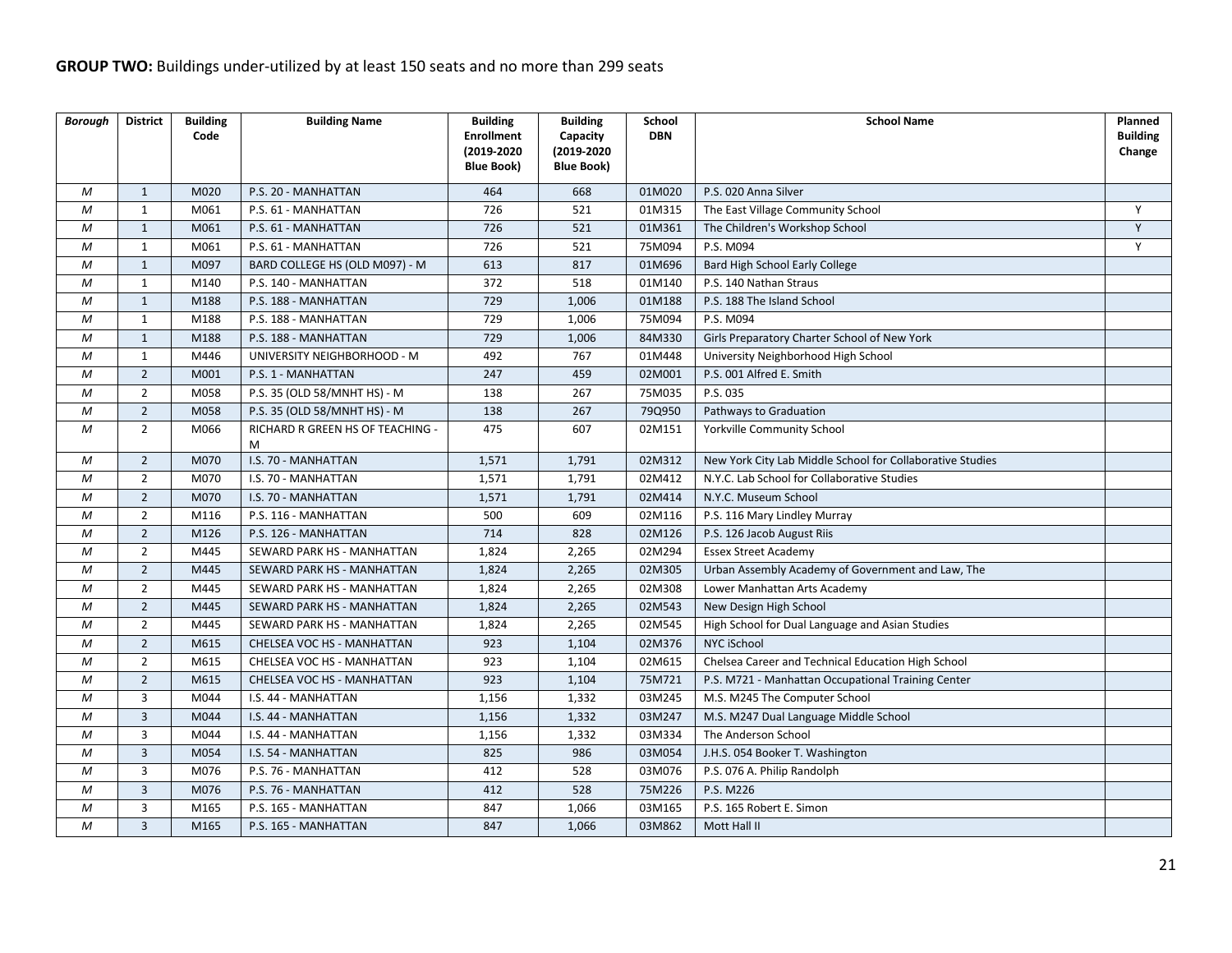| М            | 3              | M180 | P.S. 180 - MANHATTAN                         | 513   | 650   | 03M180 | P.S. 180 Hugo Newman                                           |   |
|--------------|----------------|------|----------------------------------------------|-------|-------|--------|----------------------------------------------------------------|---|
| M            | $\overline{4}$ | M096 | P.S. 96 - MANHATTAN                          | 405   | 616   | 04M096 | P.S. 096 Joseph Lanzetta                                       |   |
| M            | 4              | M099 | I.S. 99 - MANHATTAN                          | 1,045 | 1,202 | 04M224 | M.S. 224 Manhattan East School for Arts & Academics            |   |
| M            | 4              | M099 | I.S. 99 - MANHATTAN                          | 1,045 | 1,202 | 84M385 | Success Academy Charter School - Harlem 3                      |   |
| M            | 4              | M099 | I.S. 99 - MANHATTAN                          | 1,045 | 1,202 | 84M433 | Innovation Charter High School                                 |   |
| M            | $\overline{4}$ | M101 | P.S. 101 - MANHATTAN                         | 828   | 972   | 04M375 | <b>Mosaic Preparatory Academy</b>                              |   |
| M            | 4              | M101 | P.S. 101 - MANHATTAN                         | 828   | 972   | 75M811 | P.S. M811 - Mickey Mantle School                               |   |
| M            | $\overline{4}$ | M101 | P.S. 101 - MANHATTAN                         | 828   | 972   | 84M385 | Success Academy Charter School - Harlem 3                      |   |
| M            | 4              | M102 | P.S. 102 - MANHATTAN                         | 263   | 450   | 04M102 | P.S. 102 Jacques Cartier                                       |   |
| M            | 4              | M102 | P.S. 102 - MANHATTAN                         | 263   | 450   | 75M169 | P.S. M169 - Robert F. Kennedy                                  |   |
| M            | 4              | M117 | J.H.S. 117 - MANHATTAN                       | 1,205 | 1,387 | 04M012 | <b>Tag Young Scholars</b>                                      |   |
| $\mathcal M$ | $\overline{4}$ | M117 | J.H.S. 117 - MANHATTAN                       | 1,205 | 1,387 | 04M372 | Esperanza Preparatory Academy                                  |   |
| М            | $\overline{4}$ | M117 | J.H.S. 117 - MANHATTAN                       | 1,205 | 1,387 | 75M138 | P.S. 138                                                       |   |
| ${\cal M}$   | $\overline{4}$ | M155 | P.S. 155 - MANHATTAN                         | 446   | 640   | 04M155 | P.S. 155 William Paca                                          |   |
| M            | $\overline{4}$ | M155 | P.S. 155 - MANHATTAN                         | 446   | 640   | 04M377 | Renaissance School of the Arts                                 |   |
| M            | $\overline{4}$ | M155 | P.S. 155 - MANHATTAN                         | 446   | 640   | 75M811 | P.S. M811 - Mickey Mantle School                               |   |
| M            | 5              | M129 | P.S. 129 - MANHATTAN                         | 377   | 594   | 05M129 | P.S. 129 John H. Finley                                        | Y |
| M            | 5              | M129 | P.S. 129 - MANHATTAN                         | 377   | 594   | 05M371 | School of Earth Exploration and Discovery Harlem (SEED Harlem) | Y |
| M            | 5              | M154 | P.S. 154 - MANHATTAN                         | 644   | 646   | 05M154 | P.S. 154 Harriet Tubman                                        |   |
| M            | 5              | M154 | P.S. 154 - MANHATTAN                         | 644   | 646   | 84M065 | Democracy Prep Endurance Charter School                        |   |
| M            | 5              | M194 | P.S. 194 - MANHATTAN                         | 377   | 570   | 05M194 | P.S. 194 Countee Cullen                                        |   |
| M            | 5              | M194 | P.S. 194 - MANHATTAN                         | 377   | 570   | 84M709 | Harlem Village Academy West Charter School                     |   |
| M            | 5              | M200 | P.S. 200 (TANDEM M010) -<br>MANHATTAN        | 455   | 559   | 05M200 | P.S. 200- The James McCune Smith School                        |   |
| М            | 5              | M200 | P.S. 200 (TANDEM M010) -<br><b>MANHATTAN</b> | 455   | 559   | 75M811 | P.S. M811 - Mickey Mantle School                               |   |
| М            | 5              | M223 | I.S. 223 (MOTT HALL) - MANHATTAN             | 290   | 260   | 06M223 | The Mott Hall School                                           | Y |
| M            | 5              | M911 | HARLEM RENAISSANCE HS (OLD<br>$M24$ -M       | 277   | 420   | 05M285 | Harlem Renaissance High School                                 |   |
| М            | 5              | M911 | HARLEM RENAISSANCE HS (OLD                   | 277   | 420   | 79M984 | LYFE                                                           |   |
|              |                |      | $M24$ -M                                     |       |       |        |                                                                |   |
| М            | 5              | M911 | HARLEM RENAISSANCE HS (OLD<br>$M24$ -M       | 277   | 420   | 79Q950 | Pathways to Graduation                                         |   |
| М            | 6              | M028 | P.S. 28 - MANHATTAN                          | 532   | 719   | 06M028 | P.S. 028 Wright Brothers                                       |   |
| M            | 6              | M189 | P.S. 189 - MANHATTAN                         | 725   | 897   | 06M189 | P.S. 189                                                       |   |
| М            | 6              | M189 | P.S. 189 - MANHATTAN                         | 725   | 897   | 75M138 | P.S. 138                                                       |   |
| $\chi$       | $\overline{7}$ | X001 | P.S. 1 - BRONX                               | 621   | 830   | 07X001 | P.S. 001 Courtlandt School                                     |   |
| $\chi$       | $\overline{7}$ | X027 | P.S. 277 - BRONX                             | 510   | 621   | 07X277 | P.S. 277                                                       |   |
| X            | $\overline{7}$ | X027 | P.S. 277 - BRONX                             | 510   | 621   | 75X469 | P469X - The Bronx School for Continuous Learners               |   |
| X            | $\overline{7}$ | X040 | P.S. 220 - BRONX                             | 584   | 721   | 07X179 | P.S. 179                                                       |   |
| X            | $\overline{7}$ | X040 | P.S. 220 - BRONX                             | 584   | 721   | 07X369 | Young Leaders Elementary School                                |   |
| $\chi$       | $\overline{7}$ | X040 | P.S. 220 - BRONX                             | 584   | 721   | 75X352 | The Vida Bogart School for All Children                        |   |
| $\chi$       | $\overline{7}$ | X049 | P.S. 49 - BRONX                              | 679   | 876   | 07X049 | P.S. 049 Willis Avenue                                         |   |
| X            | $\overline{7}$ | X049 | P.S. 49 - BRONX                              | 679   | 876   | 75X723 | P.S. 723                                                       |   |
| $\chi$       | $\overline{7}$ | X151 | I.S. 151 - BRONX                             | 1,290 | 1,339 | 07X031 | P.S./M.S. 031 The William Lloyd Garrison                       |   |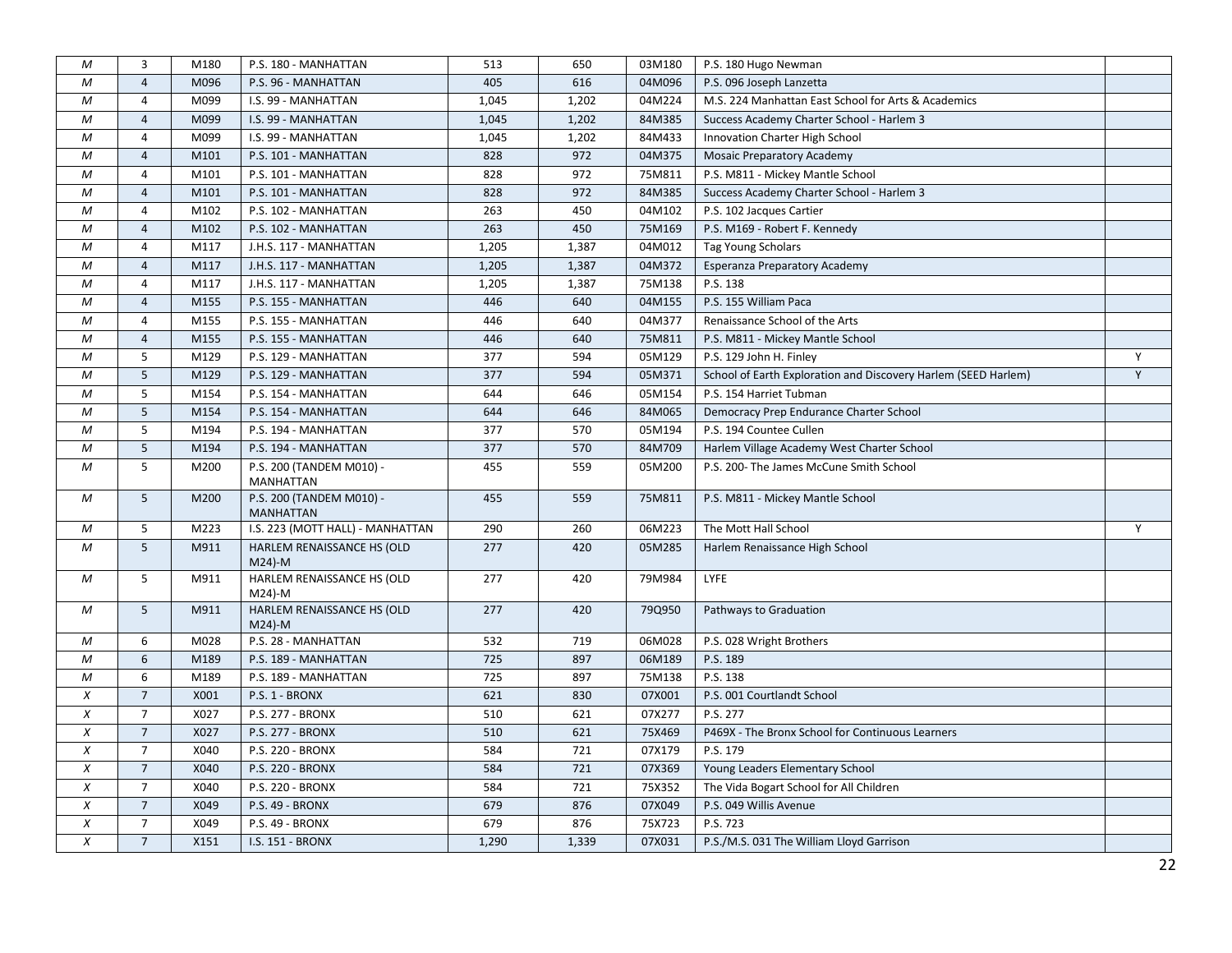| X                | $\overline{7}$ | X151 | I.S. 151 - BRONX                                | 1,290 | 1,339 | 75X168 | P.S. 168                                                         |   |
|------------------|----------------|------|-------------------------------------------------|-------|-------|--------|------------------------------------------------------------------|---|
| X                | $\overline{7}$ | X151 | I.S. 151 - BRONX                                | 1,290 | 1,339 | 84X704 | KIPP Academy Charter School                                      |   |
| $\chi$           | $\overline{7}$ | X157 | P.S. 157 - BRONX                                | 593   | 693   | 07X157 | P.S. 157 Grove Hill                                              |   |
| X                | $\overline{7}$ | X161 | P.S. 161 - BRONX                                | 586   | 735   | 07X161 | P.S. 161 Juan Ponce De Leon School                               |   |
| X                | $\overline{7}$ | X161 | P.S. 161 - BRONX                                | 586   | 735   | 75X017 | P.S. X017                                                        |   |
| X                | $\overline{7}$ | X183 | J.H.S. 203 - BRONX                              | 1,303 | 1,538 | 07X551 | The Urban Assembly Bronx Academy of Letters                      |   |
| X                | $\overline{7}$ | X183 | J.H.S. 203 - BRONX                              | 1,303 | 1,538 | 75X168 | P.S. 168                                                         |   |
| X                | $\overline{7}$ | X183 | J.H.S. 203 - BRONX                              | 1,303 | 1,538 | 84X493 | Success Academy Charter School - Bronx 1                         |   |
| $\chi$           | $\overline{7}$ | X790 | MOTT HAVEN EDUCATIONAL<br><b>CAMPUS - BRONX</b> | 1,936 | 1,968 | 07X527 | Bronx Leadership Academy II High School                          | Y |
| X                | $\overline{7}$ | X790 | MOTT HAVEN EDUCATIONAL<br><b>CAMPUS - BRONX</b> | 1,936 | 1,968 | 07X548 | Careers in Sports High School                                    | Y |
| X                | $7^{\circ}$    | X790 | MOTT HAVEN EDUCATIONAL<br><b>CAMPUS - BRONX</b> | 1,936 | 1,968 | 07X625 | Walkabout Bronx High School                                      | Y |
| X                | $\overline{7}$ | X790 | MOTT HAVEN EDUCATIONAL<br><b>CAMPUS - BRONX</b> | 1,936 | 1,968 | 75X188 | P.S. X188                                                        | Y |
| $\chi$           | $\overline{7}$ | X790 | MOTT HAVEN EDUCATIONAL<br><b>CAMPUS - BRONX</b> | 1,936 | 1,968 | 84X704 | KIPP Academy Charter School                                      | Y |
| $\boldsymbol{x}$ | 8              | X014 | P.S. 14 - BRONX                                 | 563   | 788   | 08X014 | P.S. X014 Senator John Calandra                                  |   |
| $\chi$           | 8              | X052 | I.S. 302 - BRONX                                | 1,086 | 1,295 | 08X302 | M.S. 302 Luisa Dessus Cruz                                       |   |
| X                | 8              | X052 | I.S. 302 - BRONX                                | 1,086 | 1,295 | 84X487 | Girls Preparatory Charter School of the Bronx                    |   |
| X                | 8              | X060 | P.S. 333 - BRONX                                | 630   | 843   | 08X333 | The Longwood Academy of Discovery                                |   |
| X                | 8              | X060 | P.S. 333 - BRONX                                | 630   | 843   | 75X010 | P.S. X010                                                        |   |
| X                | 8              | X062 | P.S. 62 - BRONX                                 | 619   | 740   | 08X062 | P.S. 062 Inocensio Casanova                                      |   |
| $\chi$           | 8              | X123 | I.S. 123 - BRONX                                | 984   | 1,130 | 08X123 | J.H.S. 123 James M. Kieran                                       |   |
| $\chi$           | 8              | X123 | I.S. 123 - BRONX                                | 984   | 1,130 | 08X337 | The School for Inquiry and Social Justice                        |   |
| $\chi$           | 8              | X182 | P.S. 182 - BRONX                                | 682   | 879   | 08X182 | P.S. 182                                                         |   |
| X                | 8              | X192 | I.S. 192 - BRONX                                | 1,145 | 1,404 | 08X371 | Urban Institute of Mathematics                                   |   |
| $\chi$           | 8              | X192 | I.S. 192 - BRONX                                | 1,145 | 1,404 | 08X392 | <b>Bronx Delta School</b>                                        |   |
| X                | 8              | X192 | I.S. 192 - BRONX                                | 1,145 | 1,404 | 08X467 | Mott Hall Community School                                       |   |
| X                | 8              | X650 | JANE ADDAMS HS - X                              | 791   | 1,298 | 79M984 | LYFE                                                             |   |
| $\chi$           | 8              | X650 | JANE ADDAMS HS - X                              | 791   | 1,298 | 84X202 | New Visions Charter High School for Advanced Math and Science II |   |
| X                | 8              | X650 | JANE ADDAMS HS - X                              | 791   | 1,298 | 84X208 | New Visions Charter High School for the Humanities II            |   |
| X                | 9              | X022 | I.S. 22 - BRONX                                 | 1,085 | 1,232 | 09X022 | J.H.S. 022 Jordan L. Mott                                        |   |
| $\chi$           | 9              | X022 | <b>I.S. 22 - BRONX</b>                          | 1,085 | 1,232 | 09X323 | <b>Bronx Writing Academy</b>                                     |   |
| X                | 9              | X022 | <b>I.S. 22 - BRONX</b>                          | 1,085 | 1,232 | 84X494 | Success Academy Charter School - Bronx 2                         |   |
| X                | 9              | X058 | P.S. 58 - BRONX                                 | 394   | 510   | 09X058 | P.S. 058                                                         |   |
| X                | 9              | X070 | P.S. 70 - BRONX                                 | 1,031 | 1,197 | 09X070 | P.S. 070 Max Schoenfeld                                          |   |
| X                | 9              | X073 | P.S. 73 - BRONX                                 | 567   | 591   | 09X073 | P.S. 073 Bronx                                                   |   |
| X                | 9              | X082 | I.S. 232 - BRONX                                | 1,103 | 1,321 | 09X232 | I.S. 232                                                         |   |
| X                | 9              | X082 | I.S. 232 - BRONX                                | 1,103 | 1,321 | 09X303 | I.S. X303 Leadership & Community Service                         |   |
| $\chi$           | 9              | X082 | I.S. 232 - BRONX                                | 1,103 | 1,321 | 09X365 | Academy for Language and Technology                              |   |
| X                | 9              | X117 | I.S. 117 - BRONX                                | 980   | 1,245 | 09X117 | I.S. 117 Joseph H. Wade                                          |   |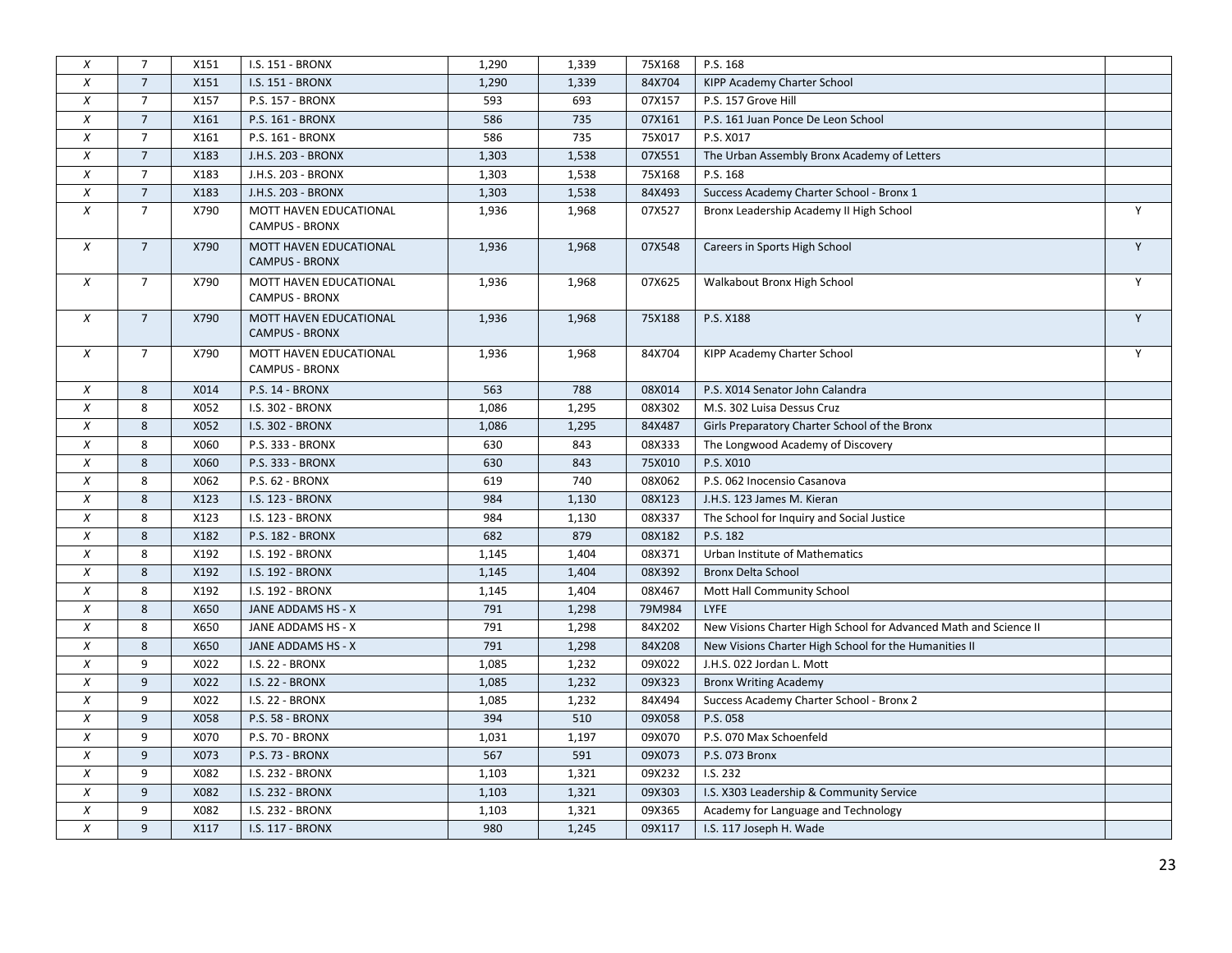| $\boldsymbol{X}$ | 9  | X117 | I.S. 117 - BRONX                           | 980   | 1,245 | 09X568 | Young Women's Leadership School of the Bronx                         |  |
|------------------|----|------|--------------------------------------------|-------|-------|--------|----------------------------------------------------------------------|--|
| $\chi$           | 9  | X132 | P.S. 132 - BRONX                           | 379   | 538   | 09X132 | P.S. 132 Garret A. Morgan                                            |  |
| $\chi$           | 9  | X166 | I.S. 166 - BRONX                           | 1,319 | 1,595 | 09X324 | Bronx Early College Academy for Teaching & Learning                  |  |
| $\chi$           | 9  | X166 | I.S. 166 - BRONX                           | 1,319 | 1,595 | 09X449 | <b>Grant Avenue Elementary School</b>                                |  |
| $\chi$           | 9  | X166 | I.S. 166 - BRONX                           | 1,319 | 1,595 | 09X454 | Science and Technology Academy: A Mott Hall School                   |  |
| $\chi$           | 9  | X824 | Bronx Hope- BRONX                          | 53    | 282   | 79X695 | Passages Academy                                                     |  |
| $\chi$           | 9  | X876 | BRONX LEADERSHIP ACADEMY -<br><b>BRONX</b> | 466   | 570   | 09X525 | Bronx Leadership Academy High School                                 |  |
| $\boldsymbol{X}$ | 10 | X085 | P.S. 85 - BRONX                            | 842   | 995   | 10X085 | P.S. 085 Great Expectations                                          |  |
| $\chi$           | 10 | X118 | I.S. 118 - BRONX                           | 1,047 | 1,237 | 10X118 | J.H.S. 118 William W. Niles                                          |  |
| $\chi$           | 10 | X122 | P.S. 310 - BRONX                           | 655   | 756   | 10X310 | P.S. 310 Marble Hill                                                 |  |
| $\boldsymbol{X}$ | 10 | X143 | I.S. 143 - BRONX                           | 1,101 | 1,356 | 10X237 | The Marie Curie School for Medicine, Nursing, and Health Professions |  |
| $\chi$           | 10 | X143 | I.S. 143 - BRONX                           | 1,101 | 1,356 | 10X244 | The New School for Leadership and Journalism                         |  |
| $\boldsymbol{X}$ | 11 | X068 | P.S. 68 - BRONX                            | 576   | 699   | 11X068 | P.S. 068 Bronx                                                       |  |
| $\chi$           | 11 | X121 | P.S. 121 - BRONX                           | 782   | 874   | 11X121 | P.S. 121 Throop                                                      |  |
| $\chi$           | 12 | X061 | P.S. 61 - BRONX                            | 536   | 738   | 12X061 | P.S. 061 Francisco Oller                                             |  |
| $\chi$           | 12 | X061 | P.S. 61 - BRONX                            | 536   | 738   | 12X190 | E.S.M.T- I.S. 190                                                    |  |
| $\chi$           | 12 | X092 | P.S. 92 - BRONX                            | 365   | 624   | 12X595 | P.S. 595                                                             |  |
| $\chi$           | 12 | X092 | P.S. 92 - BRONX                            | 365   | 624   | 75X352 | The Vida Bogart School for All Children                              |  |
| $\chi$           | 12 | X116 | I.S. 216 - BRONX                           | 1,207 | 1,392 | 12X217 | <b>School of Performing Arts</b>                                     |  |
| $\chi$           | 12 | X116 | I.S. 216 - BRONX                           | 1,207 | 1,392 | 12X341 | <b>Accion Academy</b>                                                |  |
| $\chi$           | 12 | X116 | I.S. 216 - BRONX                           | 1,207 | 1,392 | 84X346 | South Bronx Classical Charter School                                 |  |
| $\chi$           | 12 | X134 | P.S. 134 - BRONX                           | 574   | 707   | 12X134 | P.S. 134 George F. Bristow                                           |  |
| $\chi$           | 12 | X136 | P.S. 186 (OLD J136) - BRONX                | 390   | 552   | 75X186 | P186X Walter J. Damrosch School                                      |  |
| $\chi$           | 12 | X198 | P.S. 198 - BRONX                           | 484   | 658   | 12X463 | <b>Urban Scholars Community School</b>                               |  |
| $\chi$           | 12 | X198 | P.S. 198 - BRONX                           | 484   | 658   | 75X188 | P.S. X188                                                            |  |
| $\chi$           | 12 | X198 | P.S. 198 - BRONX                           | 484   | 658   | 84X587 | NYC Autism Charter School Bronx                                      |  |
| $\chi$           | 12 | X879 | WINGS ACADEMY - X                          | 394   | 630   | 12X684 | Wings Academy                                                        |  |
| К                | 13 | K009 | P.S. 9 - BROOKLYN                          | 937   | 1,023 | 13K009 | Public School 9 The Sarah Smith Garnet School                        |  |
| К                | 13 | K046 | P.S. 46 - BROOKLYN                         | 460   | 665   | 13K046 | P.S. 046 Edward C. Blum                                              |  |
| К                | 13 | K046 | P.S. 46 - BROOKLYN                         | 460   | 665   | 13K691 | Fort Greene Preparatory Academy                                      |  |
| К                | 13 | K056 | P.S. 56 - BROOKLYN                         | 468   | 714   | 13K056 | P.S. 056 Lewis H. Latimer                                            |  |
| К                | 13 | K056 | P.S. 56 - BROOKLYN                         | 468   | 714   | 13K351 | The Urban Assembly Unison School                                     |  |
| К                | 13 | K056 | P.S. 56 - BROOKLYN                         | 468   | 714   | 75K369 | P.S. K369 - Coy L. Cox School                                        |  |
| К                | 13 | K093 | P.S. 93 - BROOKLYN                         | 273   | 524   | 13K093 | P.S. 093 William H. Prescott                                         |  |
| К                | 13 | K093 | P.S. 93 - BROOKLYN                         | 273   | 524   | 13K301 | <b>Restoration Academy</b>                                           |  |
| К                | 13 | K270 | P.S. 270 - BROOKLYN                        | 334   | 498   | 13K270 | P.S. 270 Johann DeKalb                                               |  |
| К                | 13 | K270 | P.S. 270 - BROOKLYN                        | 334   | 498   | 84K702 | <b>Community Partnership Charter School</b>                          |  |
| К                | 13 | K287 | P.S. 287 - BROOKLYN                        | 279   | 534   | 13K287 | P.S. 287 Bailey K. Ashford                                           |  |
| К                | 13 | K287 | P.S. 287 - BROOKLYN                        | 279   | 534   | 84K536 | <b>Community Roots Charter School</b>                                |  |
| К                | 13 | K307 | P.S. 307 - BROOKLYN                        | 367   | 536   | 13K307 | P.S. 307 Daniel Hale Williams                                        |  |
| К                | 14 | K016 | P.S. 16 - BROOKLYN                         | 479   | 666   | 14K016 | P.S. 016 Leonard Dunkly                                              |  |
| $\kappa$         | 14 | K016 | P.S. 16 - BROOKLYN                         | 479   | 666   | 84K355 | Williamsburg Collegiate Charter School                               |  |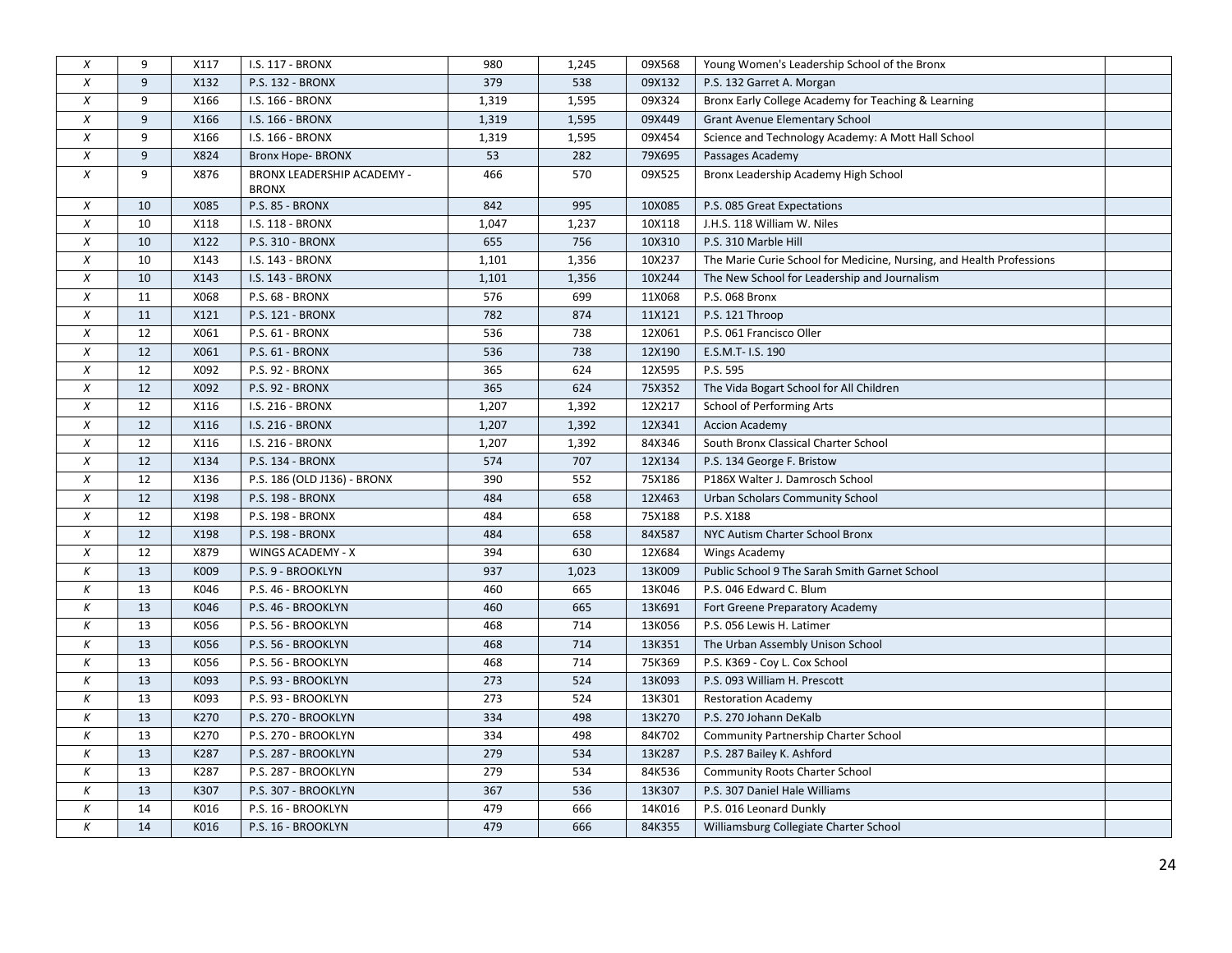| К                | 14     | K023 | P.S. 23 - BROOKLYN               | 492          | 650   | 14K023 | P.S. 023 Carter G. Woodson                                                       |   |
|------------------|--------|------|----------------------------------|--------------|-------|--------|----------------------------------------------------------------------------------|---|
| К                | 14     | K023 | P.S. 23 - BROOKLYN               | 492          | 650   | 84K701 | <b>Brooklyn Charter School</b>                                                   |   |
| Κ                | 14     | K049 | I.S. 49 - BROOKLYN               | 1,526        | 1,837 | 14K449 | Brooklyn Latin School, The                                                       |   |
| К                | 14     | K049 | I.S. 49 - BROOKLYN               | 1,526        | 1,837 | 14K454 | The Williamsburg High School of Art and Technology                               |   |
| К                | 14     | K049 |                                  |              | 1,837 | 14K586 |                                                                                  |   |
| К                | 14     | K120 | I.S. 49 - BROOKLYN               | 1,526<br>466 | 634   |        | Lyons Community School                                                           |   |
|                  |        |      | P.S. 120 - BROOKLYN              |              |       | 14K120 | P.S. 120 Carlos Tapia                                                            |   |
| Κ                | 14     | K120 | P.S. 120 - BROOKLYN              | 466          | 634   | 75K368 | P.S. 368                                                                         |   |
| К                | 14     | K196 | P.S. 196 - BROOKLYN              | 638          | 919   | 14K196 | P.S. 196 Ten Eyck                                                                |   |
| К                | 14     | K196 | P.S. 196 - BROOKLYN              | 638          | 919   | 14K582 | M.S. 582                                                                         |   |
| К                | 14     | K297 | P.S. 297 - BROOKLYN              | 400          | 656   | 14K297 | P.S. 297 Abraham Stockton                                                        |   |
| К                | 14     | K297 | P.S. 297 - BROOKLYN              | 400          | 656   | 84K756 | Success Academy Charter School - Prospect Heights                                |   |
| К                | 14     | K380 | P.S. 380 - BROOKLYN              | 639          | 743   | 14K380 | P.S. 380 John Wayne Elementary                                                   |   |
| К                | 14     | K380 | P.S. 380 - BROOKLYN              | 639          | 743   | 75K141 | P.S. K141                                                                        |   |
| К                | 15     | K038 | P.S. 38 - BROOKLYN               | 590          | 698   | 15K038 | P.S. 038 The Pacific                                                             |   |
| К                | 15     | K338 | P.S. 338 - Brooklyn              | 488          | 752   | 22K889 | P.S. 889                                                                         | Υ |
| К                | 15     | K338 | P.S. 338 - Brooklyn              | 488          | 752   | 22K890 | M.S. 890                                                                         | Y |
| К                | 15     | K917 | BKLYN COLL ACAD (BRIDGES TO K)-K | 351          | 517   | 22K555 | Brooklyn College Academy                                                         |   |
| К                | 16     | K005 | P.S. 5 - BROOKLYN                | 331          | 546   | 16K005 | P.S. 005 Dr. Ronald McNair                                                       |   |
| К                | 16     | K005 | P.S. 5 - BROOKLYN                | 331          | 546   | 75K140 | P.S. K140                                                                        |   |
| К                | 16     | K021 | P.S. 21 - BROOKLYN               | 567          | 722   | 16K021 | P.S. 021 Crispus Attucks                                                         |   |
| К                | 16     | K021 | P.S. 21 - BROOKLYN               | 567          | 722   | 75K140 | P.S. K140                                                                        |   |
| Κ                | 16     | K040 | P.S. 40 - BROOKLYN               | 481          | 672   | 16K040 | P.S. 040 George W. Carver                                                        |   |
| К                | 16     | K262 | P.S. 262 - BROOKLYN              | 330          | 575   | 16K262 | P.S. 262 El Hajj Malik El Shabazz Elementary School                              |   |
| К                | 16     | K262 | P.S. 262 - BROOKLYN              | 330          | 575   | 84K406 | <b>EMBER Charter School for Mindful Education, Innovation and Transformation</b> |   |
| К                | 16     | K304 | P.S. 304 - BROOKLYN              | 368          | 552   | 16K627 | <b>Brighter Choice Community School</b>                                          |   |
| К                | 16     | K304 | P.S. 304 - BROOKLYN              | 368          | 552   | 75K140 | P.S. K140                                                                        |   |
| К                | 17     | K181 | P.S. 181 - BROOKLYN              | 699          | 966   | 17K181 | P.S. 181 Brooklyn                                                                |   |
| К                | 17     | K181 | P.S. 181 - BROOKLYN              | 699          | 966   | 75K396 | Sid Miller Academy                                                               |   |
| К                | 17     | K191 | P.S. 191 - BROOKLYN              | 497          | 625   | 17K191 | P.S. 191 Paul Robeson                                                            |   |
| К                | 17     | K191 | P.S. 191 - BROOKLYN              | 497          | 625   | 84K712 | <b>Excellence Girls Charter School</b>                                           |   |
| К                | 17     | K210 | I.S. 394 - BROOKLYN              | 828          | 967   | 17K394 | M.S. K394                                                                        |   |
| $\boldsymbol{K}$ | 17     | K210 | I.S. 394 - BROOKLYN              | 828          | 967   | 84K742 | <b>Explore Empower Charter School</b>                                            |   |
| К                | 17     | K241 | P.S. 241 - BROOKLYN              | 457          | 631   | 17K241 | P.S. 241 Emma L. Johnston                                                        |   |
| К                | 17     | K398 | P.S. 398 (UDC) - BROOKLYN        | 553          | 687   | 17K398 | P.S. 398 Walter Weaver                                                           |   |
| К                | 17     | K398 | P.S. 398 (UDC) - BROOKLYN        | 553          | 687   | 17K770 | P.S. 770 New American Academy                                                    |   |
| К                | 17     | K824 | W.E.B. DUBOIS HS - BROOKLYN      | 253          | 458   | 17K646 | Aspirations Diploma Plus High School                                             | Y |
| Κ                | 17     | K824 | W.E.B. DUBOIS HS - BROOKLYN      | 253          | 458   | 79K925 | YABC Programs - Brooklyn and Queens                                              | Y |
| К                | 17     | K824 | W.E.B. DUBOIS HS - BROOKLYN      | 253          | 458   | 79M973 | <b>Restart Academy</b>                                                           | Y |
| К                | 18     | K115 | P.S. 115 - BROOKLYN              | 861          | 996   | 18K115 | P.S. 115 Daniel Mucatel School                                                   |   |
| К                | 18     | K135 | P.S. 135 - BROOKLYN              | 346          | 475   | 18K135 | P.S. 135 Sheldon A. Brookner                                                     |   |
| К                | 18     | K208 | P.S. 208 - BROOKLYN              | 339          | 570   | 18K208 | P.S. 208 Elsa Ebeling                                                            |   |
| К                | $18\,$ | K208 | P.S. 208 - BROOKLYN              | 339          | 570   | 75K036 | P.S. 36                                                                          |   |
| K                | 18     | K219 | P.S. 219 - BROOKLYN              | 364          | 674   | 18K219 | P.S. 219 Kennedy-King                                                            | Y |
|                  |        |      |                                  |              |       |        |                                                                                  |   |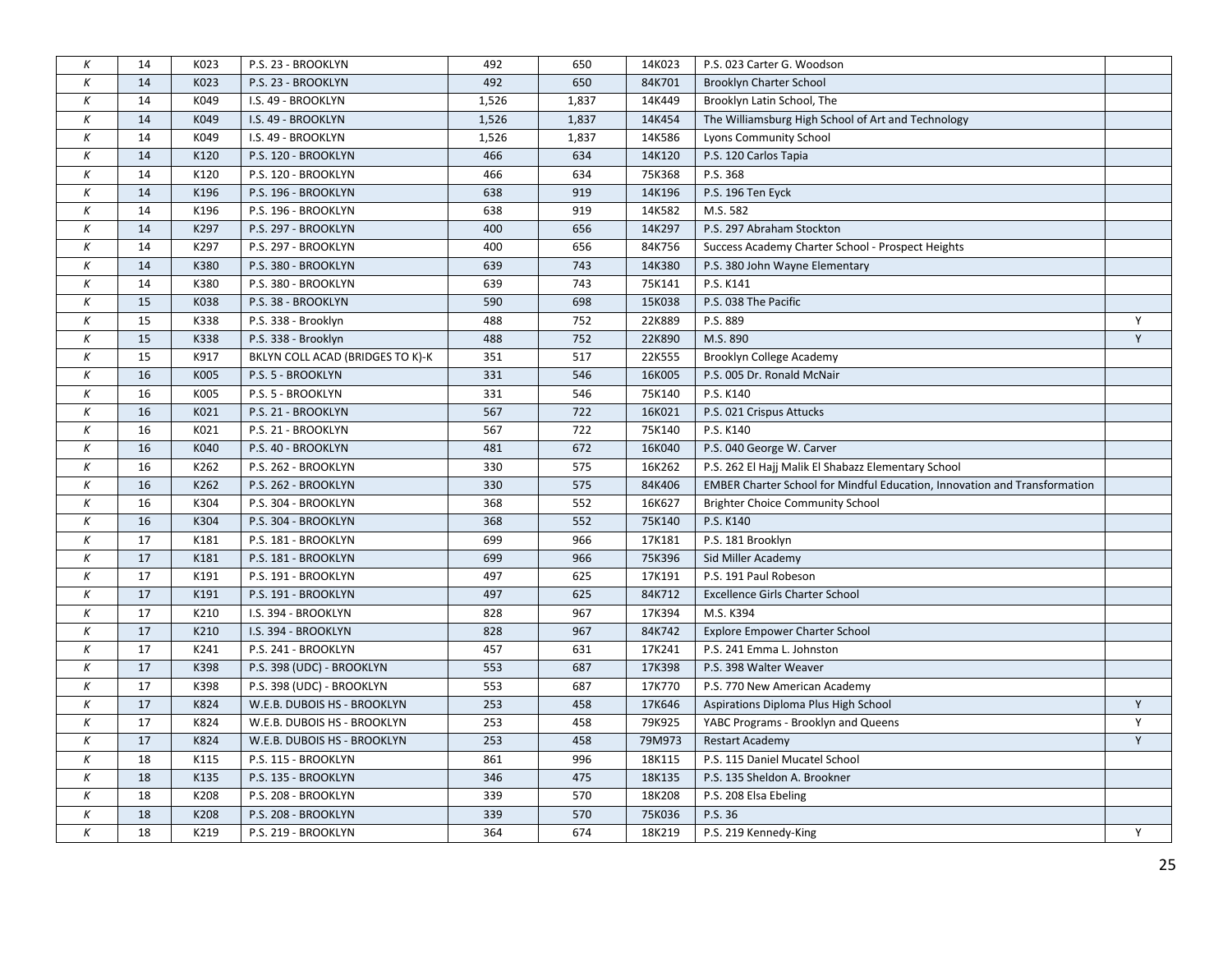| К                | 18 | K219 | P.S. 219 - BROOKLYN            | 364   | 674   | 84K956 | Lamad Academy Charter School                               | Y |
|------------------|----|------|--------------------------------|-------|-------|--------|------------------------------------------------------------|---|
| К                | 18 | K235 | P.S. 235 - BROOKLYN            | 744   | 741   | 18K235 | P.S. 235 Janice Marie Knight School                        |   |
| Κ                | 18 | K285 | I.S. 285 - BROOKLYN            | 727   | 986   | 18K285 | I.S. 285 Meyer Levin                                       |   |
| К                | 18 | K366 | SHIRLEY CHISHOLM CAMPUS - K    | 407   | 552   | 18K366 | The Science And Medicine Middle School                     |   |
| К                | 19 | K072 | P.S. 72 - BROOKLYN             | 806   | 958   | 19K677 | East New York Elementary School of Excellence              |   |
| К                | 19 | K072 | P.S. 72 - BROOKLYN             | 806   | 958   | 19K678 | East New York Middle School of Excellence                  |   |
| Κ                | 19 | K072 | P.S. 72 - BROOKLYN             | 806   | 958   | 75K004 | P.S. K004                                                  |   |
| К                | 19 | K158 | P.S. 158 - BROOKLYN            | 505   | 648   | 19K158 | P.S. 158 Warwick                                           |   |
| К                | 19 | K171 | I.S. 171 - BROOKLYN            | 748   | 936   | 19K171 | I.S. 171 Abraham Lincoln                                   |   |
| К                | 19 | K171 | I.S. 171 - BROOKLYN            | 748   | 936   | 19K760 | Highland Park Community School                             |   |
| К                | 19 | K190 | P.S. 190 - BROOKLYN            | 312   | 526   | 19K190 | P.S. 190 Sheffield                                         |   |
| К                | 19 | K190 | P.S. 190 - BROOKLYN            | 312   | 526   | 19K907 | Legacy School of the Arts                                  |   |
| К                | 19 | K213 | P.S. 213 - BROOKLYN            | 315   | 541   | 19K213 | P.S. 213 New Lots                                          |   |
| Κ                | 19 | K213 | P.S. 213 - BROOKLYN            | 315   | 541   | 75K036 | P.S. 36                                                    |   |
| К                | 19 | K260 | P.S. 260 - BROOKLYN            | 190   | 307   | 19K325 | The Fresh Creek School                                     |   |
| К                | 19 | K364 | I.S. 364 - BROOKLYN            | 265   | 482   | 19K364 | I.S. 364 Gateway                                           |   |
| К                | 19 | K893 | P.S. 213 MINISCHOOL - BROOKLYN | 81    | 225   | 79Q950 | Pathways to Graduation                                     |   |
| Κ                | 19 | K932 | Belmont-K                      | 55    | 214   | 79X695 | Passages Academy                                           |   |
| К                | 21 | K097 | P.S. 97 - BROOKLYN             | 746   | 559   | 21K097 | P.S. 97 The Highlawn                                       |   |
| $\boldsymbol{K}$ | 21 | K303 | I.S. 303 - BROOKLYN            | 1,571 | 1,582 | 21K303 | I.S. 303 Herbert S. Eisenberg                              |   |
| Κ                | 21 | K303 | I.S. 303 - BROOKLYN            | 1,571 | 1,582 | 21K344 | Rachel Carson High School for Coastal Studies              |   |
| К                | 21 | K303 | I.S. 303 - BROOKLYN            | 1,571 | 1,582 | 75K771 | P.S. K771                                                  |   |
| К                | 21 | K303 | I.S. 303 - BROOKLYN            | 1,571 | 1,582 | 84K744 | Coney Island Preparatory Public Charter School             |   |
| К                | 21 | K329 | P.S. 329 - BROOKLYN            | 485   | 694   | 21K329 | P.S. 329 Surfside                                          |   |
| К                | 21 | K329 | P.S. 329 - BROOKLYN            | 485   | 694   | 75K771 | P.S. K771                                                  |   |
| К                | 22 | K078 | I.S. 78 - BROOKLYN             | 782   | 1,371 | 22K078 | J.H.S. 078 Roy H. Mann                                     |   |
| К                | 22 | K078 | I.S. 78 - BROOKLYN             | 782   | 1,371 | 84K781 | Success Academy Charter School - Bergen Beach - New York 4 |   |
| К                | 22 | K198 | P.S. 198 - BROOKLYN            | 391   | 482   | 22K198 | P.S. 198 Brooklyn                                          |   |
| Κ                | 22 | K203 | P.S. 203 - BROOKLYN            | 605   | 902   | 22K203 | P.S. 203 Floyd Bennett School                              | Υ |
| Κ                | 22 | K234 | I.S. 234 - BROOKLYN            | 1,557 | 1,635 | 22K234 | J.H.S. 234 Arthur W. Cunningham                            |   |
| К                | 22 | K251 | P.S. 251 - BROOKLYN            | 432   | 554   | 22K251 | P.S. 251 Paerdegat                                         |   |
| К                | 22 | K269 | P.S. 269 - BROOKLYN            | 557   | 652   | 22K361 | P.S. 361 East Flatbush Early Childhood School              |   |
| Κ                | 22 | K395 | P.S./I.S. 395 - BROOKLYN       | 577   | 731   | 22K109 | P.S. 109                                                   |   |
| К                | 22 | K395 | P.S./I.S. 395 - BROOKLYN       | 577   | 731   | 75K004 | P.S. K004                                                  |   |
| К                | 23 | K041 | P.S. 41 - BROOKLYN             | 332   | 592   | 23K041 | P.S. 041 Francis White                                     | Y |
| К                | 23 | K055 | I.S. 55 - BROOKLYN             | 1,121 | 1,392 | 23K493 | Brooklyn Collegiate: A College Board School                |   |
| К                | 23 | K055 | I.S. 55 - BROOKLYN             | 1,121 | 1,392 | 79M973 | <b>Restart Academy</b>                                     |   |
| К                | 23 | K055 | I.S. 55 - BROOKLYN             | 1,121 | 1,392 | 84K626 | Achievement First Brownsville Charter School               |   |
| К                | 23 | K137 | P.S. 137 - BROOKLYN            | 194   | 388   | 23K137 | P.S./I.S. 137 Rachel Jean Mitchell                         |   |
| Κ                | 23 | K150 | P.S. 150 - BROOKLYN            | 467   | 563   | 23K150 | P.S. 150 Christopher                                       |   |
| К                | 23 | K150 | P.S. 150 - BROOKLYN            | 467   | 563   | 84K710 | Brownsville Collegiate Charter School                      |   |
| К                | 23 | K178 | P.S. 178 - BROOKLYN            | 372   | 541   | 23K178 | P.S. 178 Saint Clair Mckelway                              |   |
| Κ                | 23 | K178 | P.S. 178 - BROOKLYN            | 372   | 541   | 75K077 | P.S. K077                                                  |   |
|                  |    |      |                                |       |       |        |                                                            |   |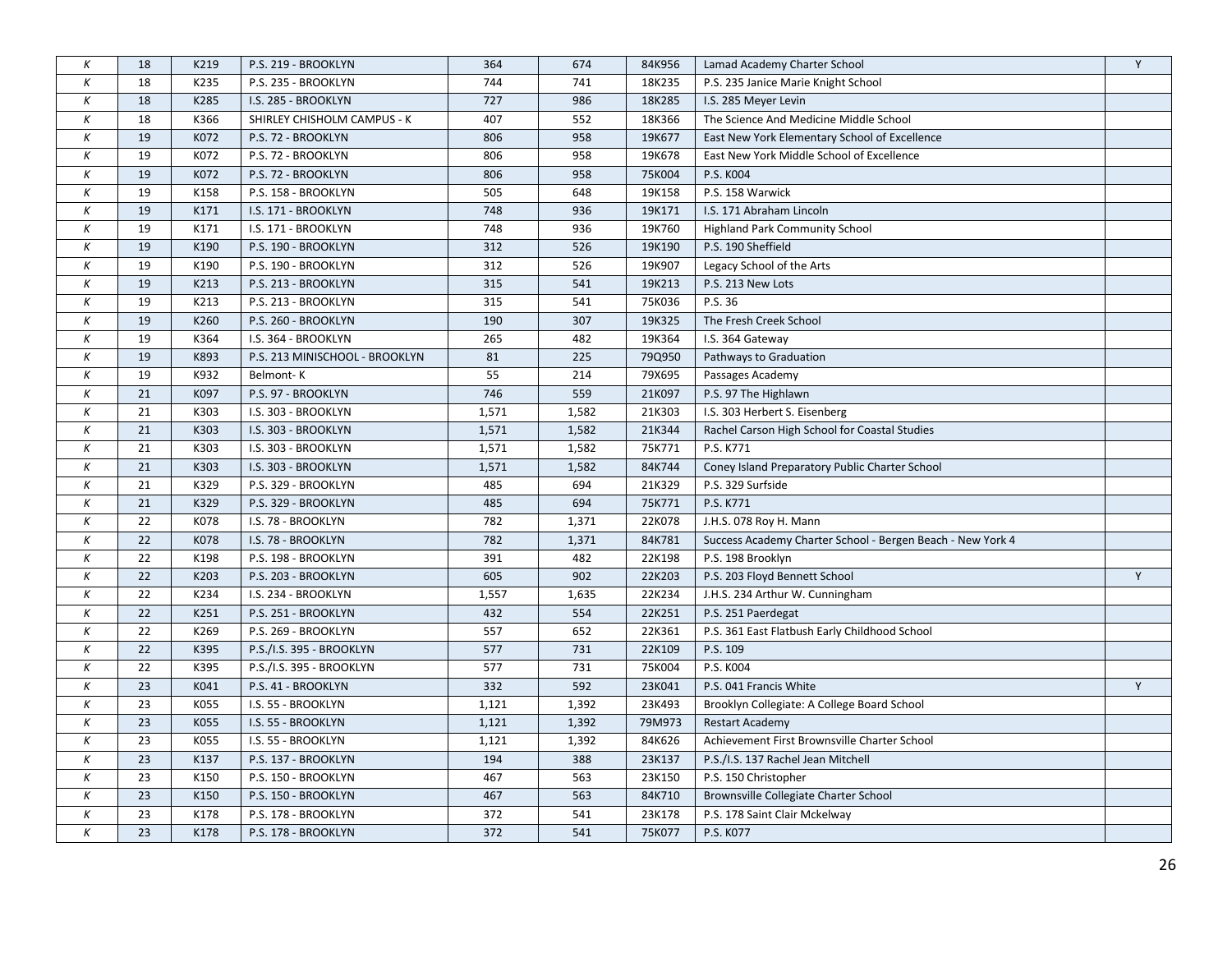| К          | 23 | K183 | P.S. 183 - BROOKLYN                | 501   | 639   | 23K446 | Riverdale Avenue Community School                               |   |
|------------|----|------|------------------------------------|-------|-------|--------|-----------------------------------------------------------------|---|
| К          | 23 | K183 | P.S. 183 - BROOKLYN                | 501   | 639   | 23K668 | Riverdale Avenue Middle School                                  |   |
| Κ          | 23 | K263 | P.S./I.S. 323 - BROOKLYN           | 809   | 1,024 | 23K323 | P.S./I.S. 323                                                   |   |
| К          | 23 | K263 | P.S./I.S. 323 - BROOKLYN           | 809   | 1,024 | 23K671 | Mott Hall Bridges Academy                                       |   |
| К          | 23 | K263 | P.S./I.S. 323 - BROOKLYN           | 809   | 1,024 | 75K396 | Sid Miller Academy                                              |   |
| К          | 23 | K284 | P.S. 284 - BROOKLYN                | 573   | 724   | 23K284 | The Gregory Jocko Jackson School of Sports, Art, and Technology |   |
| Κ          | 23 | K284 | P.S. 284 - BROOKLYN                | 573   | 724   | 84K711 | Leadership Preparatory Brownsville Charter School               |   |
| К          | 23 | K356 | P.S. 156 - BROOKLYN                | 903   | 1,073 | 23K156 | P.S. 156 Waverly                                                |   |
| К          | 23 | K356 | P.S. 156 - BROOKLYN                | 903   | 1,073 | 23K392 | I.S. 392                                                        |   |
| Q          | 24 | Q071 | P.S. 71 - QUEENS                   | 671   | 787   | 24Q071 | P.S. 071 Forest                                                 |   |
| Q          | 24 | Q088 | P.S. 88 - QUEENS                   | 790   | 959   | 24Q088 | P.S. 088 Seneca                                                 |   |
| Q          | 24 | Q143 | P.S. 143 - QUEENS                  | 662   | 660   | 24Q143 | P.S. 143 Louis Armstrong                                        |   |
| Q          | 24 | Q199 | P.S. 199 - QUEENS                  | 373   | 522   | 24Q199 | P.S. 199 Maurice A. Fitzgerald                                  |   |
| Q          | 24 | Q247 | PS/IS 128                          | 987   | 664   | 24Q128 | P.S. 128 The Lorraine Tuzzo, Juniper Valley Elementary School   |   |
| Q          | 24 | Q247 | PS/IS 128                          | 987   | 664   | 75Q255 | P.S. Q255                                                       |   |
| Q          | 24 | Q269 | P.S./I.S. 269 - QUEENS             | 404   | 340   | 75Q721 | John F. Kennedy Jr. School                                      |   |
| Q          | 25 | Q129 | P.S. 129 - QUEENS                  | 1,113 | 810   | 25Q129 | P.S. 129 Patricia Larkin                                        |   |
| Q          | 25 | Q189 | J.H.S. 189 - QUEENS                | 1,184 | 1,347 | 25Q189 | J.H.S. 189 Daniel Carter Beard                                  |   |
| Q          | 25 | Q189 | J.H.S. 189 - QUEENS                | 1,184 | 1,347 | 25Q263 | Flushing International High School                              |   |
| Q          | 26 | Q158 | J.H.S. 158 - QUEENS                | 1,065 | 1,228 | 26Q158 | M.S. 158 Marie Curie                                            |   |
| Q          | 26 | Q332 | Bayside Hills School of Excellence | 243   | 535   | 26Q376 | P.S. 376                                                        | Y |
| Q          | 27 | Q042 | P.S. 42 - QUEENS                   | 721   | 911   | 27Q042 | P.S./M.S 042 R. Vernam                                          |   |
| ${\cal Q}$ | 27 | Q042 | P.S. 42 - QUEENS                   | 721   | 911   | 75Q233 | P.S. Q233                                                       |   |
| Q          | 27 | Q043 | P.S. 43 - QUEENS                   | 964   | 1,148 | 27Q043 | P.S. 043                                                        |   |
| Q          | 27 | Q043 | P.S. 43 - QUEENS                   | 964   | 1,148 | 75Q256 | P.S. Q256                                                       |   |
| Q          | 27 | Q045 | P.S. 45 - QUEENS                   | 329   | 516   | 27Q045 | P.S. 045 Clarence Witherspoon                                   |   |
| Q          | 27 | Q183 | P.S. 183 - QUEENS                  | 461   | 667   | 27Q183 | P.S. 183 Dr. Richard R. Green                                   |   |
| Q          | 27 | Q210 | I.S. 210 - QUEENS                  | 1,808 | 1,949 | 27Q210 | J.H.S. 210 Elizabeth Blackwell                                  |   |
| Q          | 27 | Q226 | I.S. 226 - QUEENS                  | 1,735 | 1,858 | 27Q226 | J.H.S. 226 Virgil I. Grissom                                    |   |
| Q          | 27 | Q226 | <b>I.S. 226 - QUEENS</b>           | 1,735 | 1,858 | 27Q297 | Hawtree Creek Middle School                                     |   |
| Q          | 27 | Q226 | I.S. 226 - QUEENS                  | 1,735 | 1,858 | 27Q314 | Epic High School - South                                        |   |
| Q          | 27 | Q226 | I.S. 226 - QUEENS                  | 1,735 | 1,858 | 75Q233 | P.S. Q233                                                       |   |
| Q          | 27 | Q465 | FAR ROCKAWAY HS - Q                | 1,768 | 1,955 | 27Q260 | Frederick Douglass Academy VI High School                       |   |
| Q          | 27 | Q465 | FAR ROCKAWAY HS - Q                | 1,768 | 1,955 | 27Q282 | Knowledge and Power Preparatory Academy VI                      |   |
| Q          | 27 | Q465 | FAR ROCKAWAY HS - Q                | 1,768 | 1,955 | 27Q302 | Queens High School for Information, Research, and Technology    |   |
| Q          | 27 | Q465 | FAR ROCKAWAY HS - Q                | 1,768 | 1,955 | 27Q309 | Academy of Medical Technology: A College Board School           |   |
| Q          | 27 | Q465 | FAR ROCKAWAY HS - Q                | 1,768 | 1,955 | 79M645 | School for Cooperative Technical Education                      |   |
| Q          | 27 | Q465 | FAR ROCKAWAY HS - Q                | 1,768 | 1,955 | 79M984 | <b>LYFE</b>                                                     |   |
| Q          | 27 | Q465 | FAR ROCKAWAY HS - Q                | 1,768 | 1,955 | 79Q950 | Pathways to Graduation                                          |   |
| Q          | 27 | Q475 | RICHMOND HILL HS - Q               | 1,613 | 1,752 | 27Q475 | Richmond Hill High School                                       |   |
| Q          | 27 | Q475 | RICHMOND HILL HS - Q               | 1,613 | 1,752 | 79Q950 | Pathways to Graduation                                          |   |
| Q          | 28 | Q030 | P.S. 30 - QUEENS                   | 533   | 655   | 28Q354 | The Jermaine L. Green STEM Institute of Queens                  |   |
| Q          | 28 | Q040 | P.S. 40 (D28) - QUEENS             | 612   | 750   | 28Q040 | P.S. 040 Samuel Huntington                                      |   |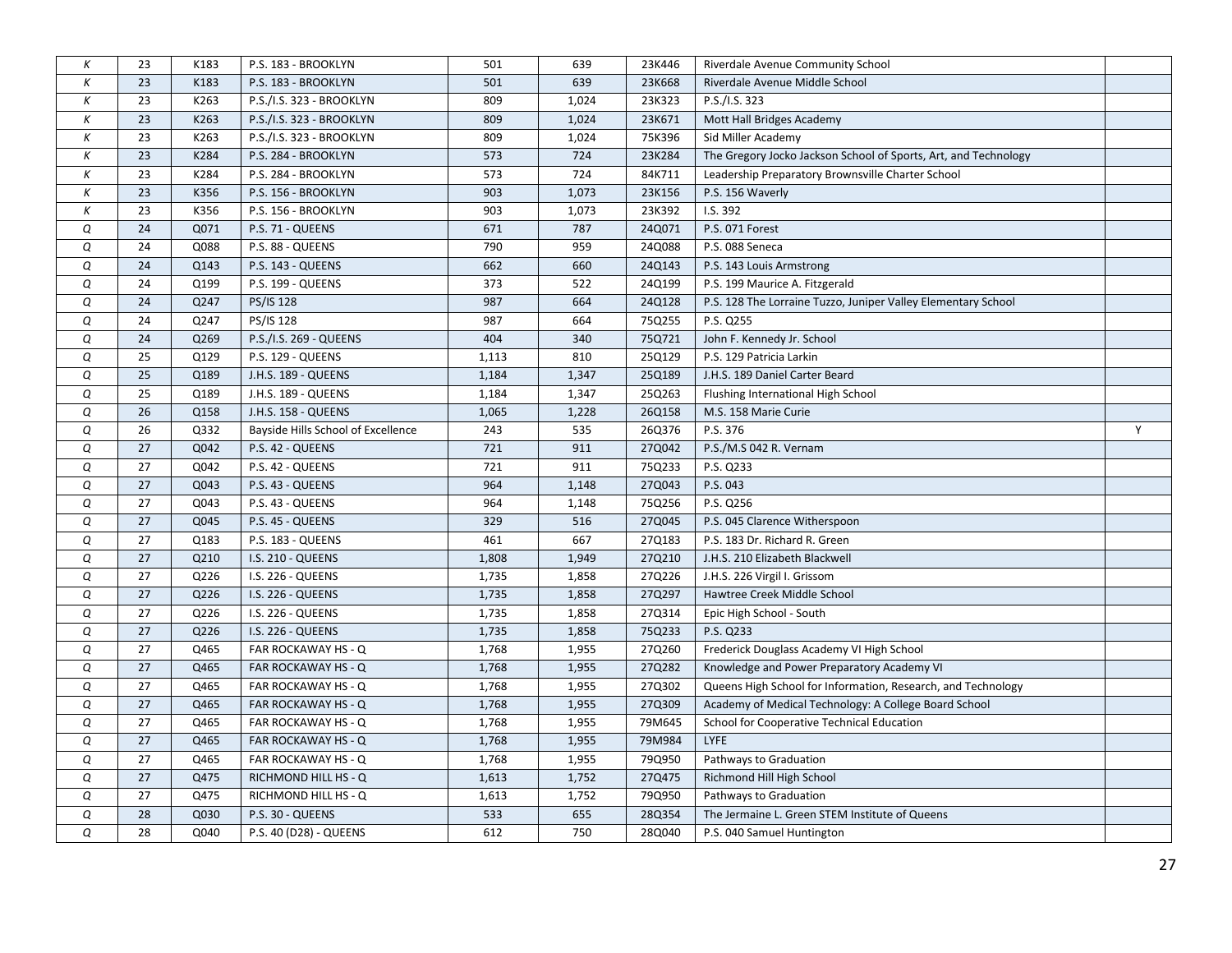| ${\cal Q}$       | 28 | Q040 | P.S. 40 (D28) - QUEENS        | 612   | 750   | 28Q312 | Jamaica Children's School                                   |   |
|------------------|----|------|-------------------------------|-------|-------|--------|-------------------------------------------------------------|---|
| Q                | 28 | Q080 | P.S. 80 - QUEENS              | 473   | 544   | 28Q080 | PS 80 The Thurgood Marshall Magnet School of Multimedia and |   |
|                  |    |      |                               |       |       |        | Communication                                               |   |
| Q                | 28 | Q140 | P.S. 140 - QUEENS             | 442   | 686   | 28Q140 | P.S. 140 Edward K Ellington                                 |   |
| Q                | 28 | Q140 | P.S. 140 - QUEENS             | 442   | 686   | 75Q811 | P.S. Q811                                                   |   |
| Q                | 28 | Q142 | P.S. 752 (OLD J142) - QUEENS  | 295   | 701   | 04M310 | The Judith S. Kaye School                                   |   |
| Q                | 28 | Q142 | P.S. 752 (OLD J142) - QUEENS  | 295   | 701   | 75Q233 | P.S. Q233                                                   |   |
| Q                | 28 | Q142 | P.S. 752 (OLD J142) - QUEENS  | 295   | 701   | 75Q752 | <b>Queens Transition Center</b>                             |   |
| Q                | 28 | Q142 | P.S. 752 (OLD J142) - QUEENS  | 295   | 701   | 79M331 | The Judith S. Kaye School - D79                             |   |
| Q                | 28 | Q142 | P.S. 752 (OLD J142) - QUEENS  | 295   | 701   | 79M645 | School for Cooperative Technical Education                  |   |
| Q                | 28 | Q144 | P.S. 144 - QUEENS             | 936   | 1,064 | 28Q144 | P.S. 144 Col Jeromus Remsen                                 |   |
| Q                | 28 | Q470 | JAMAICA HS - Q                | 2,063 | 2,295 | 28Q310 | Queens Collegiate: A College Board School                   |   |
| Q                | 28 | Q470 | JAMAICA HS - Q                | 2,063 | 2,295 | 28Q325 | Hillside Arts & Letters Academy                             |   |
| Q                | 28 | Q470 | JAMAICA HS - Q                | 2,063 | 2,295 | 28Q328 | High School for Community Leadership                        |   |
| Q                | 28 | Q470 | JAMAICA HS - Q                | 2,063 | 2,295 | 28Q350 | Jamaica Gateway to the Sciences                             |   |
| Q                | 29 | Q037 | P.S. 37 - QUEENS              | 401   | 571   | 29Q037 | Cynthia Jenkins School                                      |   |
| Q                | 29 | Q037 | P.S. 37 - QUEENS              | 401   | 571   | 75Q811 | P.S. Q811                                                   |   |
| Q                | 29 | Q118 | P.S. 118 - QUEENS             | 427   | 579   | 29Q118 | P.S. 118 Lorraine Hansberry                                 |   |
| Q                | 29 | Q136 | P.S. 136 - QUEENS             | 534   | 720   | 29Q136 | P.S. 136 Roy Wilkins                                        |   |
| Q                | 29 | Q136 | P.S. 136 - QUEENS             | 534   | 720   | 75Q811 | P.S. Q811                                                   |   |
| Q                | 29 | Q147 | P.S. 147 - QUEENS             | 632   | 750   | 29Q147 | P.S./M.S. 147 Ronald McNair                                 |   |
| Q                | 29 | Q147 | P.S. 147 - QUEENS             | 632   | 750   | 75Q811 | P.S. Q811                                                   |   |
| Q                | 29 | Q176 | P.S. 176 - QUEENS             | 723   | 797   | 29Q176 | P.S. 176 Cambria Heights                                    |   |
| Q                | 29 | Q181 | P.S. 181 - QUEENS             | 322   | 509   | 29Q181 | P.S. 181 Brookfield                                         |   |
| Q                | 29 | Q633 | <b>EAGLE ACADEMY - QUEENS</b> | 421   | 586   | 29Q327 | Eagle Academy for Young Men III                             |   |
| Q                | 30 | Q002 | P.S. 2 - QUEENS               | 533   | 497   | 30Q002 | P.S. 002 Alfred Zimberg                                     |   |
| Q                | 30 | Q010 | I.S. 10 - QUEENS              | 799   | 1,036 | 30Q010 | I.S. 010 Horace Greeley                                     |   |
| Q                | 30 | Q011 | P.S. 11 - QUEENS              | 924   | 1,077 | 30Q011 | P.S. 011 Kathryn Phelan                                     | Y |
| Q                | 30 | Q076 | P.S. 76 - QUEENS              | 499   | 753   | 30Q076 | P.S. 076 William Hallet                                     |   |
| Q                | 30 | Q076 | P.S. 76 - QUEENS              | 499   | 753   | 75Q277 | The Riverview School                                        |   |
| Q                | 30 | Q126 | I.S. 126 - QUEENS             | 865   | 1,074 | 30Q126 | Albert Shanker School for Visual and Performing Arts        |   |
| Q                | 30 | Q126 | I.S. 126 - QUEENS             | 865   | 1,074 | 30Q300 | The 30th Avenue School (G&T Citywide)                       |   |
| Q                | 30 | Q141 | I.S. 141 - QUEENS             | 1,179 | 1,353 | 30Q141 | I.S. 141 The Steinway                                       |   |
| Q                | 30 | Q150 | P.S. 150 - QUEENS             | 1,014 | 1,046 | 30Q150 | P.S. 150 Queens                                             |   |
| Q                | 30 | Q171 | P.S. 171 - QUEENS             | 430   | 641   | 30Q171 | P.S. 171 Peter G. Van Alst                                  |   |
| Q                | 30 | Q234 | P.S. 234 - QUEENS             | 540   | 740   | 30Q234 | P.S. 234                                                    |   |
| Q                | 30 | Q234 | P.S. 234 - QUEENS             | 540   | 740   | 30Q235 | Academy for New Americans                                   |   |
| Q                | 30 | Q398 | <b>P.S. 398 - QUEENS</b>      | 124   | 537   | 30Q398 | The Hector Figueroa School                                  | Y |
| Q                | 30 | Q452 | LONG ISLAND CITY HS(NEW)-Q    | 2,358 | 2,385 | 30Q450 | Long Island City High School                                |   |
| Q                | 30 | Q452 | LONG ISLAND CITY HS(NEW)-Q    | 2,358 | 2,385 | 75Q993 | P.S. Q993                                                   |   |
| Q                | 30 | Q452 | LONG ISLAND CITY HS(NEW)-Q    | 2,358 | 2,385 | 79M645 | School for Cooperative Technical Education                  |   |
| Q                | 30 | Q452 | LONG ISLAND CITY HS(NEW)-Q    | 2,358 | 2,385 | 79M984 | LYFE                                                        |   |
| $\boldsymbol{R}$ | 31 | R024 | I.S. 24 - STATEN ISLAND       | 1,409 | 1,520 | 31R024 | I.S. 024 Myra S. Barnes                                     |   |